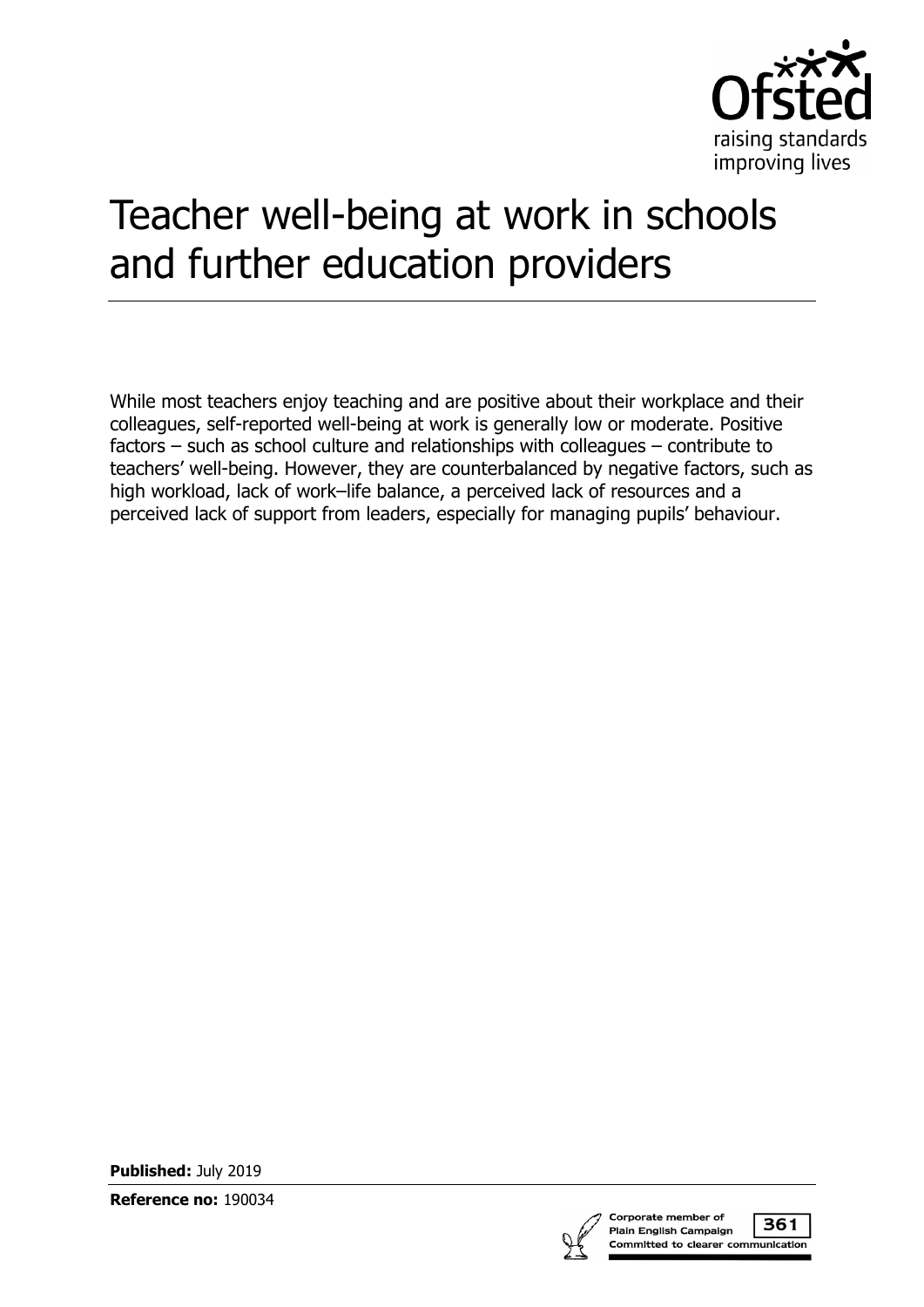

## **Contents**

| <b>Introduction</b>                                                                                                      | 4              |
|--------------------------------------------------------------------------------------------------------------------------|----------------|
| Context of the results                                                                                                   | $\overline{4}$ |
| <b>Executive summary</b>                                                                                                 | 5              |
| <b>Recommendations</b>                                                                                                   | 8              |
| For leaders                                                                                                              | 8              |
| For the Department of Education<br>What Ofsted is doing                                                                  | 9<br>10        |
| <b>Methodology</b>                                                                                                       | 10             |
| Research questions                                                                                                       | 12             |
| Limitations of the research                                                                                              | 12             |
| Feelings about the profession and factors contributing positively to well-                                               |                |
| being in schools and FES providers                                                                                       | 12             |
| Teachers are satisfied with their job and their workplace                                                                | 12             |
| Teachers overwhelmingly enjoy teaching                                                                                   | 13             |
| Workplace culture positively contributes to well-being                                                                   | 14             |
| as do relationships with colleagues<br>However, teachers are also disappointed by the profession                         | 15<br>16       |
|                                                                                                                          | 17             |
| <b>Levels of occupational well-being</b><br>General life satisfaction is low                                             | 17             |
| Occupational well-being is low                                                                                           | 18             |
| Occupational well-being differs across roles                                                                             | 18             |
| New teachers report higher occupational well-being than experienced teachers                                             | 19             |
| Well-being is highest in outstanding schools and providers                                                               | 20             |
| Impact of low occupational well-being                                                                                    | 21             |
| Low occupational well-being is linked to health issues                                                                   | 21<br>22       |
| Low occupational well-being affects teacher retention<br>In summary                                                      | 23             |
| <b>Factors contributing to low occupational well-being</b>                                                               | 23             |
| Educators feel that teaching is undervalued as a profession                                                              | 23             |
| Workload is high, affecting work-life balance                                                                            | 24             |
| Teachers and senior leaders work long hours                                                                              | 24             |
| Marking and administrative tasks contribute considerably to teachers' heavy<br>workload                                  | 26             |
| Many teachers feel insufficiently supported with workload issues by leaders and<br>colleagues                            | 28             |
| The heavy workload and lack of work-life balance of teachers contribute to their<br>low level of occupational well-being | 28             |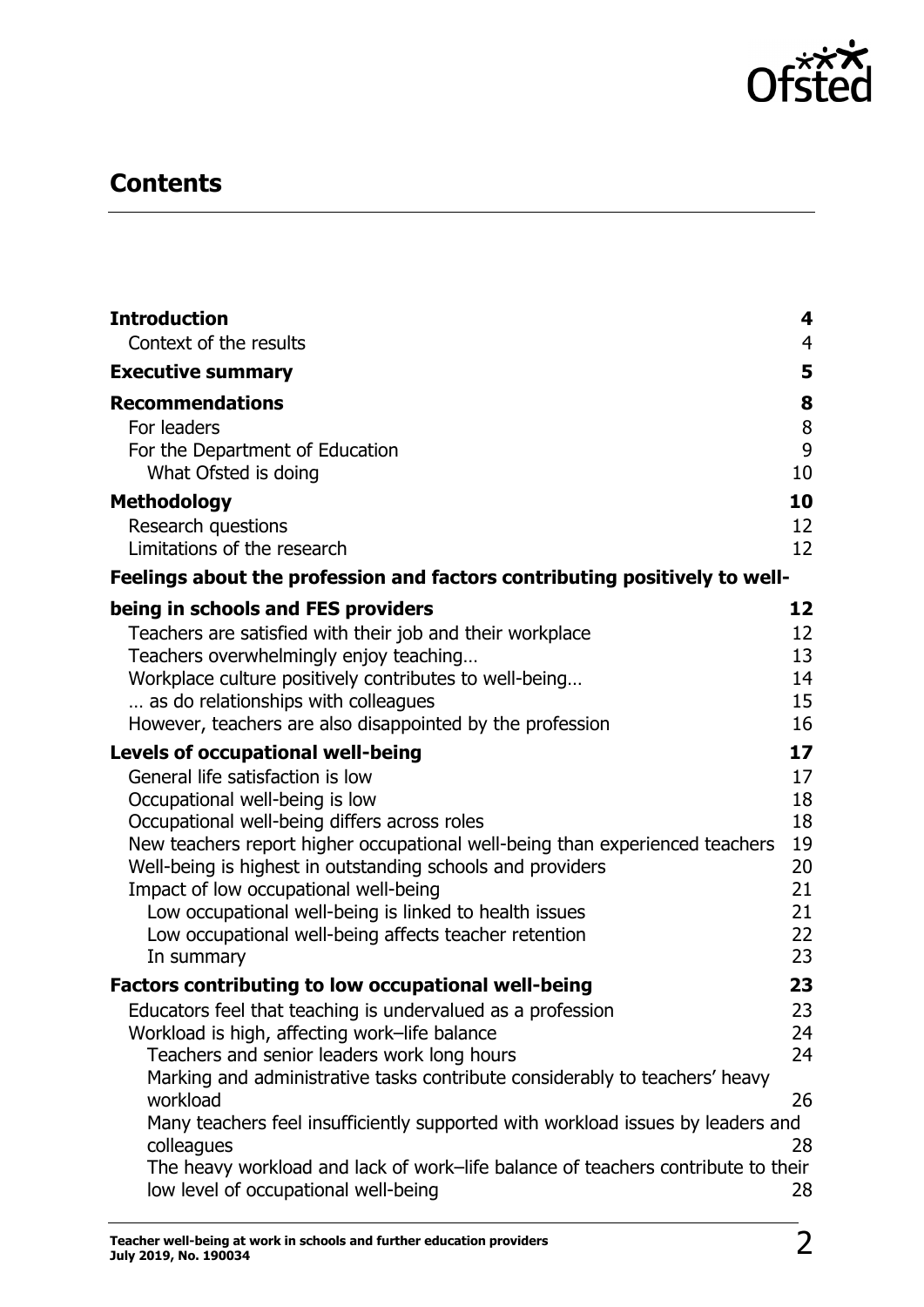

| Teachers and leaders feel that they lack resources to do their job as well as they |    |
|------------------------------------------------------------------------------------|----|
| would like to                                                                      | 30 |
| Teachers and leaders feel that current levels of pay are too low                   | 32 |
| and teachers feel they have insufficient opportunities for development and         |    |
| progression                                                                        | 33 |
| Poor behaviour is a source of low occupational well-being                          | 35 |
| and teachers do not always feel supported by senior leaders and parents in         |    |
| managing it                                                                        | 36 |
| Relationships with parents are often a source of stress                            | 37 |
| In our focus groups, educators told us they do not have enough influence over      |    |
| policy, which changes too quickly                                                  | 39 |
| and they also felt Ofsted inspections were a source of stress                      | 40 |
| The role of managers and leaders                                                   | 42 |
| Overall support from senior leaders                                                | 42 |
| Leaders support teacher autonomy, and many listen to and trust their staff         | 42 |
| but views on support from leaders are mixed                                        | 43 |
| and in some cases, leaders are seen as contributing to low levels of well-being 44 |    |
| Similar mixed views exist on line managers                                         | 45 |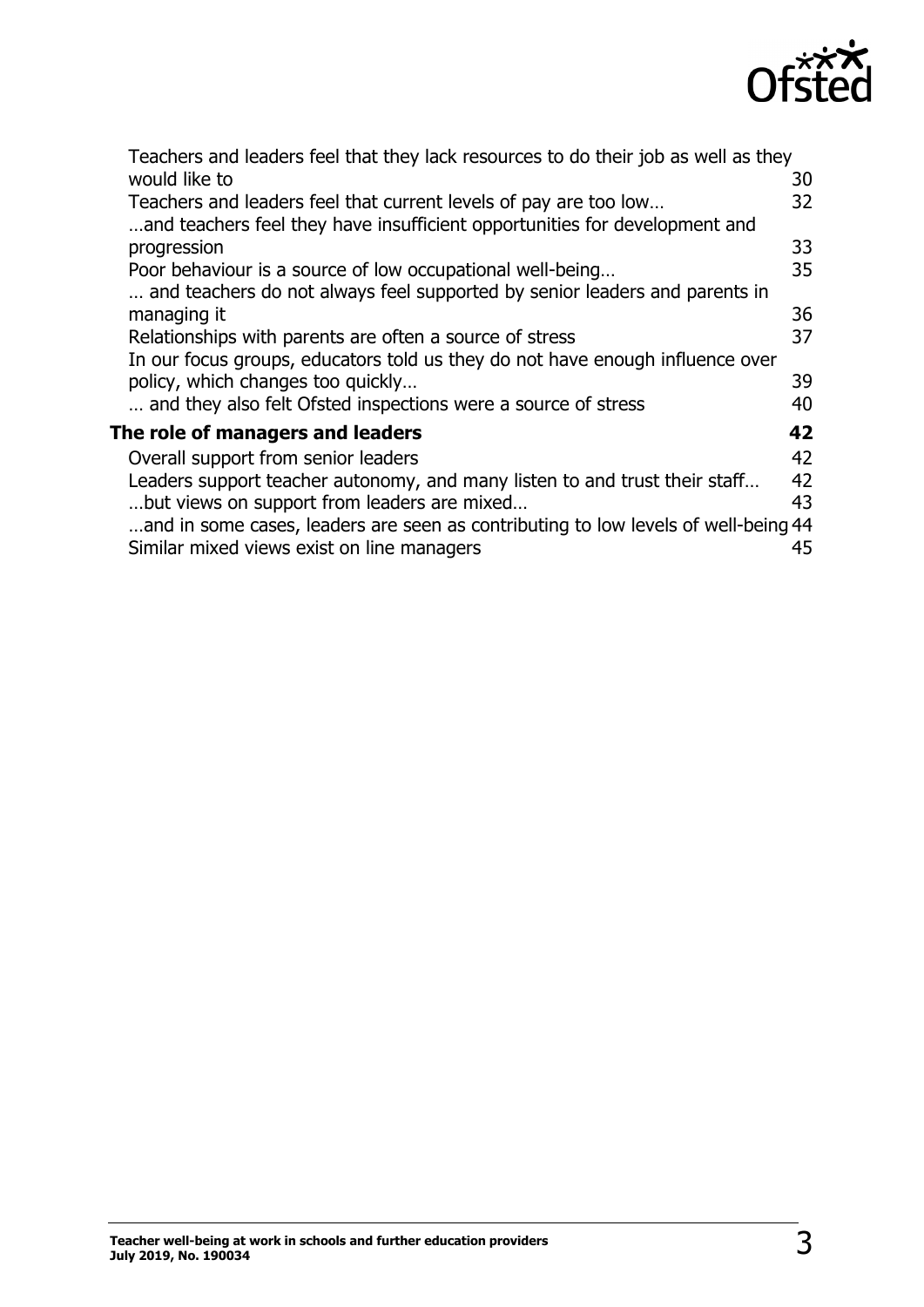

## <span id="page-3-0"></span>**Introduction**

- 1. According to the UK's Health and Safety Executive, teaching staff and education professionals report the highest rates of work-related stress, depression and anxiety in Britain. $1$  It came as no surprise, then, that when Ofsted asked teachers to contribute ideas for our research programme, teachers overwhelmingly wanted us to research teacher stress, workload and well-being.
- 2. In view of this request, the attested issues and a significant policy interest in teacher retention, stress and workload, this report is a detailed investigation of well-being in the education profession. We discuss levels of occupational wellbeing as well as positive and negative factors that influence well-being in the profession. Our aim is to better understand the issues and what causes them so that we can provide evidence-based recommendations for further action.

### <span id="page-3-1"></span>**Context of the results**

ł

3. Well-being at work has been identified by scholars as one of the most important dimensions of an individual's overall well-being.<sup>[2](#page-3-3)</sup> but also as a contributing factor to the economic growth of a country through its workforce.<sup>[3](#page-3-4)</sup> The International Labour Organization defines workplace well-being broadly as:

> 'all the related aspects of working life, from the quality and safety of the physical environment, to how workers feel about their work, their working environment, the climate at work and work organization'.[4](#page-3-5)

- 4. This is reflected in the What Works Centre for Wellbeing framework, which we used as a quiding framework in this study (see Appendix  $1$ ).<sup>[5](#page-3-6)</sup> Its main elements are:
	- $\blacksquare$  health (how we feel physically and mentally)
	- $\blacksquare$  relationships with others at work
	- purpose (including clarity of goals, motivation, workload, ability to influence decisions)
	- $\blacksquare$  environment (work culture, facilities and tools)

<span id="page-3-2"></span> $1$  At a rate of 2,100 cases per 100,000 professionals compared with 1,320 cases for all occupational groups ('Work related stress, depression or anxiety statistics in Great Britain', Health and Safety Executive, 2018; [www.hse.gov.uk/statistics/\)](http://www.hse.gov.uk/statistics/).

<span id="page-3-3"></span> $2$  Rath, T and Harter, J, 'Wellbeing: the five essential elements', 2010.

<span id="page-3-4"></span><sup>&</sup>lt;sup>3</sup> Allin, 'Measuring wellbeing in modern societies', pages 409–461, 'Work and wellbeing', 2014. <sup>4</sup> 'Workplace health promotion and well-being', International Labour Organisation;<br>www.ilo.org/safework/areasofwork/workplace-health-promotion-and-well-being/lang--en/index.htm.

<span id="page-3-6"></span><span id="page-3-5"></span><sup>&</sup>lt;sup>5</sup> 'Workplace wellbeing questionnaire: Methodology', What Works Wellbeing, 2018; <https://whatworkswellbeing.org/product/workplace-wellbeing-questionnaire-methodology/>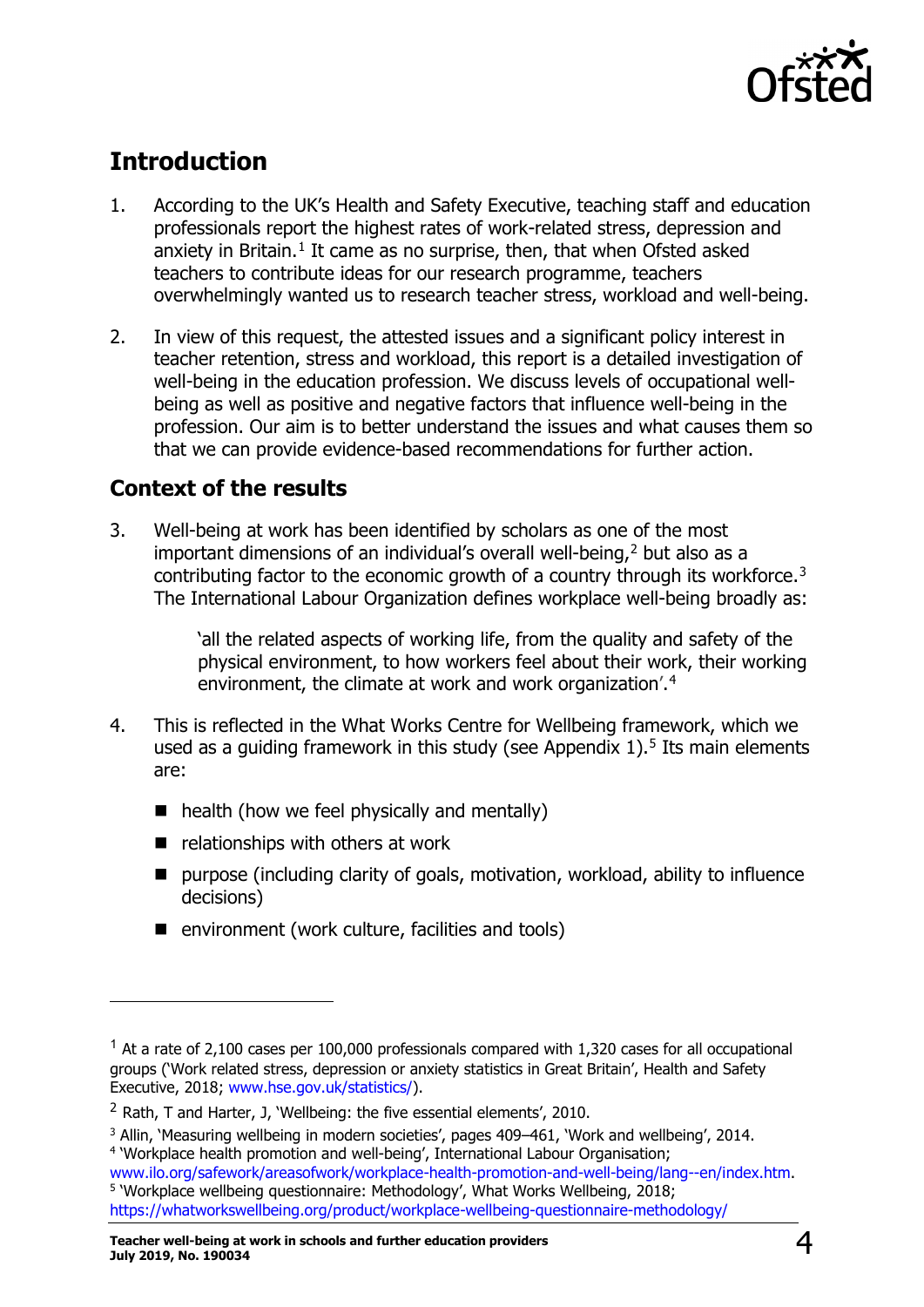

■ security (financial security, safety, bullying/harassment).

So, well-being at work is more than just liking your own job.

5. Occupational well-being is like an eco-system. It consists of inter-related elements and is shaped by an individual as well as those around her. Levels of low or high well-being are rarely due to just one factor.

### <span id="page-4-0"></span>**Executive summary**

#### **Teachers enjoy teaching and are positive about their workplace and colleagues, but they are disappointed by the profession**

- 6. Our results show that teachers in both schools and further education and skills (FES) providers love their profession, overwhelmingly enjoy teaching, are generally very positive about their workplace and colleagues, and enjoy building relationships with pupils and seeing them flourish. However, these positive elements of well-being at work are counterbalanced by negative elements that lead to poor occupational well-being for many teachers. This report shows that teachers are suffering from high workloads, lack of work–life balance, a perceived lack of resources and, in some cases, a perceived lack of support from senior managers, especially in managing pupils' behaviour. They sometimes feel the profession does not receive the respect it deserves. All these negative feelings in turn may lead to higher levels of sickness absence.
- 7. Teachers love being in the classroom and working with pupils. Their love of teaching arises from generally positive relationships with pupils and from teachers' belief that teaching is worthwhile. Relationships with colleagues and work culture are generally positive factors that contribute to teachers' wellbeing at work.
- 8. However, despite the positive feelings towards teaching as a vocation and towards their workplace, many teachers believe that the advantages of their profession do not outweigh the disadvantages and that their profession is undervalued in society. This is exemplified for some by the combination of limited policy influence (they feel 'done to' rather than 'worked with') and insufficient funding to deliver the goals they would like to. This leads to a sense of de-professionalisation.

#### **Levels of satisfaction with life are higher among the general public than staff in schools and FES providers and overall levels of teachers' occupational well-being are low**

9. Our respondents' – and especially teachers' – satisfaction with life is lower than that of the general public. This could, at least partially, be due to the impact of occupational well-being on general well-being in life, in view of the excessive amount of time that is spent on work-related tasks particularly by teachers and senior leaders.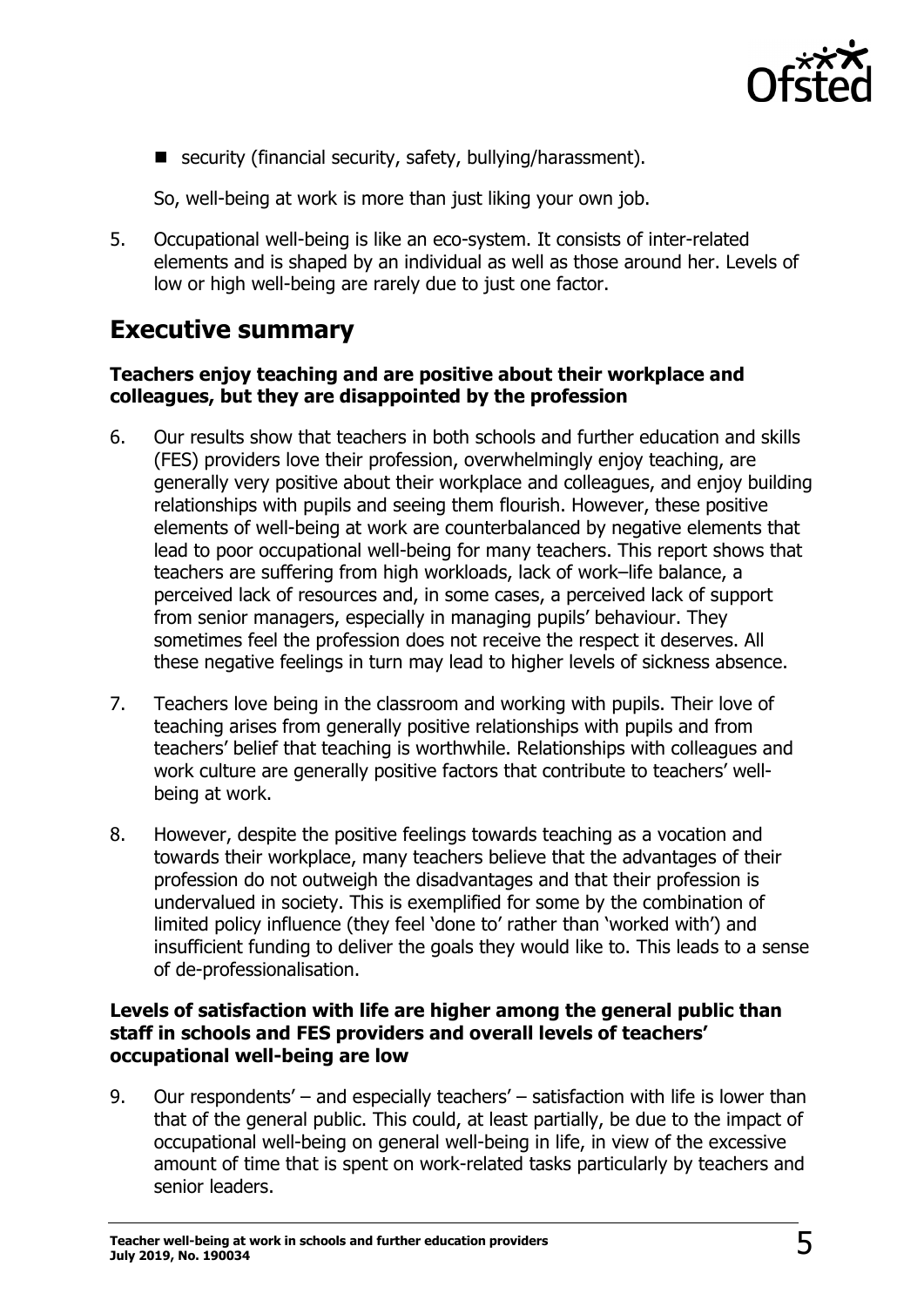

10. The self-reported occupational well-being of most respondents from schools and FES providers is generally low or moderate. We found lower levels of wellbeing among more experienced teachers and those working in schools or providers graded requires improvement or inadequate. Low levels of occupational well-being are in turn related to (self-reported) health issues. Specific elements of well-being, such as excessive workload and work–life balance, coupled with perceived low pay, were also found to have led some teachers to leave the profession.

### **Workload is high, affecting work–life balance**

- 11. Working hours in schools and FES providers are long. Full-time school teachers reported working 51 hours on average during the given week, while senior leaders worked even longer – 57 hours on average. Our findings show that teachers spend less than a half of their time on teaching, while lesson planning, marking and administrative tasks take up a large part of their non-teaching time. Many respondents in both sectors do not have enough time to do the important aspects of their job. This is why they work in their free time: evenings, weekends or annual leave.
- 12. The main causes of heavy workload are: the volume of administrative tasks, the volume of marking, staff shortages, lack of support from external specialist agencies (such as for special educational needs and disabilities [SEND], or behaviour), challenging behaviour of pupils, changes to external examinations, frequently changing government policies and regulations, and in some cases, lack of skills or training.

#### **Staff perceive lack of resources as a problem that stops them from doing their job as well as they can**

- 13. Shortages of human resources negatively impact on occupational well-being for several reasons: they are seen to increase the already high workload, decrease the ability to carry out work effectively and result in staff taking on extra responsibilities outside of their area of expertise.
- 14. The lack of physical resources (such as shortage or inadequacy of instructional materials, computers for instruction, library materials and audio-visual resources) is also perceived to hinder instruction.
- 15. There is a sense of disempowerment among respondents: they feel that despite having the skills and knowledge to deliver good quality education, the lack of resources does not allow them to reach their educational goals.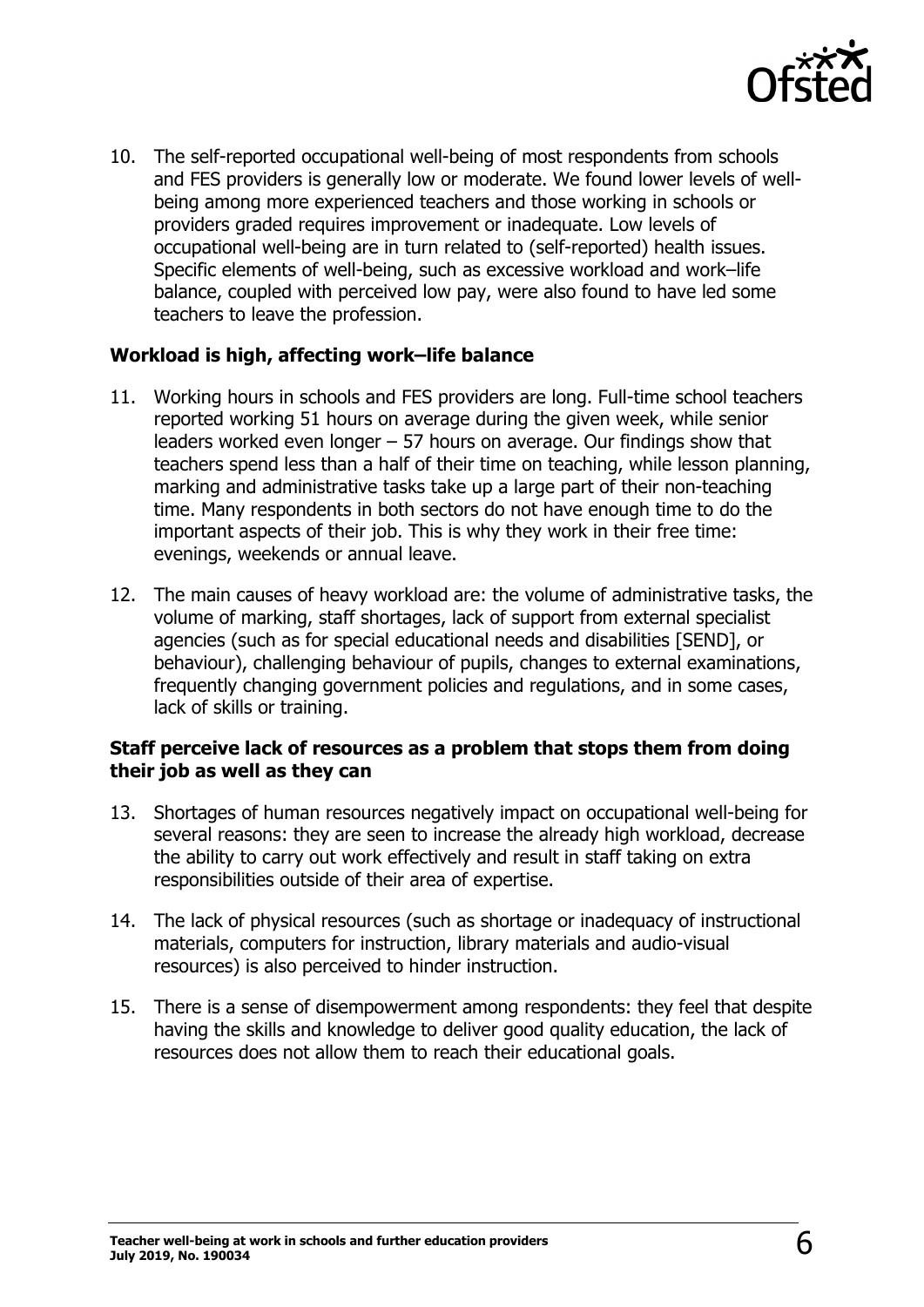

#### **Poor behaviour is a considerable source of low occupational well-being, and teachers do not always feel supported by senior leaders and parents with managing it**

- 16. Pupils'/students' behaviour (such as low-level disruption in the classroom, absenteeism, intimidation or verbal abuse) is often a negative influence on teachers' well-being at work and will also impact on learning.
- 17. Senior leaders are not always seen as providing sufficient support for managing pupils' behaviour. According to many respondents, senior leaders do not work with teachers when it is necessary to solve discipline problems jointly and the issues are made worse by an inconsistent approach to managing behaviour. In addition, there is often a lack of parental support on this front.

#### **Relationships with parents can be a negative factor and a source of stress**

18. This can be due to a range of reasons: unrealistic parental expectations for their child/children which could lead to excessive pressure on staff; the frequency of emails from parents and an expectation for an instant response; and parents raising concerns or complaints inappropriately.

#### **Educators told us that they do not have enough influence over policy, which changes too quickly**

19. The impact of that is experienced as negative for two main reasons: frequent changes increase the already high workload; and the perceived lack of say leads to feelings of de-professionalisation.

#### **Educators also feel that Ofsted inspections are a source of stress**

- 20. This is largely because inspections are reported to increase administrative workload (though part of this appears to be driven by senior leadership) or because there is an excessive focus on data/exam results, which narrows educators' focus to test outcomes rather than quality education.
- 21. Ofsted has been working on alleviating those negative effects through mythbusting campaigns and by revising the inspection framework.

#### **Findings on overall support from senior leaders are mixed**

- 22. Senior leaders are seen to positively contribute to well-being by some. When this is the case, senior leaders support a positive work culture, are accessible to staff, listen to them, value them as professionals, recognise their work and support their autonomy.
- 23. In other cases, senior leaders are thought to contribute to low well-being. This is when there is poor communication with staff, an autocratic management style, workload pressure, and insufficient support and collaboration with staff. Addressing the issues would improve the workplace culture.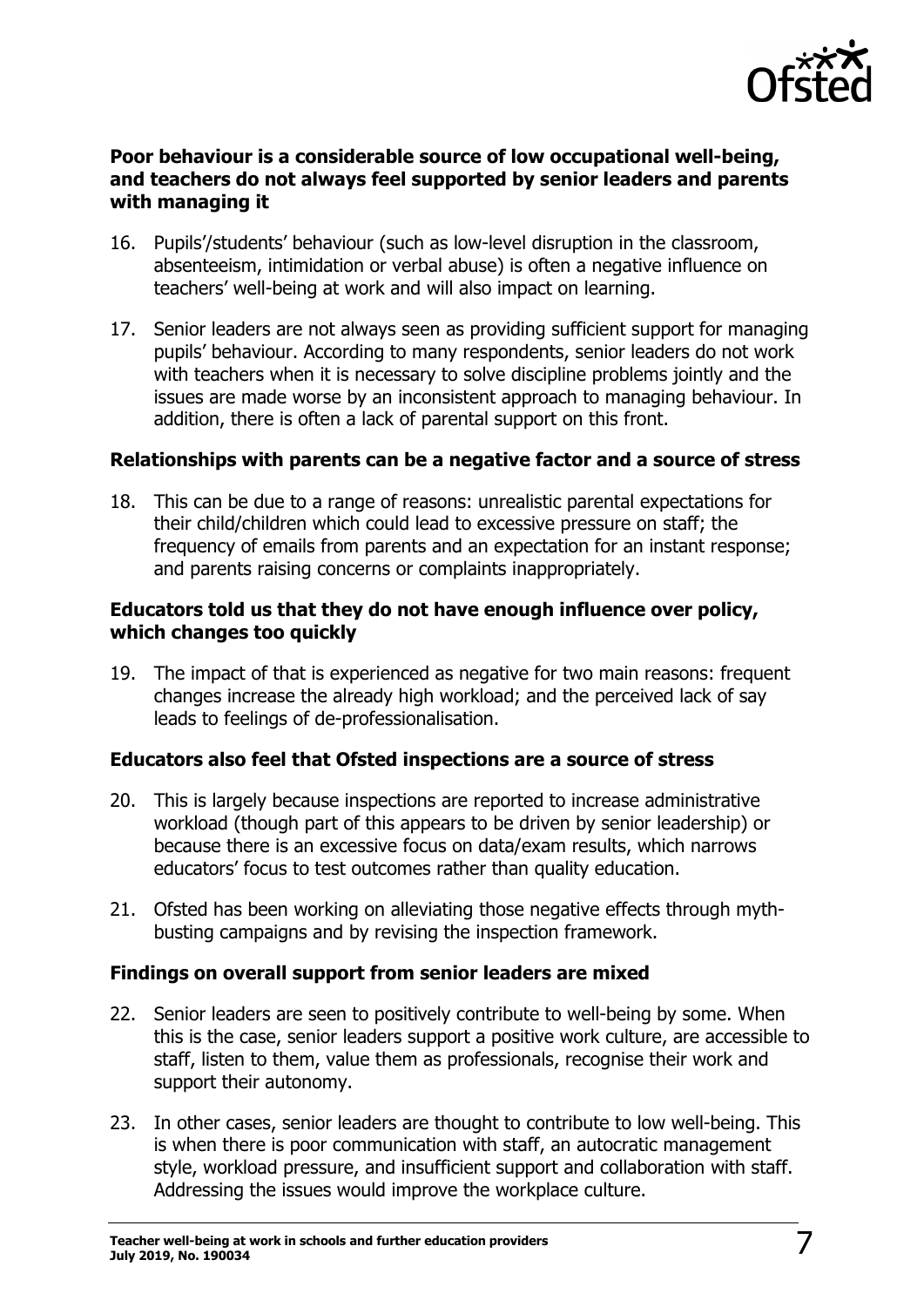

### **Staff need more support from their line managers**

- 24. Line managers in schools and providers positively contribute to occupational well-being when they are supportive, approachable and respectful.
- 25. However, our findings show that many do not receive enough line management support in the following areas: help with resolving issues such as heavy workload; recognition of a job well done; provision of useful feedback on work; and encouraging and supporting development.

### <span id="page-7-0"></span>**Recommendations**

### <span id="page-7-1"></span>**For leaders**

ł

- Fully support teachers to implement behaviour policies consistently and ensure that the overall school culture helps to optimise pupils' behaviour.<sup>[6](#page-7-2)</sup> Our findings show that teachers experience a relatively high prevalence of poor behaviour in schools. They do not always feel fully supported by senior leaders (nor parents) in managing pupils' misbehaviour.
- To reduce teachers' workload leaders should familiarise themselves with the Department for Education (DfE)'s guidance to reduce workload in the areas of marking, administrative tasks and lesson planning.<sup>[7](#page-7-3)</sup> The DfE policy page on reducing teacher workload<sup>[8](#page-7-4)</sup> and the workload reduction toolkit,  $9$  which contain practical advice and tools to help school leaders and teachers review and reduce

[www.gov.uk/government/publications/feedback-and-marking-reducing-teacher-workload;](https://www.gov.uk/government/publications/feedback-and-marking-reducing-teacher-workload) 'Ways to reduce workload in your schools', 2018; [www.gov.uk/government/publications/ways-to](https://www.gov.uk/government/publications/ways-to-reduce-workload-in-your-school-tips-from-school-leaders)[reduce-workload-in-your-school-tips-from-school-leaders;](https://www.gov.uk/government/publications/ways-to-reduce-workload-in-your-school-tips-from-school-leaders) and 'Making data work: report of the Teacher Workload Advisory Group', 2018; [www.gov.uk/government/publications/teacher-workload](https://www.gov.uk/government/publications/teacher-workload-advisory-group-report-and-government-response)[advisory-group-report-and-government-response.](https://www.gov.uk/government/publications/teacher-workload-advisory-group-report-and-government-response) Other Department for Education materials on data management include: 'Data management: reducing teacher workload', 2018;

[www.gov.uk/government/publications/data-management-reducing-teacher-workload;](http://www.gov.uk/government/publications/data-management-reducing-teacher-workload) 'Eliminating unnecessary workload around planning and teaching resources', 2016; [www.gov.uk/government/publications/reducing-teacher-workload-planning-and-resources-group](https://www.gov.uk/government/publications/reducing-teacher-workload-planning-and-resources-group-report)[report;](https://www.gov.uk/government/publications/reducing-teacher-workload-planning-and-resources-group-report) Policy page on reducing teacher workload, 2019;

<span id="page-7-4"></span><sup>8</sup> Policy page on reducing teacher workload, Department for Education, 2019;

<span id="page-7-2"></span><sup>&</sup>lt;sup>6</sup> Bennett, T, 'Creating a culture: how school leaders can optimise behaviour', Department for Education, 2017; www.gov.uk/government/publications/behaviour-in-schools.

<span id="page-7-3"></span><sup>&</sup>lt;sup>7</sup> 'Eliminating unnecessary workload around marking', Department for Education, 2016; [www.gov.uk/government/publications/reducing-teacher-workload-marking-policy-review-group-report.](https://www.gov.uk/government/publications/reducing-teacher-workload-marking-policy-review-group-report) Other Department for Education materials on reducing feedback and marking workload include: 'Feedback and marking: reducing teacher workload', 2018;

[www.gov.uk/government/publications/reducing-teachers-workload/reducing-teachers-workload](https://www.gov.uk/government/publications/reducing-teachers-workload/reducing-teachers-workload) and<br>'Reducing workload in your school', 2018; www.gov.uk/guidance/reducing-workload-in-your-school.

<span id="page-7-5"></span>[www.gov.uk/government/publications/reducing-teachers-workload/reducing-teachers-workload](https://www.gov.uk/government/publications/reducing-teachers-workload/reducing-teachers-workload) <sup>9</sup> 'Reducing workload in your school', Department for Education, 2018; [www.gov.uk/guidance/reducing-workload-in-your-school.](http://www.gov.uk/guidance/reducing-workload-in-your-school)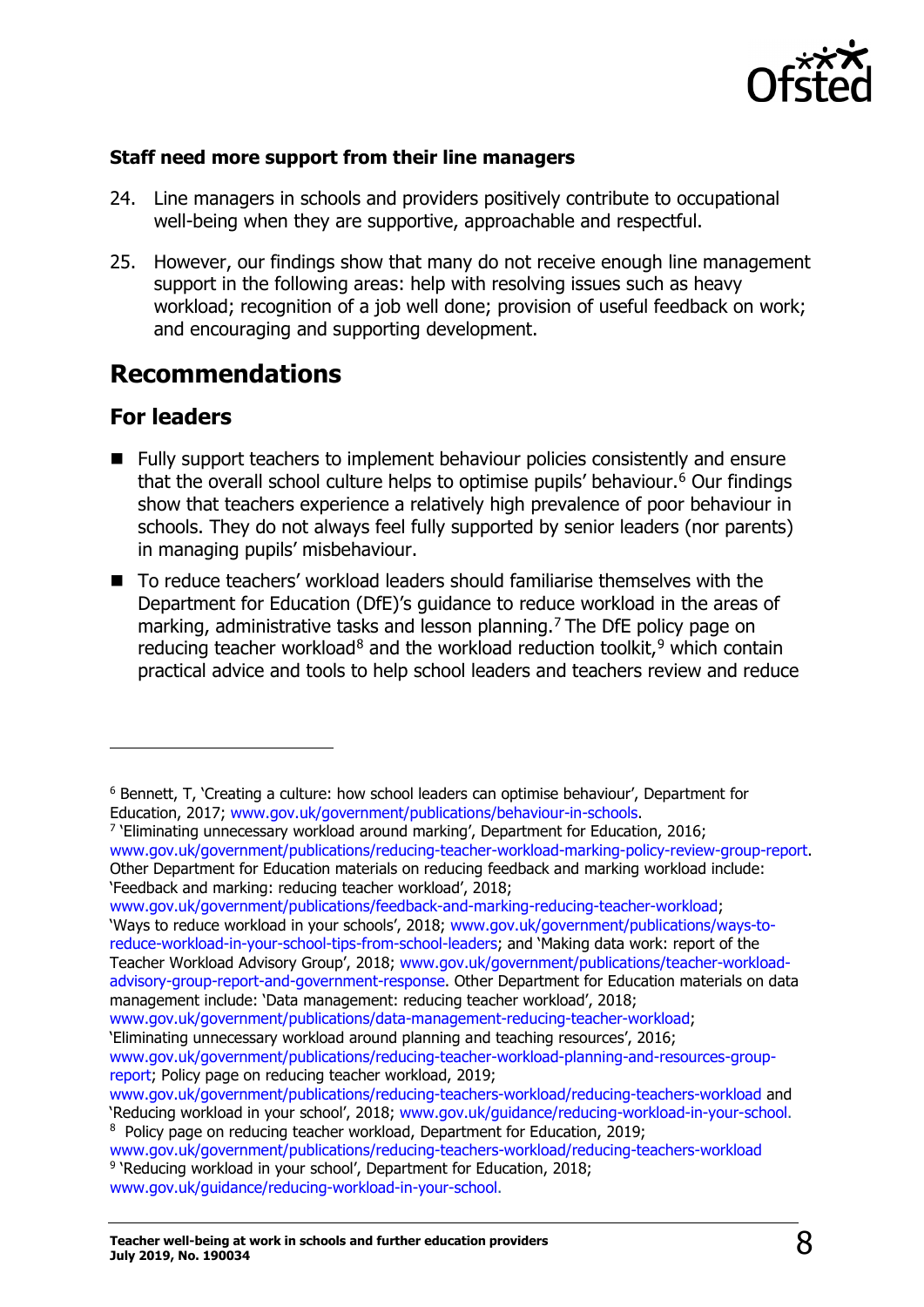

workload, are particularly useful. The 'Making data work' report<sup>[10](#page-8-1)</sup> sets out recommendations and principles to reduce the unnecessary workload associated with data and evidence collection. Local authorities and multi-academy trusts should follow DfE guidance and ensure they do not increase workload through unnecessary data requests.

- Senior leaders should ensure that parents are informed about the most appropriate ways of raising concerns and that they have appropriate mechanisms to respond to parents. Open access to email addresses of staff and an instant response culture often add to the already heavy workload, so senior leaders should consider alternative ways in which parents and staff could communicate, while continuing to ensure that the views of parents are heard.
- Develop staff well-being by creating a positive and collegial working environment in which staff feel supported, valued and listened to and have an appropriate level of autonomy.
- We found that a positive working environment is a predictor of staff well-being. Creating such an environment is one of the main ways in which we can improve well-being and enhance retention.
- Familiarise yourselves and your staff with the new education inspection framework (EIF) to avoid unnecessary workload.<sup>[11](#page-8-2)</sup> Educators told us that they experienced high levels of workload through collecting data for Ofsted, and that our frameworks had led to too much emphasis on attainment. The EIF re-focuses inspection on quality of education with the curriculum at its heart. Unnecessary data should not be collected for inspection.

### <span id="page-8-0"></span>**For the Department of Education**

- Continue to spread the message that teaching is a highly valued and important occupation and to communicate the many positives of teaching.
- Encourage the production and take-up of high-quality curricular materials and textbooks so that teachers can spend less time on lesson planning, which takes up a large part of non-teaching time.
- Continue to reduce administration in schools and providers, and disseminate successful strategies.
- Ensure consistency between all DfE teams and agencies on eliminating unnecessary data collection, as all data requests typically translate into additional workload for school leaders and teachers.

<span id="page-8-1"></span><sup>&</sup>lt;sup>10</sup> 'Making data work: report of the Teacher Workload Advisory Group', Department for Education, 2018; [www.gov.uk/government/publications/teacher-workload-advisory-group-report-and](https://www.gov.uk/government/publications/teacher-workload-advisory-group-report-and-government-response)[government-response.](https://www.gov.uk/government/publications/teacher-workload-advisory-group-report-and-government-response)

<span id="page-8-2"></span><sup>&</sup>lt;sup>11</sup> Education inspection framework, Ofsted, 2019; [www.gov.uk/government/collections/education](https://www.gov.uk/government/collections/education-inspection-framework)[inspection-framework.](https://www.gov.uk/government/collections/education-inspection-framework)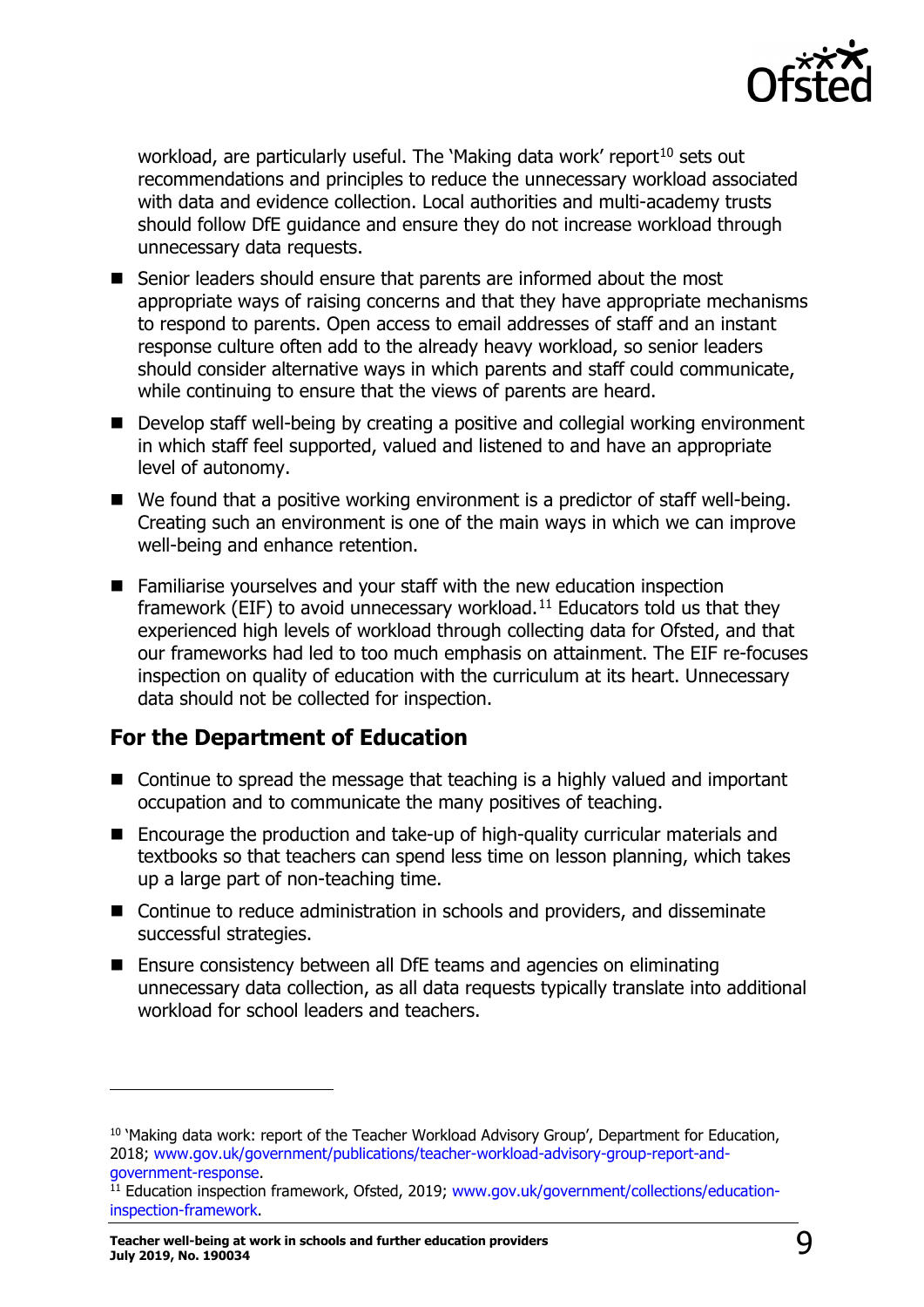

- Encourage effective leadership development for leaders in schools, multi-academy trusts and providers.
- Further encourage the take-up of tools for effective scrutiny of resource allocation and management of resources.
- $\blacksquare$  Enable schools and providers to focus on what they should be responsible for by making sure that external support services (for example, for SEND and mental health issues) are properly resourced so that they can provide an adequate level of support to schools and providers.

### <span id="page-9-0"></span>**What Ofsted is doing**

- We added behaviour and attitudes as a separate judgement area in the EIF, to ensure that inspectors take full account of this area on inspection. We will ensure that under this framework behaviour is rigorously monitored.
- Staff well-being forms part of the leadership and management judgement in the EIF. We will ensure that inspectors take this into account in coming to their judgements and monitor this through quality assurance and evaluation.
- Inspector training under the EIF focuses on quality of education. This will mitigate against the unintended culture of schools and providers producing large amounts of data.
- Evaluation of the implementation of the EIF will look at the extent to which the framework is leading to unnecessary workload, so that steps can be taken to alleviate any issues.
- We will continue to clarify that we do not expect schools and providers to produce documentation for inspection, to try to reduce administrative workload.

### <span id="page-9-1"></span>**Methodology**

ł

26. We used a mixed method research design in this study.<sup>[12](#page-9-2)</sup> Within this design, we collected qualitative and quantitative data concurrently and analysed them independently. We analysed quantitative data – responses to fixed-choice questions – to get descriptive statistics (for example, raw counts and percentages) and to determine whether there were statistically significant differences between groups of participants. Through linear regression analyses (see Appendix 3), we identified which factors significantly predict the level of occupational well-being at work. We analysed qualitative data – open-ended questionnaire responses and focus group interviews – for main and recurrent themes. We then combined the quantitative and qualitative findings at the interpretation stage. The strength of this mixed method design lies in collecting complementary data in parallel. This allows us to take both a broad and a deep

<span id="page-9-2"></span><sup>12</sup> JW Creswell and VL Plano Clark, 'Designing and conducting mixed methods research', SAGE publications, 2011; [https://uk.sagepub.com/en-gb/eur/designing-and-conducting-mixed-methods](https://uk.sagepub.com/en-gb/eur/designing-and-conducting-mixed-methods-research/book258100)[research/book258100.](https://uk.sagepub.com/en-gb/eur/designing-and-conducting-mixed-methods-research/book258100)

**Teacher well-being at work in schools and further education providers July 2019, No. 190034** 10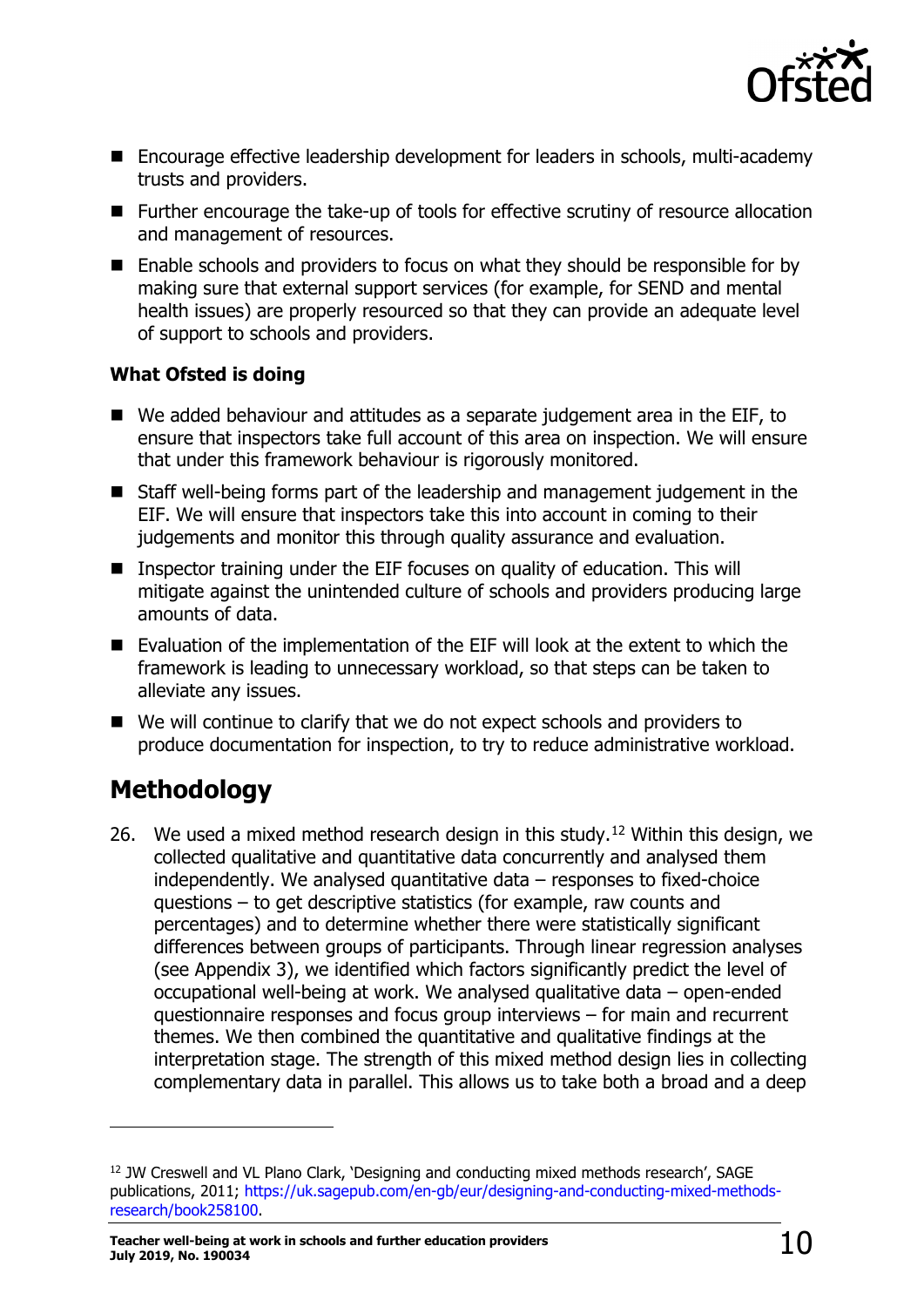

snapshot of the research phenomenon (teachers' well-being at work) and triangulate the findings from the two types of data. For more detail on analyses, see Appendix 3.

- 27. We sent the link to the well-being questionnaire to a random sample of 1,000 schools and 250 FES providers. Random sampling is a technique in which each member of the subset (for example a school in this study) has an equal probability of being chosen. This is meant to achieve an unbiased representation of the population of around 22,000 schools in the country. The aim of sampling was to ensure a representative balance across education phases and types of schools and colleges.
- 28. In total, 2,293 staff from 290 schools and 2,053 staff from 67 providers responded to the questionnaire. We selected 19 schools and six FES providers for focus-group interviews and visits. They were chosen based on the reported levels of well-being at work, phase of education, type of institution and region. For more detail on our sample, see Appendix 2.
- 29. There was a rich variety of job roles among participants. From schools, for example, we had responses from teaching assistants, higher-level teaching assistants, teachers, middle leaders, senior teachers/lead practitioners, senior leaders, headteachers and governors. For the purposes of this report, we merged all school staff with the following roles into a single group named 'teachers': teachers, subject and pastoral middle leaders, senior teachers/lead practitioners, and higher-level teaching assistants. This group made up 70% of respondents from schools. In FES providers, the 'teachers' group includes: teachers, trainers, coaches, mentors, tutors and middle managers. They formed 84% of all respondents from FES providers (see Appendix 2).
- 30. We also conducted a review of the literature, existing well-being surveys (such as the 'European working conditions survey',<sup>[13](#page-10-0)</sup> the 'Teaching and learning'  $intermational survey' (TALIS),<sup>14</sup>$  $intermational survey' (TALIS),<sup>14</sup>$  $intermational survey' (TALIS),<sup>14</sup>$  and the Office for National Statistics survey on well-being)[15](#page-10-2) and conceptual frameworks that fed into the development of the questionnaire and focus group interview protocols. We adopted the conceptual well-being framework from the What Works Centre for Wellbeing for this study. It informed our development of data collection instruments (see Appendix 4).

<span id="page-10-0"></span><sup>&</sup>lt;sup>13</sup> European working conditions surveys; www.eurofound.europa.eu/surveys/european-working-<br>conditions-surveys.

<span id="page-10-1"></span><sup>&</sup>lt;sup>14</sup> Ainley, J. and R. Carstens, 'Teaching and learning international survey (TALIS)', Organisation for Economic Co-operation and Development, 2018; [https://doi.org/10.1787/799337c2-en.](https://doi.org/10.1787/799337c2-en)

<span id="page-10-2"></span><sup>15</sup> 'Measuring national well-being: quality of life in the UK, 2018', Office for National Statistics, 2018; [www.ons.gov.uk/peoplepopulationandcommunity/wellbeing/articles/measuringnationalwellbeing/qualit](https://www.ons.gov.uk/peoplepopulationandcommunity/wellbeing/articles/measuringnationalwellbeing/qualityoflifeintheuk2018) [yoflifeintheuk2018.](https://www.ons.gov.uk/peoplepopulationandcommunity/wellbeing/articles/measuringnationalwellbeing/qualityoflifeintheuk2018)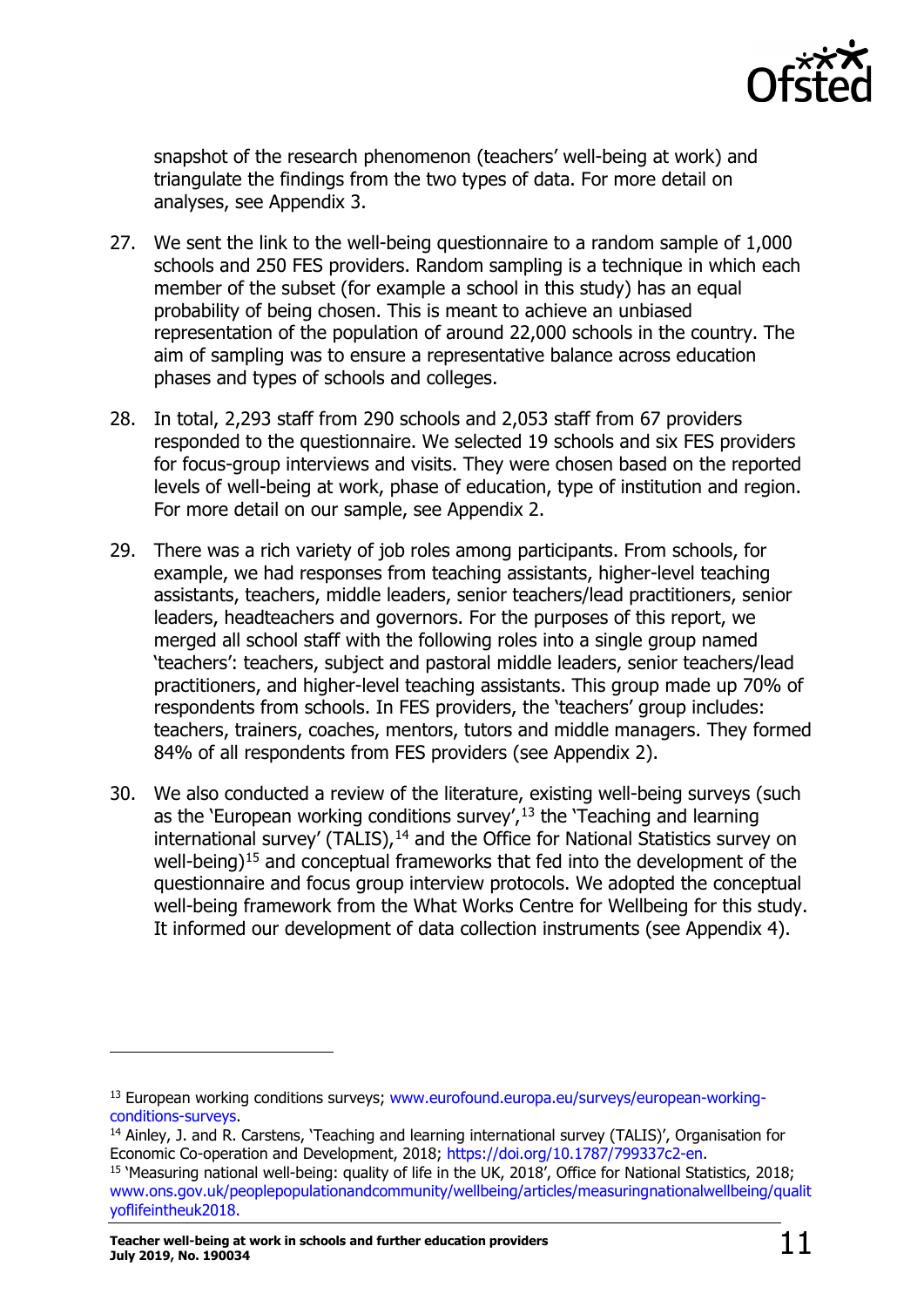

### <span id="page-11-0"></span>**Research questions**

- 1. What are the current levels of teacher well-being in schools and FES providers?
	- a. Do levels of well-being at work vary across different dimensions (for example by job role or education phase)?
- 2. Which factors affect teacher well-being?
	- a. Which factors do teachers consider as most influential to their level of well-being?

(This was based on a qualitative analysis of main themes in openended questionnaire responses and focus group interviews.)

b. Which factors could be linked to low or high levels of teacher wellbeing?

(This was based on regression analyses of quantitative data – responses to fixed-choice questions.)

### <span id="page-11-1"></span>**Limitations of the research**

- 31. The results of this study are based on the subjective measures of well-being and subjective perceptions of factors that influence it. This approach requires asking people to give their own perception of their well-being and report on what matters to them. Even though this gave us a rich insight into the levels of well-being in the education sector and the factors that influence it, the study does not include any objective measures of well-being. Having said that, using objective measures has disadvantages because many are only proxies for measuring well-being.
- 32. Measuring stress at work and the impact of the job on physical and mental health in this study was not based on a medical diagnosis. Questions were phrased in a way that allowed respondents to express their own perceptions of the impact of their job on their health.
- 33. The current public narrative of teachers being stressed might encourage individuals to report higher levels of stress than they might otherwise have done.

### <span id="page-11-2"></span>**Feelings about the profession and factors contributing positively to well-being in schools and FES providers**

### <span id="page-11-3"></span>**Teachers are satisfied with their job and their workplace**

34. Most respondents are satisfied with their job (77% from schools and 68% from FES providers) and would still choose this job if they could decide again (71% of schools respondents and 61% of FES respondents). Very few regret taking it (8% and 13% from schools and providers, respectively). This is a more positive picture than in the broader population, where 23% of people employed in the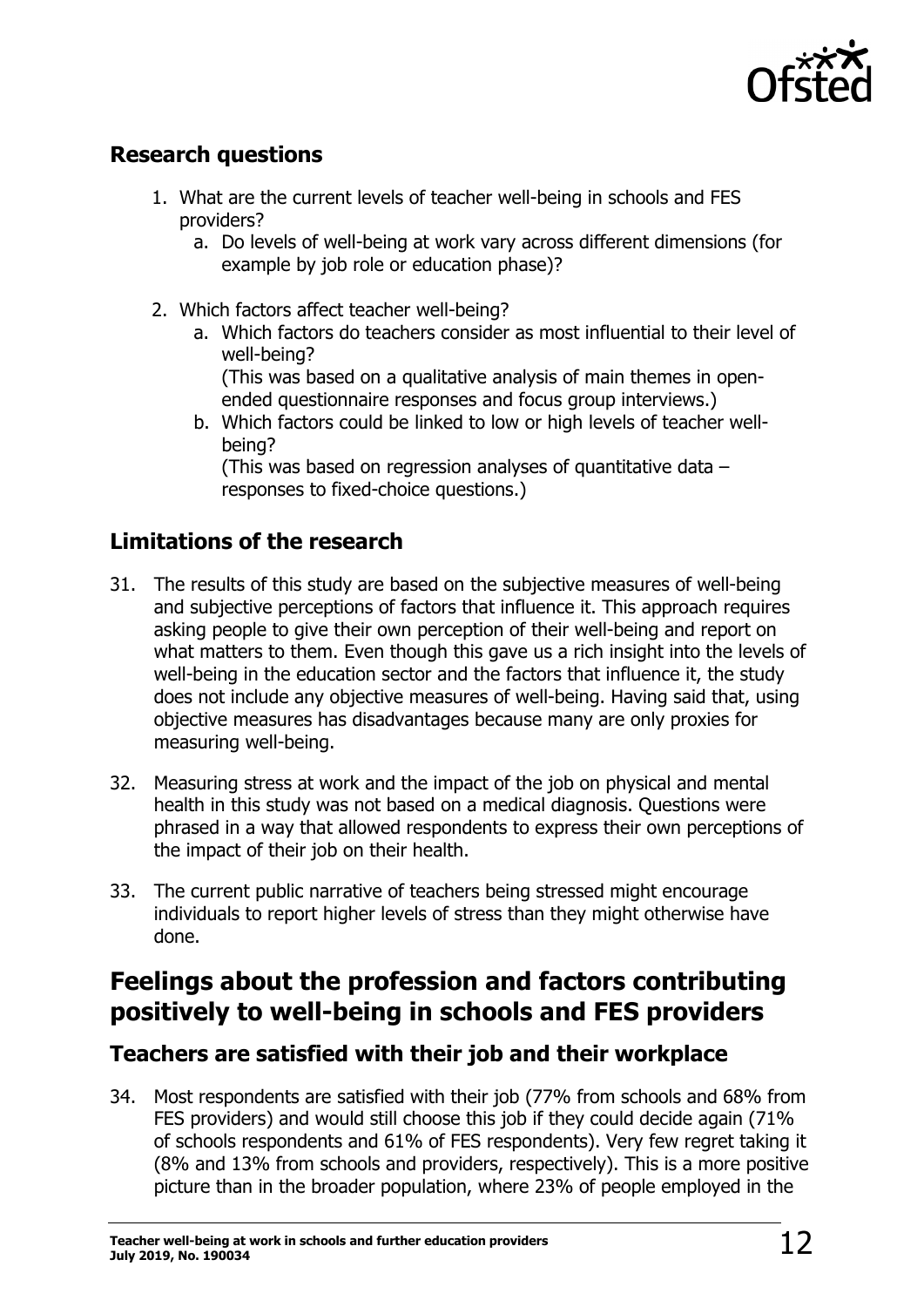

UK regretted their current choice of career.<sup>[16](#page-12-1)</sup> Differences in responses between teachers and senior leaders exist, however. For example, significantly fewer school teachers (but still a majority) are satisfied with their job (73%) than senior leaders (87%). Importantly, 27% (387) of school teachers and 44% (552) of teachers in FES providers are not satisfied with their job.

- 35. A large majority (86%) enjoy working at their workplace. Most would recommend their school/provider as a good place to work (77% of schools respondents and 62% of FES respondents). However, 23% of respondents from schools and 31% from FES would move to another school/provider.
- 36. Satisfaction with the job and the workplace are significant contributors to occupational well-being at schools and FES providers, according to our regression analyses. For example, the agreement and strong agreement with the following statements were linked to higher levels of overall occupational well-being:
	- All in all, I am satisfied with my job.
	- $\blacksquare$  I enjoy working at this school/provider.
	- $\blacksquare$  I would recommend this school/provider as a good place to work.
- 37. Disagreement and strong disagreement with the following statements were linked to higher levels of well-being:
	- $\blacksquare$  I regret that I decided to take the current job.
	- $\blacksquare$  I would like to move to another provider if that were possible.
- 38. However, occupational well-being is more than just job satisfaction and enjoyment of one's workplace, as will be shown later in this report.

### <span id="page-12-0"></span>**Teachers overwhelmingly enjoy teaching…**

39. Almost all research participants (98%) enjoy teaching. This is a positive finding, especially because teaching is not the first-choice career of some of them (25% of teachers and 48% of teaching assistants). According to our focus groups, a love of teaching ('being in the classroom actually teaching') and working with pupils and students feature frequently among the top three positive factors that impact on occupational well-being. In part, this is because of pupils' character, attitudes and behaviour and the relationships they form with staff. They are described as lovely, positive, hardworking, polite, helpful, well behaved, eager to learn and enthusiastic. Staff value 'good relationships with pupils' and the 'fun and enjoyment' they have with them.

<span id="page-12-1"></span><sup>&</sup>lt;sup>16</sup> 'LSBF Careers Report: Are UK professionals looking to change careers?', London School of Business and Finance, 2015; [www.lsbf.org.uk/infographics/career-change.](http://www.lsbf.org.uk/infographics/career-change)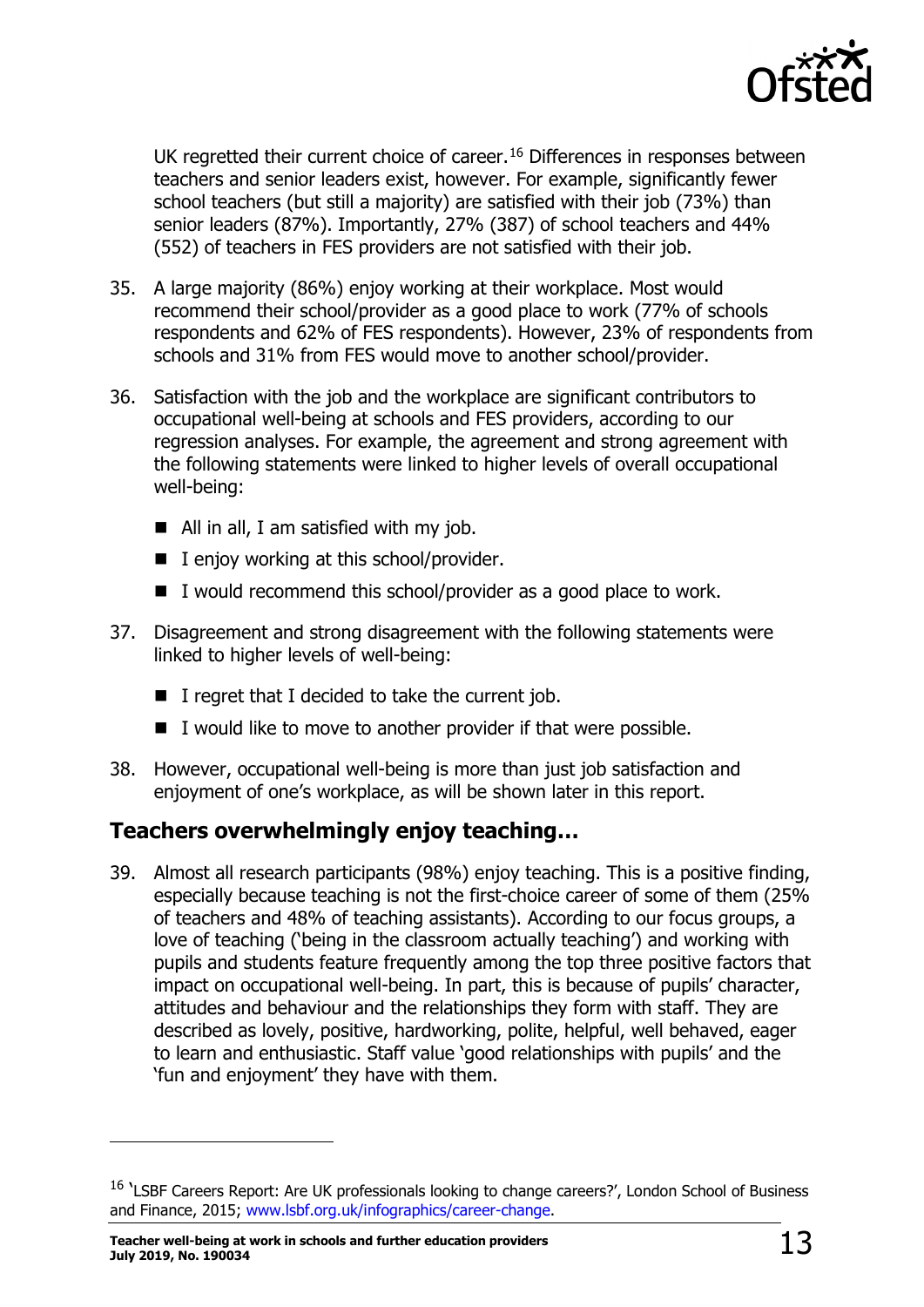

40. The passion for the profession also originates from a belief that teaching is worthwhile and that it positively impacts on pupils'/students' learning, development and chances in life:

> 'Feeling you are making a difference…90% of the time you make a difference.'

'Possibility of teaching the engineer who may design the technology that could potentially cure the likes of cancer.'

'Seeing pupils achieve their potential.'

41. Relationships with pupils represent a largely positive influence on occupational well-being. This matches with teachers' passion for teaching and working with children or young people. However, poor behaviour and a lack of leadership support for managing such behaviour are issues that have a negative influence on staff well-being.<sup>[17](#page-13-1)</sup>

### <span id="page-13-0"></span>**Workplace culture positively contributes to well-being…**

- 42. Work culture is a strong positive contributor to occupational well-being, according to our qualitative findings. Everyone from teaching assistants to senior leaders, in both schools and FES providers, highly appreciates a strong sense of community at work, which impacts positively on their well-being. The sense of community arises from the following:
	- $\blacksquare$  a strong sense of team work a culture of collaboration and planning as a team
	- a supportive and no-blame culture
	- $\blacksquare$  shared values within a team
	- **positive, inclusive, compassionate and friendly ethos.**
- 43. The following quotes from our qualitative data illustrate a combination of these characteristics:

'There's a friendliness wherever you go. People are very helpful. They want to share. There is a culture of openness and sharing.'

'This is informal culture. The school has a very compassionate ethos due to the children we are working with and this has been extended to the staff in this school. I have worked in schools with a punitive ethos before.'

<span id="page-13-1"></span><sup>&</sup>lt;sup>17</sup> See section 'Poor behaviour is a source of low occupational well-being and teachers do not always feel supported by senior leaders and parents in managing it' of this report.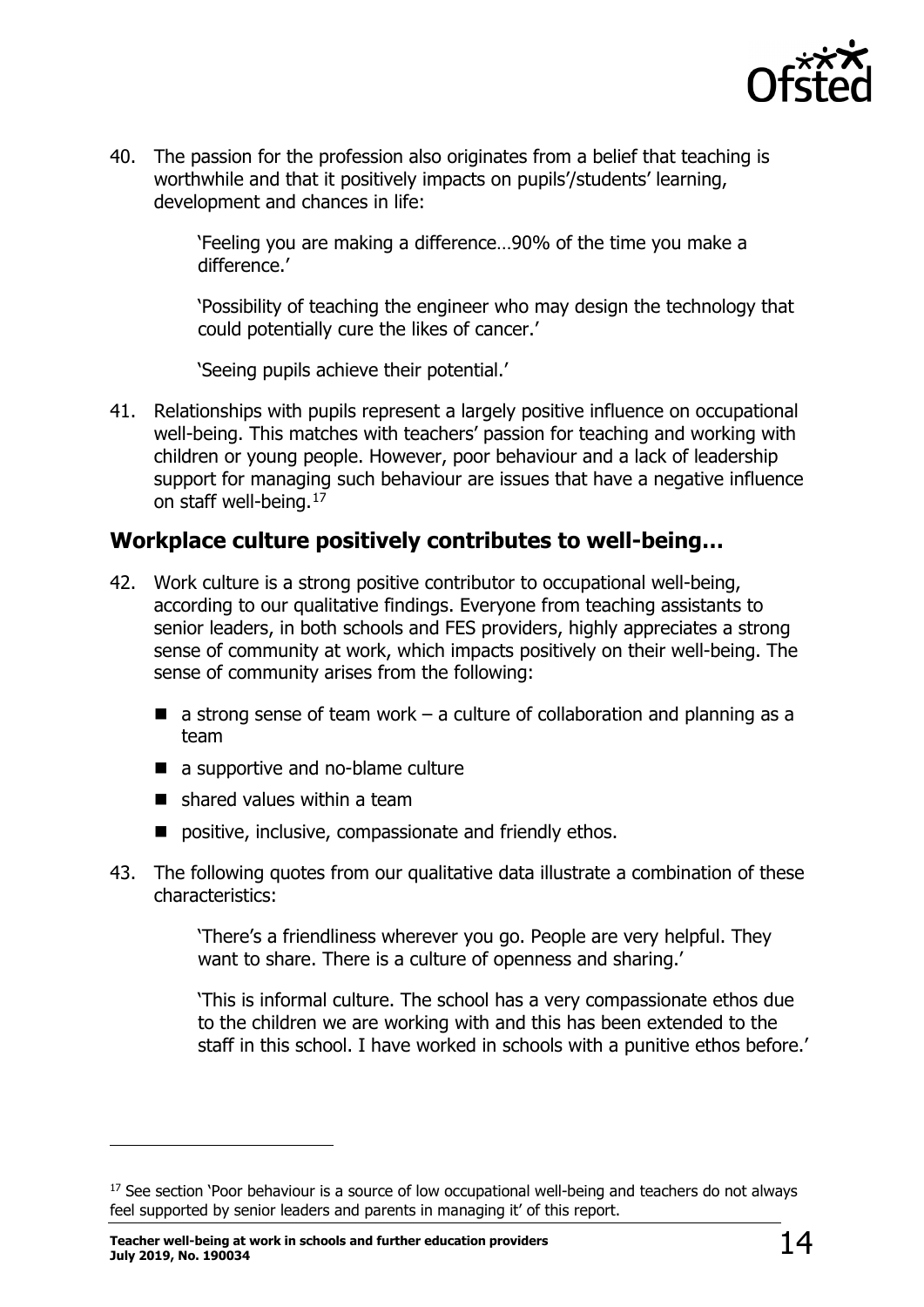

- 44. The quantitative findings on the effect of work culture on occupational wellbeing in schools and FES providers support the qualitative findings. We found that shared values, as well as a collaborative, supportive, inclusive and fair work culture, significantly impacted on the level of occupational well-being in this study. Using regression analyses, we found that agreement and strong agreement with the following statements were linked to higher levels of occupational well-being in schools and FES providers:
	- There is a collaborative culture, which is characterised by mutual support.
	- The staff share a common set of beliefs about teaching and learning.
	- $\blacksquare$  Staff in this school/provider can rely on each other.
	- $\blacksquare$  I feel like I belong in this workplace.
- 45. Also, we saw that the higher the frequency of fair treatment (I am treated fairly at my workplace… always/often/sometimes/rarely/never), the higher the wellbeing at schools and FES providers.
- 46. In schools and FES providers, staff share beliefs about teaching and learning according to most respondents (80% in schools and 77% in FES). A collaborative culture is characterised by mutual support (according to 76% of school respondents and 67% of FES respondents) and staff can rely on each other (as reported by 85% and 77% of respondents from the schools and FES sectors, respectively).

### <span id="page-14-0"></span>**… as do relationships with colleagues**

- 47. For a large majority of respondents from schools, relationships with colleagues are positive. They have a sense of belonging (86%), feel that their colleagues care about them (85%) and often or always get on well with the rest of the staff (90%). The situation is very similar for FES respondents. According to our regression analyses, agreement and strong agreement with the statement 'I feel like people working in this school/provider care about me' were linked to higher levels of occupational well-being. This is also supported by qualitative findings: 'colleagues' and 'staff' are the most frequently mentioned factors that positively influence occupational well-being of our respondents across job roles.
- 48. Colleagues are described primarily as 'supportive'. Senior school leaders' top positive factors include feeling generally 'supported' by colleagues and 'listened to'. Teaching assistants particularly appreciate peer support in professional development. Teachers and middle leaders feel supported by lots of different people in different roles, which is vital in view of workload issues (see the 'Workload and work–life balance' section in this report).
- 49. Colleagues are also described as 'friendly' and 'caring'. Friendship at work was highlighted by many (for example 'Staff room colleagues' support and banter'; 'My colleagues are my friends'). This indicates that staff benefit from having some space and time for informal interaction with each other. Staff feel the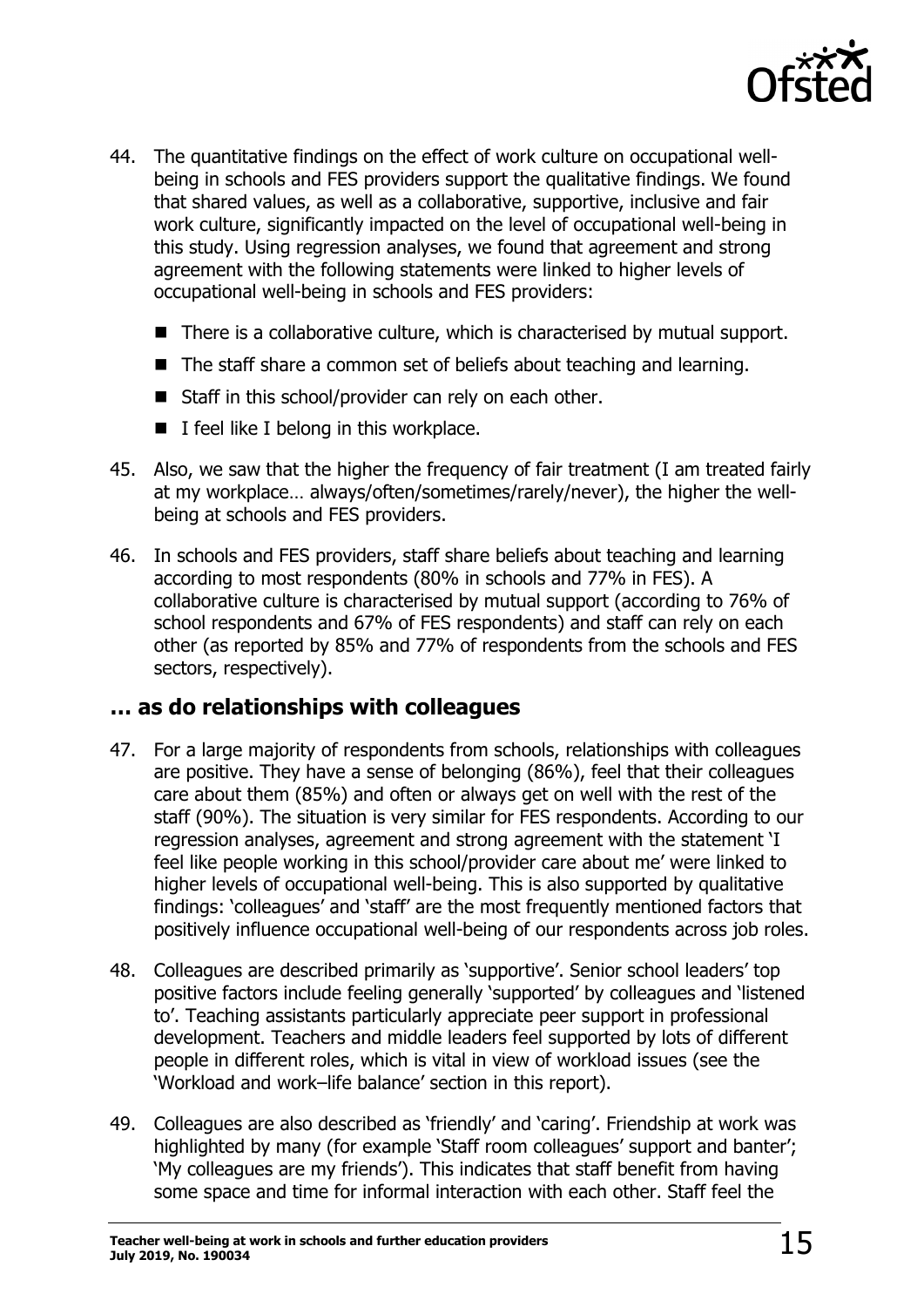

need to be appreciated by colleagues, and not just senior leadership, so some listed 'positive feedback from colleagues' and 'positive recognition for the work I do from colleagues' in their top positive factors.

- 50. There are cases where relationships with colleagues have broken down. Relationships are perceived to negatively impact on one's well-being at work when:
	- support is missing, due to 'competitive staff room behaviour', 'not all staff pulling their weight with work', or 'staff with poor or bad time management'
	- $\blacksquare$  values are not shared 'different cultures amongst staff across this big organisation'; 'attitude of some staff towards following college rules'
	- respect is lacking  $-$  'rude staff', 'staff bullying', 'being aggressively challenged by another member of staff'.
- 51. In summary, the enjoyment of teaching pupils, work culture and relationships with colleagues are important for the well-being of teachers at work.

### <span id="page-15-0"></span>**However, teachers are also disappointed by the profession**

- 52. Fifty-three per cent of respondents from schools and providers wonder whether it would have been better to choose another profession (agreeing or strongly disagreeing with the statement). Only 60% of them believe that the advantages of their profession outweigh the disadvantages. Our findings are similar to those from TALIS 2018, in which 52% of teachers in England wonder whether they should have chosen another profession, compared with 34% of teachers in other countries.[18](#page-15-1)
- 53. We found big differences between teachers on the one hand and senior leaders and teaching assistants on the other. For instance, only 55% of school teachers believe that the advantages of their profession outweigh the disadvantages, compared with 75% or more of senior leaders and teaching assistants. Similarly, as many as 57% of school teachers wonder whether it would have been better to choose another profession, compared with 38% or fewer senior leaders and teaching assistants. This points to a greater dissatisfaction among teachers than the other professionals in the same sector.
- 54. The main factors that have a positive impact on teachers' well-being are not sufficient to lead to high levels of occupational well-being. Despite reporting highly positive feelings towards teaching as a vocation and towards their schools or providers, as the rest of this report will show, teachers' occupational well-being is worryingly low.

<span id="page-15-1"></span><sup>18</sup> Ainley, J. and R. Carstens, 'Teaching and learning international survey (TALIS)', Organisation for Economic Co-operation and Development, 2018; [https://doi.org/10.1787/799337c2-en.](https://doi.org/10.1787/799337c2-en)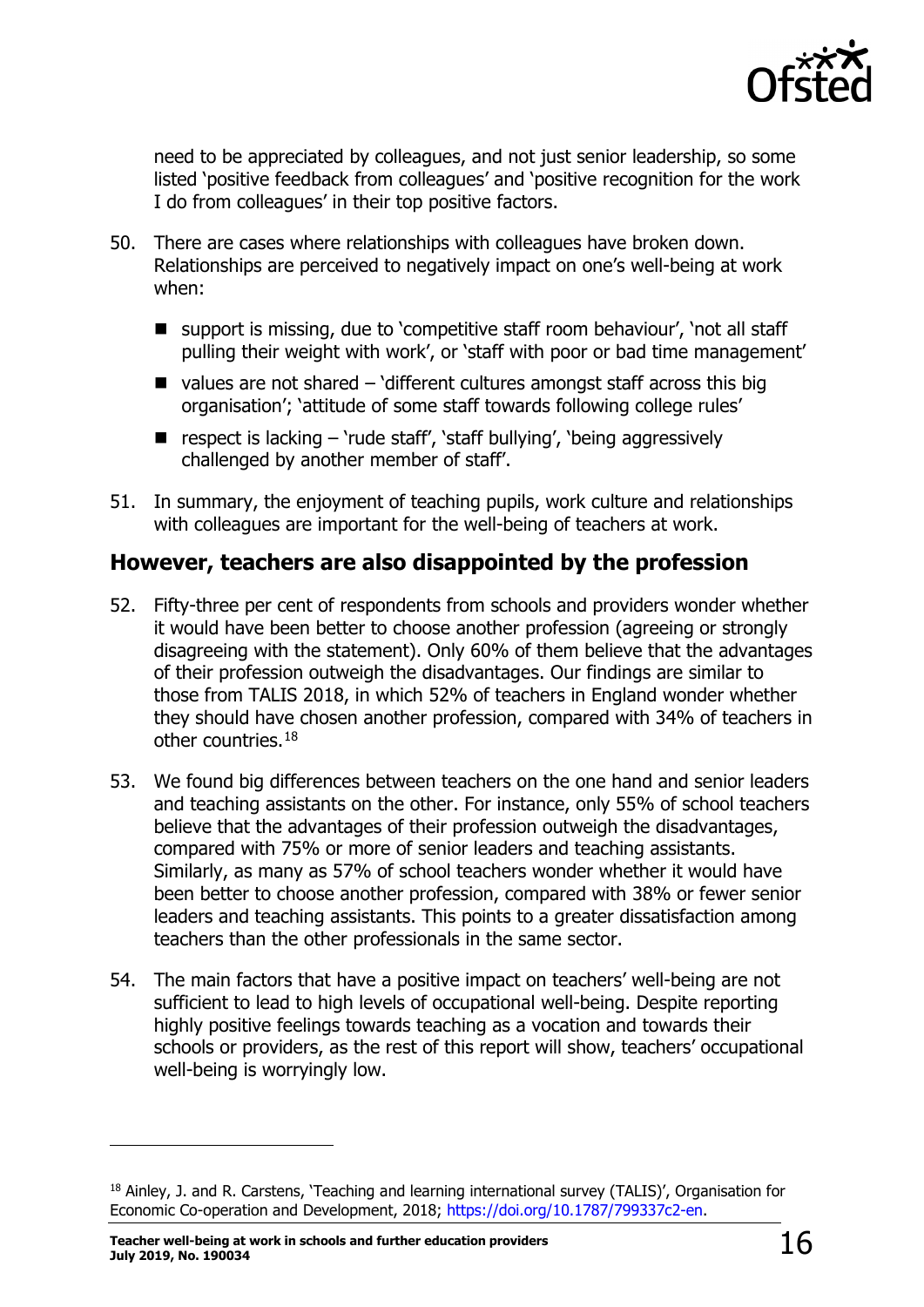

- 55. Several main factors contribute to low levels of well-being according to respondents:
	- high workload and limited work–life balance
	- $\blacksquare$  a lack of funding
	- insufficient opportunities for development and progression
	- a lack of support from senior managers, particularly in terms of managing pupils' behaviour.
- 56. Our findings also show that external bodies (such as the government/DfE and Ofsted) are perceived to contribute to some of those factors.
- 57. The published statistics and predictions indicate a current and growing crisis in the number of teachers in relation to the number of teaching posts.<sup>[19](#page-16-2)</sup> The education sector needs to do more to attract and retain high-quality individuals whose vocation it is to educate. Importantly, it must act now on improving teachers' occupational well-being at a school/provider and sector level.

### <span id="page-16-0"></span>**Levels of occupational well-being**

### <span id="page-16-1"></span>**General life satisfaction is low**

- 58. Our participants were asked how satisfied they are with their life nowadays. Their responses were compared with the Office for National Statistics (ONS) results for the general population in England (aged 16 and above between October 2017 and September 2018). We found that levels of satisfaction with life are higher among the general public than among staff in schools and FES providers.
- 59. Across all education staff in schools and providers, 46% of respondents reported low and medium levels of satisfaction with life (42% from schools and 50% from FES providers). Only 54% of staff (in schools and FES providers) report high or very high life satisfaction. In contrast, the general population in England is much more satisfied, with 82% reporting high and very high levels of life satisfaction and only 4% reporting low satisfaction and 14% medium. The fact that younger and older people were included in the ONS survey (aged 16 and above) could have partially impacted on higher reported levels of life satisfaction than our study.
- 60. It is concerning that 50% of teachers, specifically, in both sectors are not satisfied with their lives, reporting low (24%) or a medium (26%) levels of satisfaction. Their low satisfaction with life could be partially explained by their

<span id="page-16-2"></span><sup>&</sup>lt;sup>19</sup> 'School workforce in England: November 2017', Department for Education, 2018; [www.gov.uk/government/statistics/school-workforce-in-england-november-2017.](https://www.gov.uk/government/statistics/school-workforce-in-england-november-2017)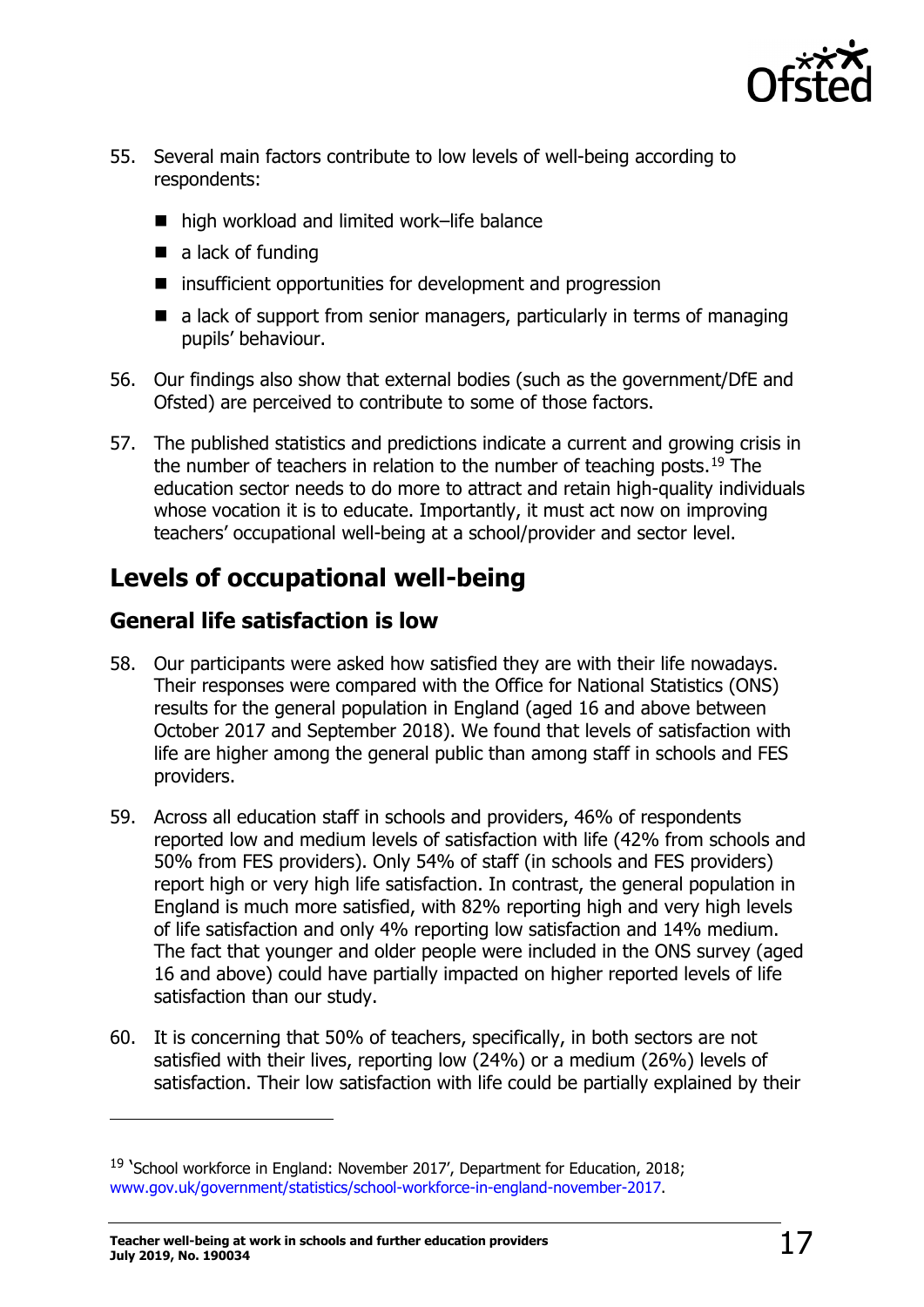

low well-being at work, given that full-time employees spend most of their day-to-day life working.<sup>[20](#page-17-2)</sup> Most of the teachers who participated in this study are in full-time employment: 77% of school teachers and 69% of teachers in FES providers.

### <span id="page-17-0"></span>**Occupational well-being is low**

61. Occupational well-being was defined as 'how you feel about your work at this school/FES provider.' Respondents were asked to rate their overall sense of well-being in their current role. The main finding is that the occupational wellbeing of most of our respondents is low or moderate at best.

### <span id="page-17-1"></span>**Occupational well-being differs across roles**

- 62. Overall occupational well-being is fairly low, with 35% of respondents reporting low levels of well-being, 26% moderate and only 39% high levels (see Figure 1).
- 63. While overall occupational well-being is low, senior leaders have higher occupational well-being than all other staff in both schools and FES providers alike (61% of senior leaders report high or very high well-being at work, compared with 35% of teachers and 49% of teaching assistants). Notably, teaching assistants also have higher levels of well-being than teachers.
- 64. In schools specifically, the following groups that made up the 'teachers' group in our study have the lowest level of well-being:
	- 35% of subject middle leaders
	- 34% of teachers

ł

■ 32% of pastoral middle leaders report their well-being at work as low.

<span id="page-17-2"></span><sup>&</sup>lt;sup>20</sup> See the 'Teachers and senior leaders work long hours' section of this report.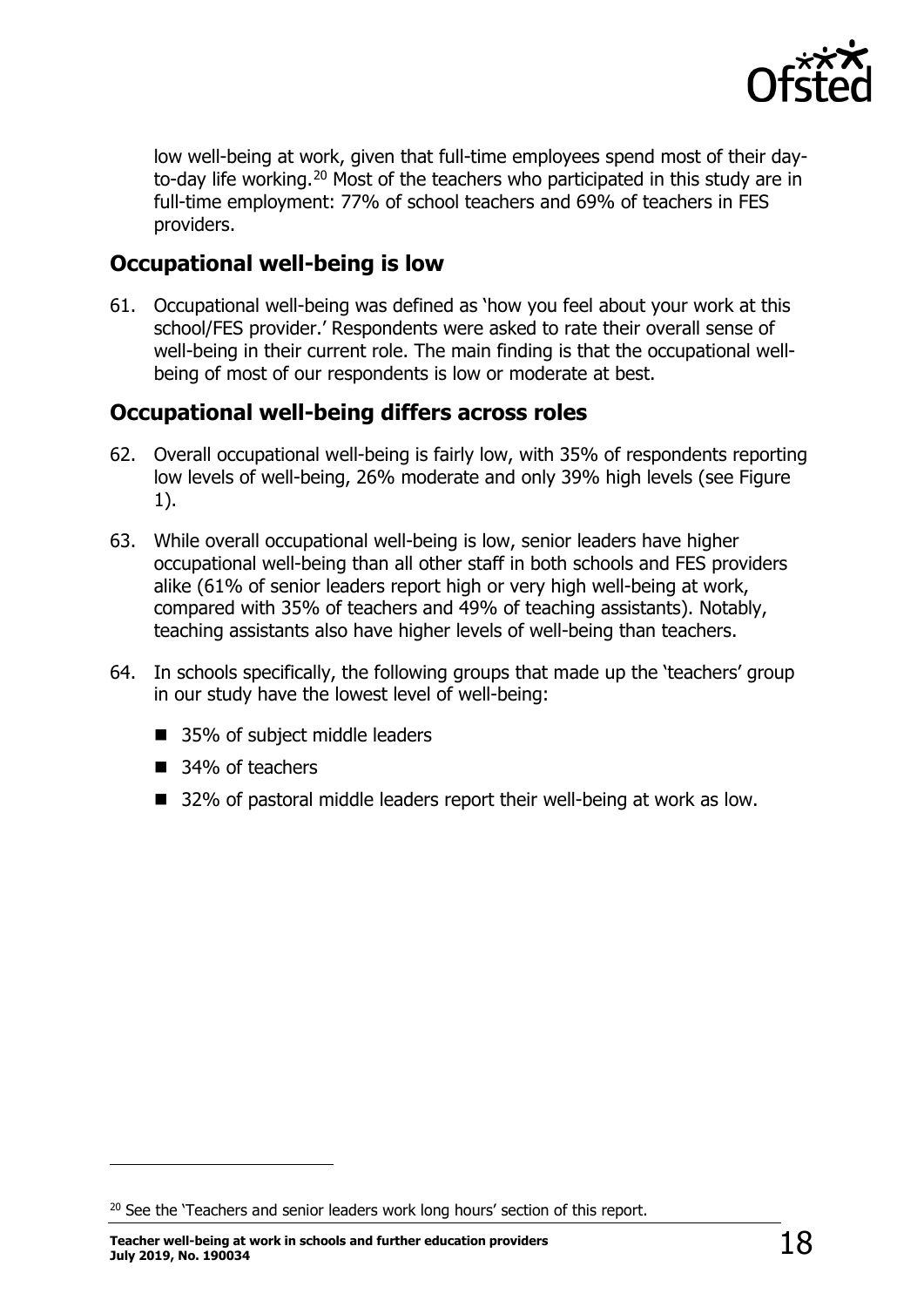



#### **Figure 1: Occupational well-being is the highest at senior levels and the lowest among teachers (schools and providers combined)**

#### <span id="page-18-0"></span>**New teachers report higher occupational well-being than experienced teachers**

- 65. The challenge of retention in the profession is particularly pronounced among teachers who are early into their career: over 20% of new teachers leave the profession within their first two years of teaching and 33% leave within their first five years.<sup>[21](#page-18-1)</sup> Among those with a work experience over five years, there is a more gradual decline. For example, 37% of teachers leave in the first nine years.[22](#page-18-2) Therefore, we compared the levels of well-being of new and more experienced teachers.
- 66. New teachers, with up to two years of teaching experience, report having higher occupational well-being than teachers with five or more years of teaching experience (see Figure 2). This particularly points to the importance of supporting the well-being of those who have been in the profession for a while. It also indicates that the overall occupational well-being of new teachers may not be linked to them leaving the profession. Rather, it suggests that some specific factors within it could influence their decisions to leave.<sup>[23](#page-18-3)</sup>

<span id="page-18-3"></span><span id="page-18-2"></span><span id="page-18-1"></span><sup>&</sup>lt;sup>21</sup> Foster, D, 'Teacher recruitment and retention in England', House of Commons Library Briefing paper, 2019; https://researchbriefings.parliament.uk/ResearchBriefing/Summary/CBP-7222. <sup>22</sup> School workforce in England: November 2017', Table 8, Department for Education, 2018;<br>www.gov.uk/government/statistics/school-workforce-in-england-november-2017. <sup>23</sup> See the 'Low occupational well-being affects teacher retention' section of this report.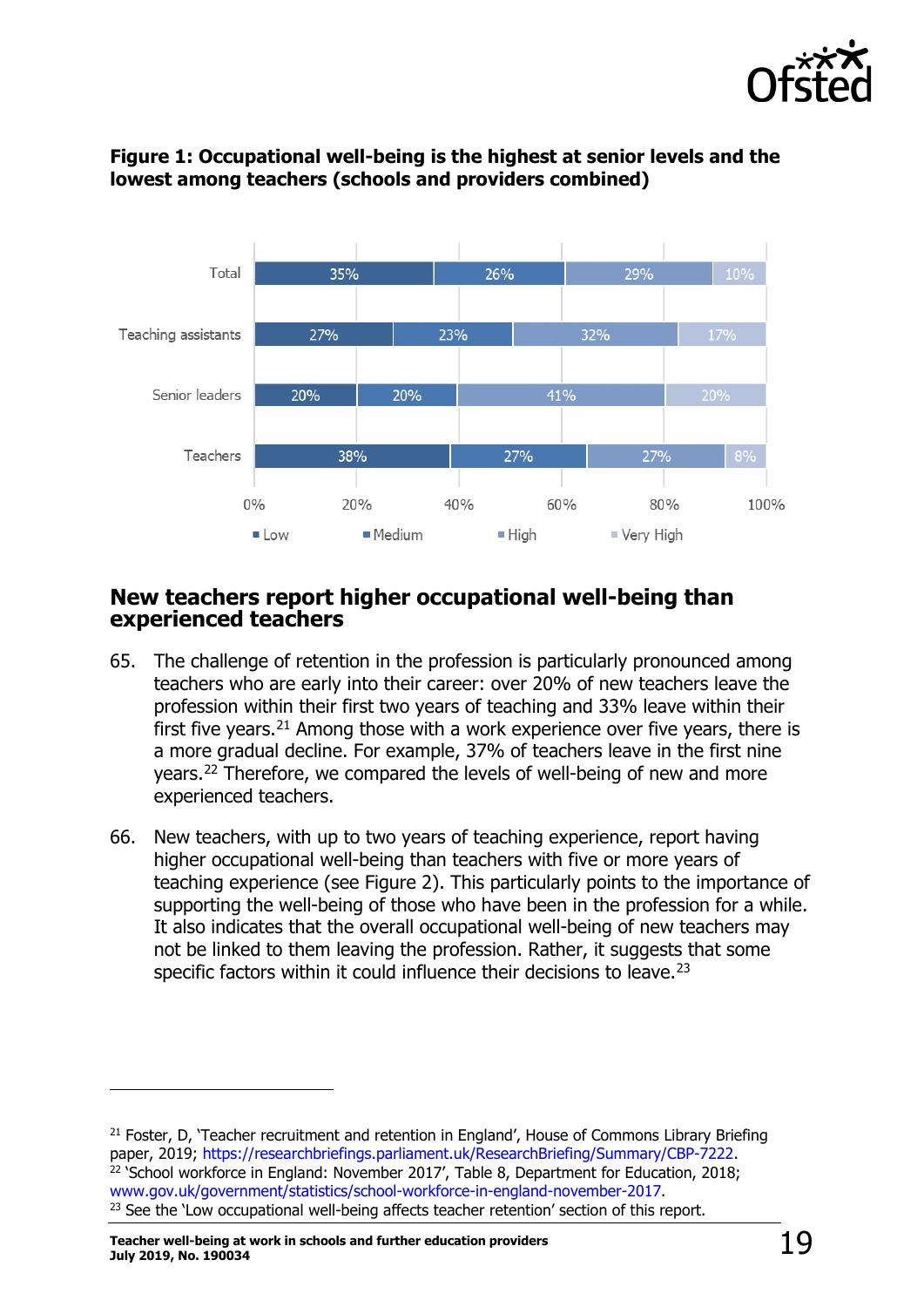

### **Figure 2: Occupational well-being of experienced teachers is lower than that of new teachers (school sector)**



### <span id="page-19-0"></span>**Well-being is highest in outstanding schools and providers**

- 67. There is a statistically significant difference in occupational well-being by Ofsted rating for overall effectiveness. Respondents from inadequate schools have the lowest occupational well-being, while those from outstanding schools have the highest (see Figure 3). In the FES sector, while respondents from outstanding providers have the highest levels of occupational well-being, it is those from providers rated as requires improvement who have the lowest.
- 68. These findings are generally what we would expect to see. In outstanding schools, where leadership is more likely to be strong, behaviour is well managed and students are thriving, we would expect that occupational wellbeing among the staff would be higher.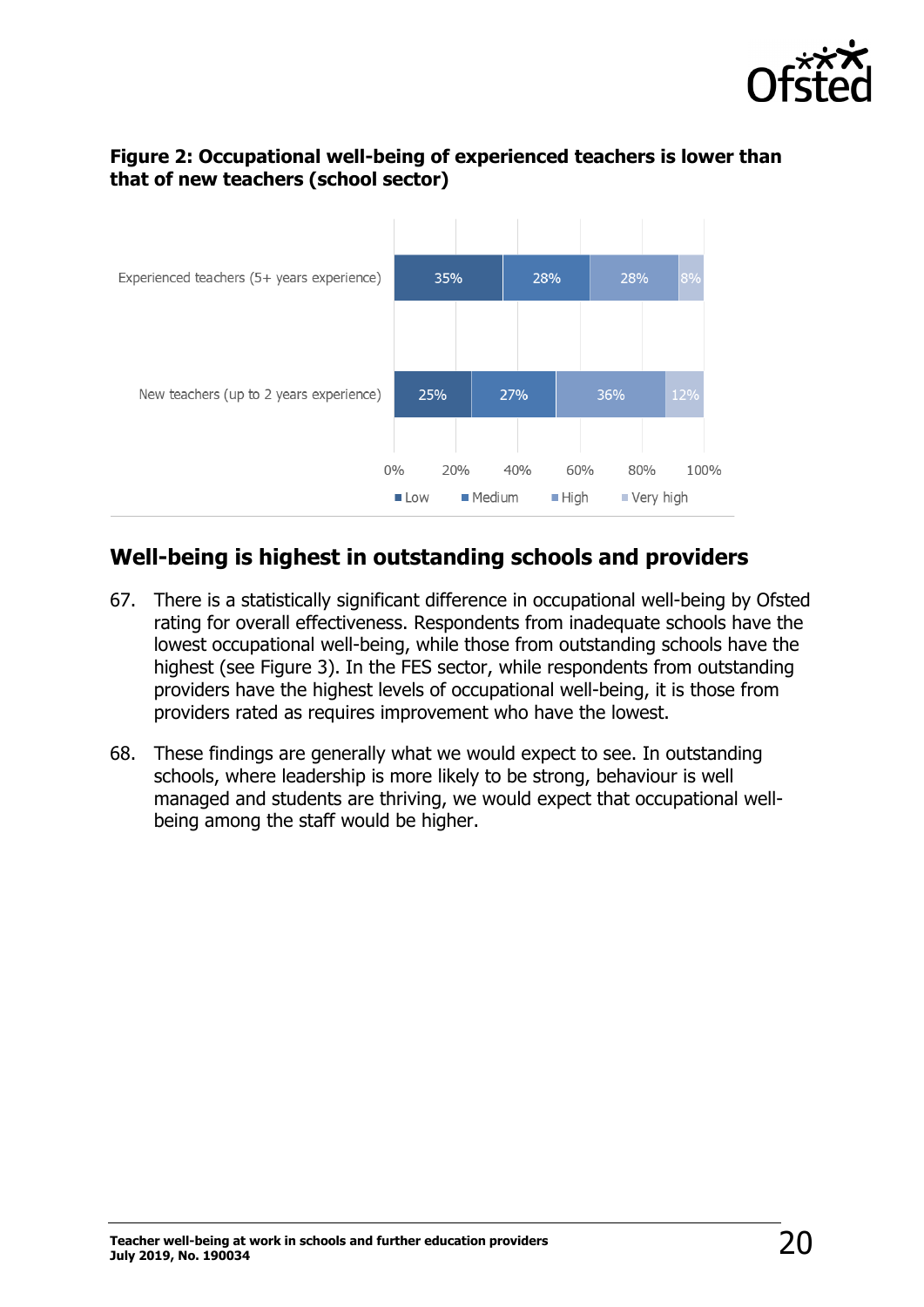



### **Figure 3: Occupational well-being is the highest among outstanding schools and the lowest among inadequate schools**

### <span id="page-20-0"></span>**Impact of low occupational well-being**

### <span id="page-20-1"></span>**Low occupational well-being is linked to health issues**

- 69. Health-related issues discussed in this section are based on self-reporting, rather than medical diagnoses or staff absence records.
- 70. The low levels of occupational well-being in schools and FES providers are particularly concerning when set against staff absence figures. According to our findings, 25% (446) of schools' respondents and 28% (448) of FES respondents have been absent from their current workplace due to health problems caused or made worse by their work, excluding accidents.
- 71. In the last 12 months, 15% (637) of all school and FES respondents in the study were absent from the current workplace for 3.25 days on average. This is a total of 2,095 days of absence of respondents due to health problems caused or made worse by work, combined across the school and the FES sectors. If we also include respondents who have not reported days of absence, this is an average of 0.6 days per respondent. The Health and Safety Executive (HSE) $^{24}$  $^{24}$  $^{24}$ for the sector of education had a similar finding: 0.6 days were lost 'per worker due to self-reported stress, depression or anxiety caused or made worse by the current or most recent job for people working in the last 12 months' during the period of 2015/16 to 2017/18. The HSE also noted that those average days lost

<span id="page-20-2"></span><sup>&</sup>lt;sup>24</sup> 'Industry (LFSILLIND)', Table 11: Working days lost (annual, three-year and five-year average) – stress, depression or anxiety - for people working in the last 12 months, Health and Safety Executive, 2018; [www.hse.gov.uk/statistics/lfs/index.htm.](http://www.hse.gov.uk/statistics/lfs/index.htm)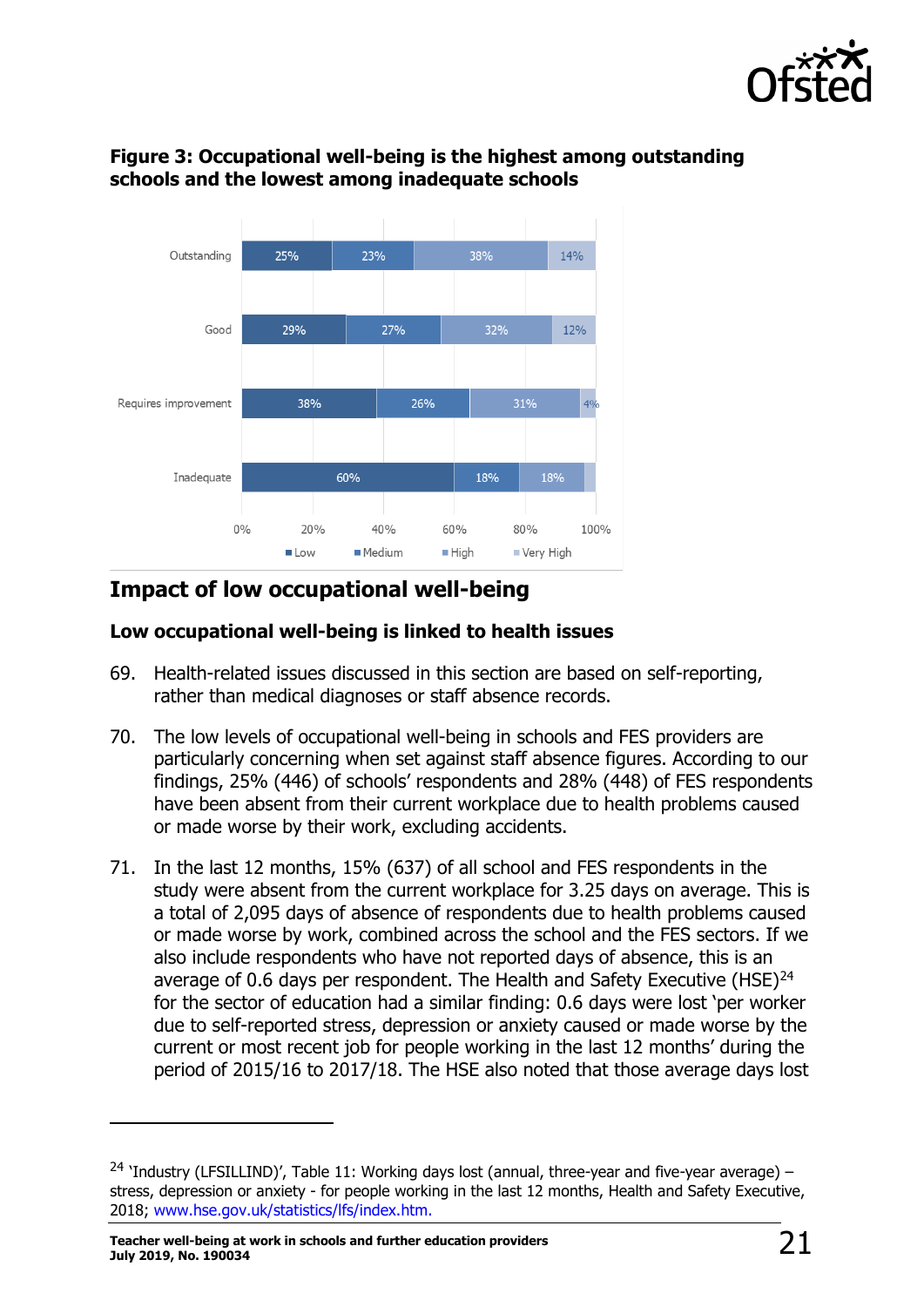

in the education sector are significantly higher than the average across all industries (0.4).

- 72. Certain aspects of health at work were statistically linked to occupational wellbeing through regression analyses:
	- $\blacksquare$  the frequency of stress experienced at work
	- worrying about work when not working
	- negative impact of the job on health
	- $\blacksquare$  feeling of being drained of energy at the end of the working day.
- 73. Most respondents from the school and FES sectors (62%) report that they often or always experience stress in their work. As many as 70% report that they often or always feel drained of energy at the end of the working day, while many fewer experienced positive emotions or state of mind. Over the last two months at work, about half felt 'cheerful and in good spirits' on a regular basis (often/always), and a minority have often or always felt 'exhausted but positive' at the end of the working day, 'active and vigorous' or 'calm and relaxed'.
- 74. A minority working in schools report that their job often or always negatively impacts their mental (31%) and physical health (23%). Fewer respondents reported a regular positive impact of the job on mental and physical health (23% and 10%, respectively). These findings are similar to those seen in the FES sector.

#### <span id="page-21-0"></span>**Low occupational well-being affects teacher retention**

- 75. Some of the participants in our study left their teaching positions to become teaching assistants or left a full-time teaching job to become part-time teachers. Some had colleagues or staff who left the profession altogether. When asked about what led to those decisions, our respondents cited excessive workload and lack of work–life balance, coupled with low pay or quality of leadership in some instances as the main reasons.
- 76. Excessive workload leads to a lack of work–life balance that affects people's personal lives and families. Teaching is seen to make it difficult to raise a young family or sustain meaningful personal relationships. For example, one full-time teacher in our study changed schools to become a part-time teacher because the job was affecting her family. In the words of another former teacher, who is now a teaching assistant, 'You don't have a life.' Even those who have not left teaching overwhelmingly state that workload and no work–life balance would be reasons for them to leave the profession:

'Taking work home. My husband never takes work home. You work during the holidays and don't benefit. Family time – it's really hard to do this.'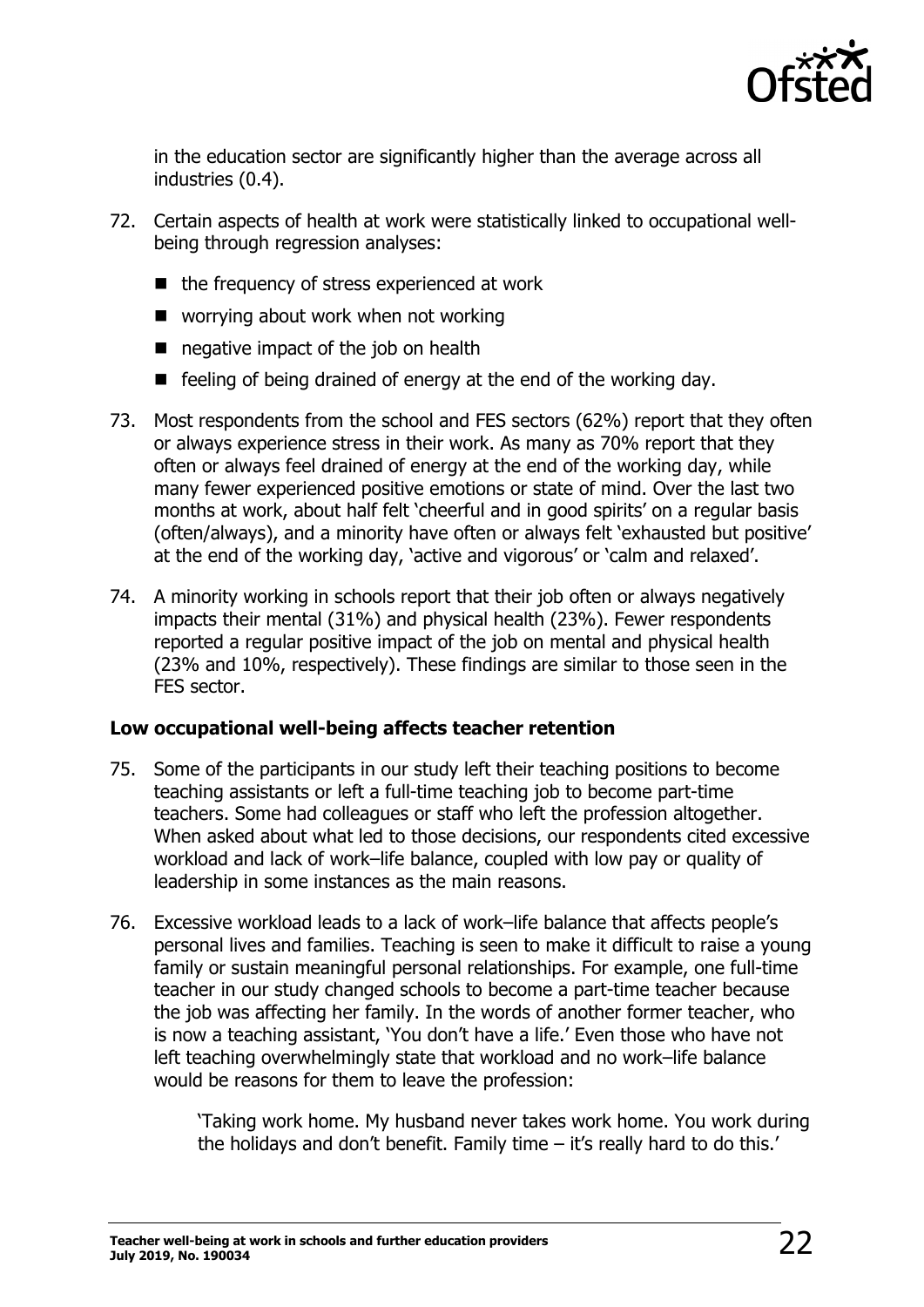

'[Teaching is] predominantly a female role but doesn't fit with family life  $$ too much marking, children in breakfast and after-school club – too long a day.'

- 77. Pay is another frequently quoted reason for leaving despite the love of the job: 'love the school but cannot afford to work on that salary.' The profession has lost some teachers due to pay, according to senior leaders. Teachers leave when, for instance, they find opportunities to 'earn more with a lot less work'.
- 78. Workload, work–life balance and low pay also put off people from joining the profession or cause them to leave early. Negative comments from colleagues – teachers – about the job, workload, paperwork and salary put off some teaching assistants from progressing their career in schools. Despite the high bursaries at the start of a newly qualified teachers' career (also referred to as a 'golden handshake'), senior leaders in the schools we have visited have seen newly qualified teachers leave. This is because 'pressure/workload is a shock' for them and because 'they are under the illusion when they start about how much is required for how much pay.'

#### <span id="page-22-0"></span>**In summary**

79. The findings suggest that action should be taken to improve occupational wellbeing in schools and FES providers nationally, as a matter of priority. This particularly applies to the well-being of teachers and middle leaders. Within this, senior leaders should be aware that the levels of occupational well-being among certain groups of teachers are very low, such as experienced teachers or those working in inadequate schools or in FES providers that require improvement.

### <span id="page-22-1"></span>**Factors contributing to low occupational well-being**

80. Several factors are related to low occupational well-being in our study.

### <span id="page-22-2"></span>**Educators feel that teaching is undervalued as a profession**

- 81. Sixty-eight per cent of teachers and 61% of senior leaders believe that the teaching profession is not valued in society. This is in contrast to 39% of teaching assistants.
- 82. The perceived lack of respect for education professionals in England stems from several issues, according to our main qualitative findings:
	- a lack of funding for resources, which does not enable schools and providers to complete their work to a high standard
	- a lack of funding into staff pay (particularly teachers' and teaching assistants'), resulting in low and static salaries that do not reflect staff members' skillsets or volume and quality of work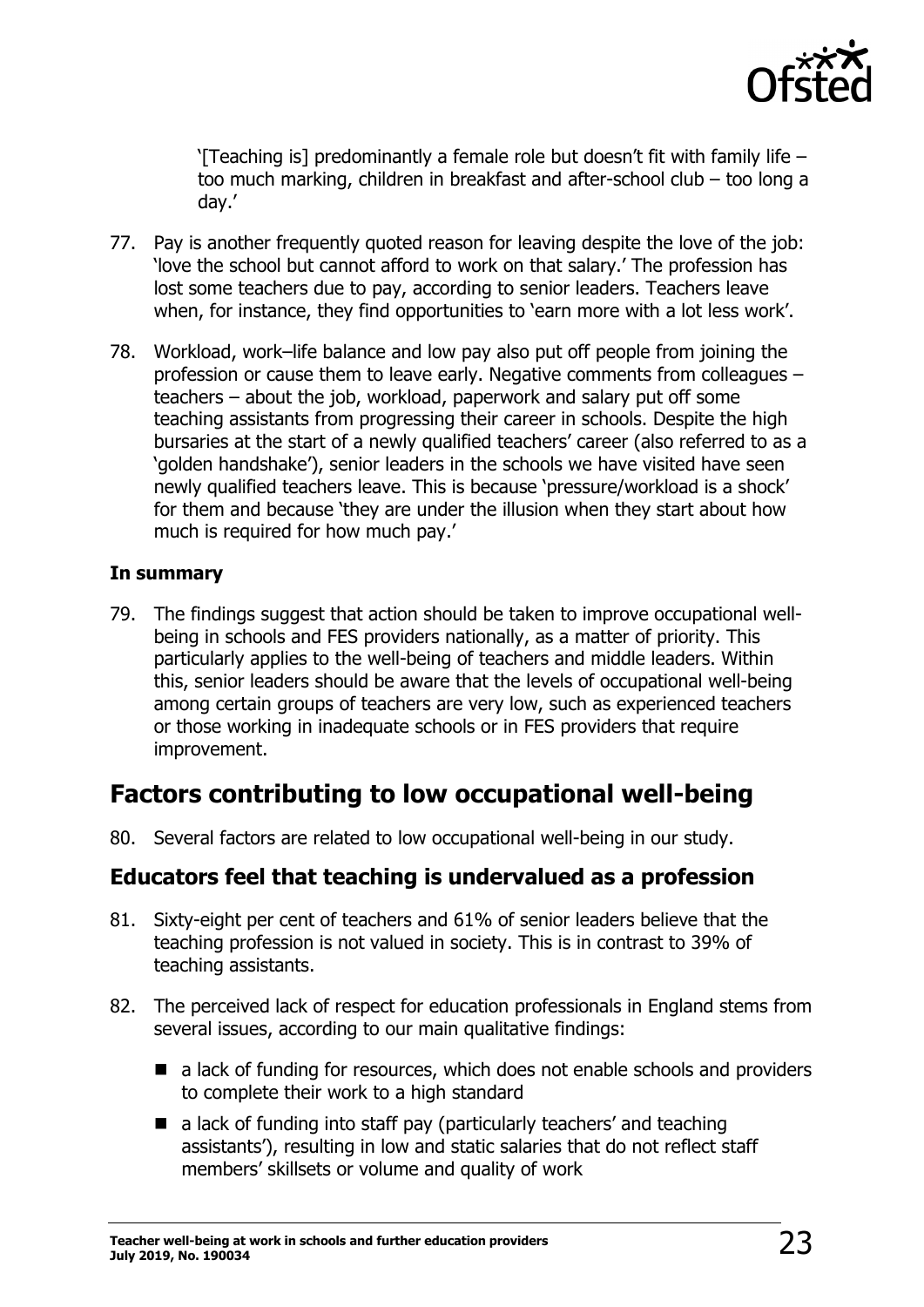

- an increased expectation to complete administrative work, which is not seen as commensurate with teachers' primary role and which decreases their capacity to do their main job effectively
- a lack of say in frequent changes to educational policy.

### <span id="page-23-0"></span>**Workload is high, affecting work–life balance**

83. Workload is one of the main sources of teacher stress. [25](#page-23-2),[26](#page-23-3) Work overload has been associated with aspects of burnout such as exhaustion and the coping mechanism of distancing oneself emotionally and cognitively.<sup>[27](#page-23-4)</sup>

### <span id="page-23-1"></span>**Teachers and senior leaders work long hours**

84. Our respondents were asked to report the total number of hours they spent on work-related tasks during the most recent complete calendar week, including tasks that took place during evenings, weekends or other out-of-classroom hours. The main finding is that senior leaders and teachers in both sectors work long hours. According to Table 1, full-time school teachers worked 51 hours on average, which is 10.2 hours per working day. Most of the teachers in our study (65%) worked excessively long – for 50 hours or more – during the most recent complete calendar week. Senior leaders worked even longer – 57 hours on average. Teachers' and senior leaders' working hours during the most recent calendar week **are far above the average weekly hours of full-time workers**, which range from just under 37 to just under 39 between 1992 and 2018.[28](#page-23-5)

<span id="page-23-2"></span><sup>25</sup> Kyriacou, C, 'Teacher stress: directions for future research', Educational Review, pages 27–35, 2001; [www.tandfonline.com/doi/abs/10.1080/00131910120033628.](http://www.tandfonline.com/doi/abs/10.1080/00131910120033628)<br><sup>26</sup> Wolgast, A and Fischer, 'You are not alone: colleague support and goal-oriented cooperation as

<span id="page-23-3"></span>resources to reduce teachers' stress', [Social Psychology of Education,](https://www.researchgate.net/journal/1381-2890_Social_Psychology_of_Education) 2017;<br>https://link.springer.com/article/10.1007/s11218-017-9366-1.

<span id="page-23-4"></span><sup>&</sup>lt;sup>27</sup> Christina Maslach, Wilmar B. Schaufeli, Michael P. Leiter, 'Job burnout', Annual Review of<br>Psychology, 2001; www.annualreviews.org/doi/abs/10.1146/annurev.psych.52.1.397.

<span id="page-23-5"></span><sup>&</sup>lt;sup>28</sup> 'Average actual weekly hours of work for full-time workers (seasonally adjusted)', Office for National Statistics, 2019;

[www.ons.gov.uk/employmentandlabourmarket/peopleinwork/earningsandworkinghours/timeseries/yb](http://www.ons.gov.uk/employmentandlabourmarket/peopleinwork/earningsandworkinghours/timeseries/ybuy/lms) [uy/lms.](http://www.ons.gov.uk/employmentandlabourmarket/peopleinwork/earningsandworkinghours/timeseries/ybuy/lms)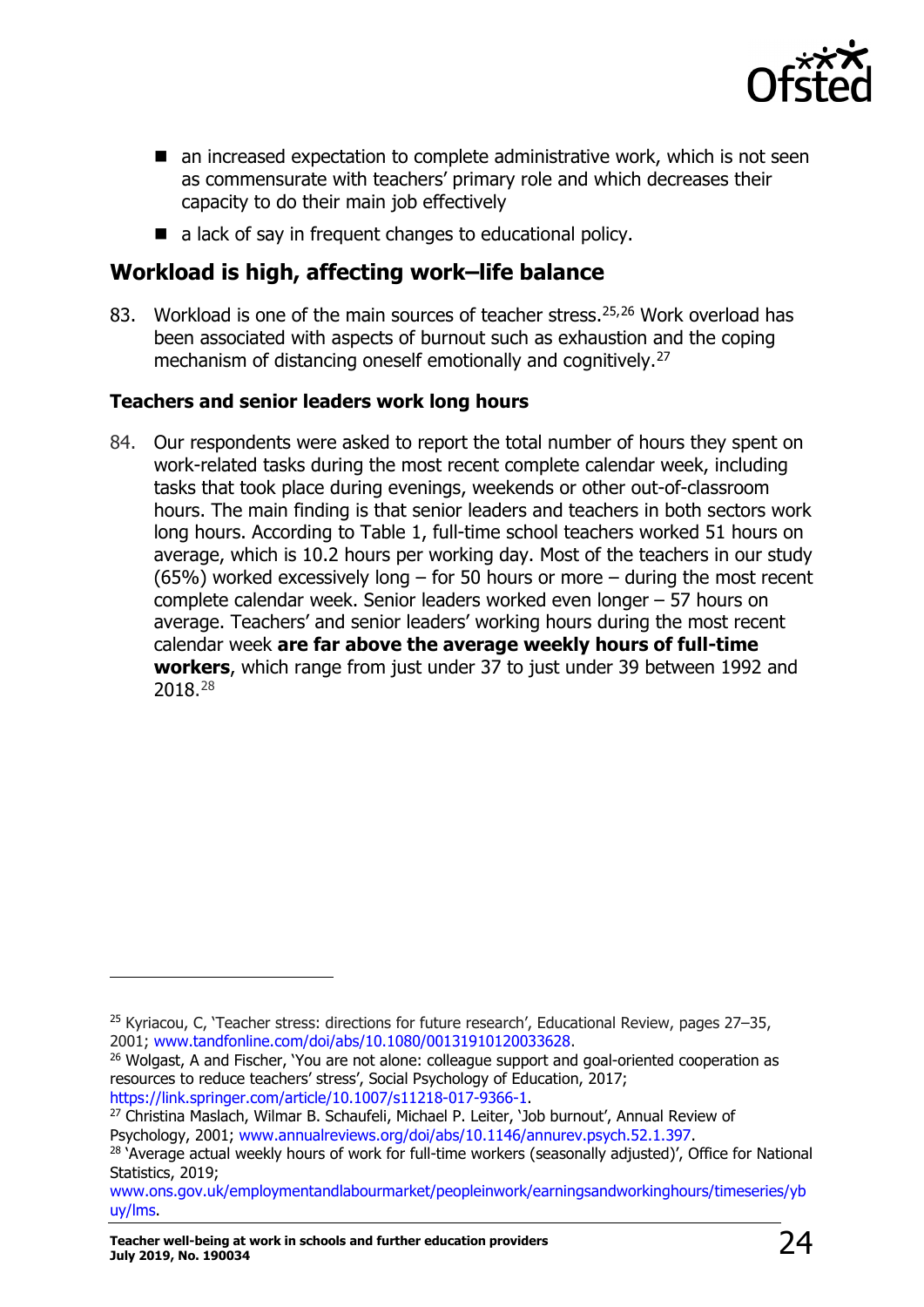

#### **Table 1: Hours spent on work-related tasks during the most recent complete calendar week – full-time employees (schools)**

| <b>Respondent</b><br>group       | <b>Average number</b><br>of hours | <b>Mode</b><br>(the most<br>frequently<br>reported number<br>of hours) | <b>Respondents</b><br>working 50+<br>hours |
|----------------------------------|-----------------------------------|------------------------------------------------------------------------|--------------------------------------------|
| <b>Teachers</b><br>$(n=1081)$    | 51                                | 50                                                                     | 703 (65%)                                  |
| Senior leaders<br>$(n=258)$      | 57                                | 60                                                                     | 216 (84%)                                  |
| Teaching assistants<br>$(n=161)$ | 32                                | 35                                                                     | 4(3%)                                      |

85. Part-time teachers worked, on average, 31 hours during the most recent calendar complete week (see Table 2). A minority of part-time teachers (27%) worked full time (40+ hours) during the most recent complete calendar week.

#### **Table 2: Hours spent on work-related tasks during the most recent complete calendar week – part-time employees (schools)**

| <b>Respondent</b><br>group       | <b>Average hours</b> | <b>Mode</b><br>(the most<br>frequently reported<br>number of hours) | <b>Respondents</b><br>working 40+<br>hours |
|----------------------------------|----------------------|---------------------------------------------------------------------|--------------------------------------------|
| <b>Teachers</b><br>$(n=315)$     | 31                   | 30 and 40                                                           | 85 (27%)                                   |
| Senior leaders                   | n/a                  | n/a                                                                 | n/a                                        |
| Teaching assistants<br>$(n=124)$ | 22                   | 30                                                                  | $1 (< 1\%)$                                |

- 86. Teaching takes up less than half of teachers' working hours compared with most of teaching assistants' hours:
	- $\blacksquare$  full-time teachers spent an average of 22 hours teaching during that week (43% of their working time)
	- $\blacksquare$  teaching assistants spent 26 hours supporting teaching and learning (81%) of their working time).

The findings for teachers align with TALIS 2018,<sup>[29](#page-24-0)</sup> which found that teachers in England spend 20.5 hours (or 39% of their working time) on teaching tasks, while the rest of their time is spent on non-teaching tasks.

<span id="page-24-0"></span><sup>&</sup>lt;sup>29</sup> Ainley, J. and R. Carstens, 'Teaching and learning international survey (TALIS)', Organisation for Economic Co-operation and Development, 2018; [https://doi.org/10.1787/799337c2-en.](https://doi.org/10.1787/799337c2-en)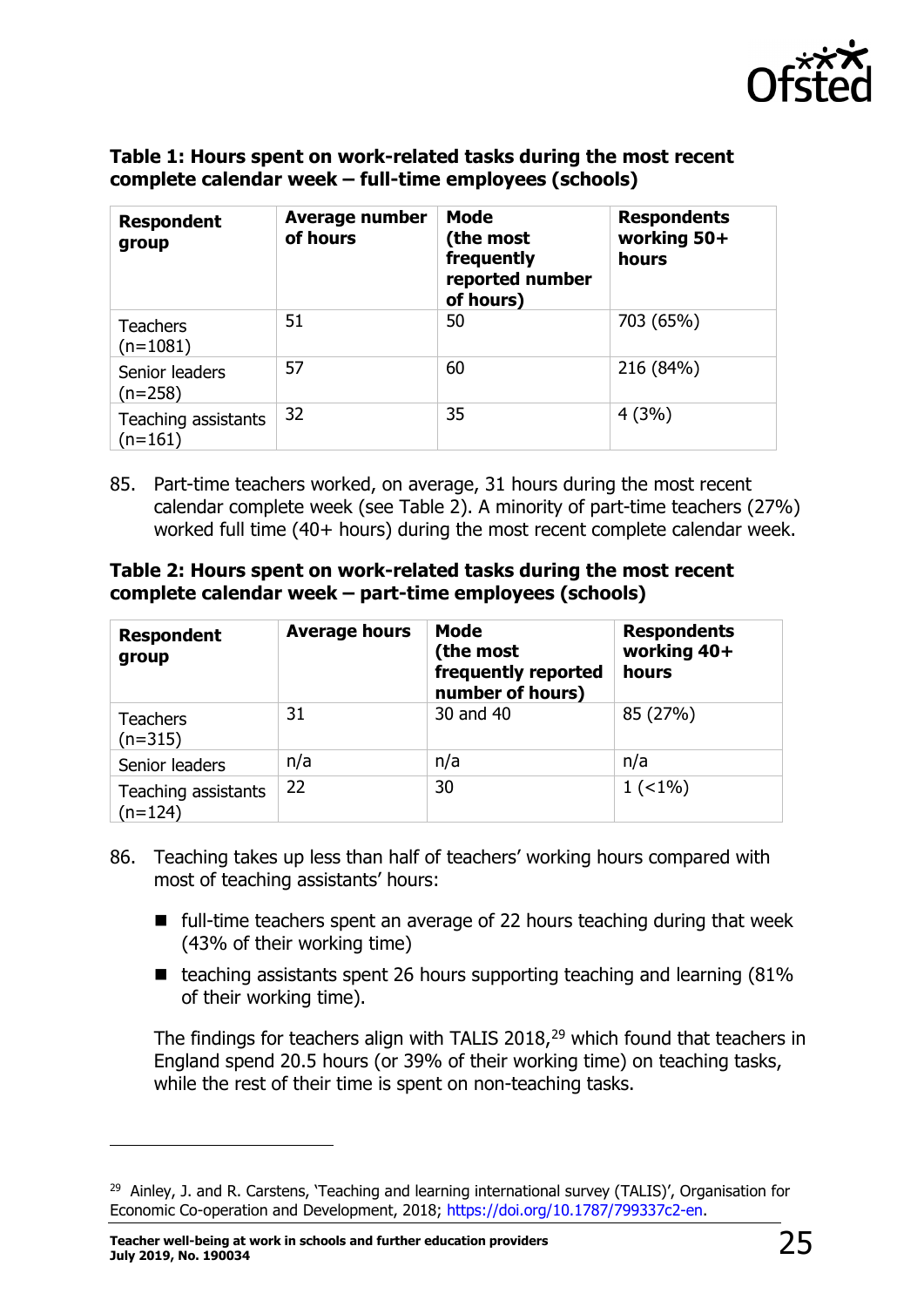

- 87. When they were not teaching during the most recent complete calendar week, teachers spent most of their time on:
	- $\blacksquare$  lesson planning and preparation (13% of the time)
	- $\blacksquare$  marking and correcting pupils' work (11%)
	- $\blacksquare$  administrative work (7%).

The rest of the time was dedicated to pupil counselling, team work, extracurricular activities, school management and communication with parents/guardians. According to TALIS 2018 findings, teachers believe that they spend too long on planning, marking and administrative tasks, which aligns with our findings.<sup>[30](#page-25-1)</sup>

88. These findings confirm those of previous studies of teacher workload in England. Sellen  $(2016)^{31}$  $(2016)^{31}$  $(2016)^{31}$  found that teachers in England are working longer hours than teachers in most other countries, according to the TALIS 2013 survey. Similarly, in the 2018 TALIS study, full-time teachers in England in 2018 worked an average of 49.3 hours a week.<sup>[32](#page-25-3)</sup> According to the DfE's teacher workload survey,<sup>[33](#page-25-4)</sup> teachers spend as many as 54.4 hours on average on teaching and other tasks related to teaching. Worth and Van den Brande  $(2019)^{34}$  $(2019)^{34}$  $(2019)^{34}$  found that teachers' working hours over a year are similar to those of other professionals outside of the education sector. However, as teachers work for fewer days per annum, they work longer hours than other professionals during a typical working week, which is accompanied by a poorer work/life balance and higher stress levels.

#### <span id="page-25-0"></span>**Marking and administrative tasks contribute considerably to teachers' heavy workload**

89. Marking is among the top negative influences on workload. It is frequently described as 'heavy' or 'massive', taking place at weekends or over holidays. Some highlight 'marking workload for English literature and coursework' and some 'marking workload of long essays with large group sizes.'

ł

<span id="page-25-3"></span> $32$  Ainley, J. and R. Carstens, 'Teaching and learning international survey (TALIS)', Organisation for Economic Co-operation and Development, 2018; [https://doi.org/10.1787/799337c2-en.](https://doi.org/10.1787/799337c2-en)

<span id="page-25-1"></span><sup>&</sup>lt;sup>30</sup> See the next section.

<span id="page-25-2"></span><sup>&</sup>lt;sup>31</sup> Sellen, P, 'Teacher workload and professional development in England's secondary schools; insights from TALIS', Education Policy Institute, 2016; https://epi.org.uk/publications-and-research/teacher-<br>workload-professional-development-englands-secondary-schools-insights-talis.

<span id="page-25-4"></span><sup>&</sup>lt;sup>33</sup> Higton, J, Leonardi, S, Neil, R, Choudhoury, A, Sofroniu, N and Owen, D, 'Teacher workload survey 2016: brief', Department for Education, 2017; [www.gov.uk/government/publications/teacher-](http://www.gov.uk/government/publications/teacher-workload-survey-2016)

<span id="page-25-5"></span>[workload-survey-2016.](http://www.gov.uk/government/publications/teacher-workload-survey-2016)<br><sup>34</sup> Worth, J., and Van den Brande, J., 'Teacher labour market in England – Annual Report 2019', National Foundation for Educational Research, 2019; [www.nfer.ac.uk/teacher-labour-market-in](https://www.nfer.ac.uk/teacher-labour-market-in-england-annual-report-2019/)[england-annual-report-2019.](https://www.nfer.ac.uk/teacher-labour-market-in-england-annual-report-2019/)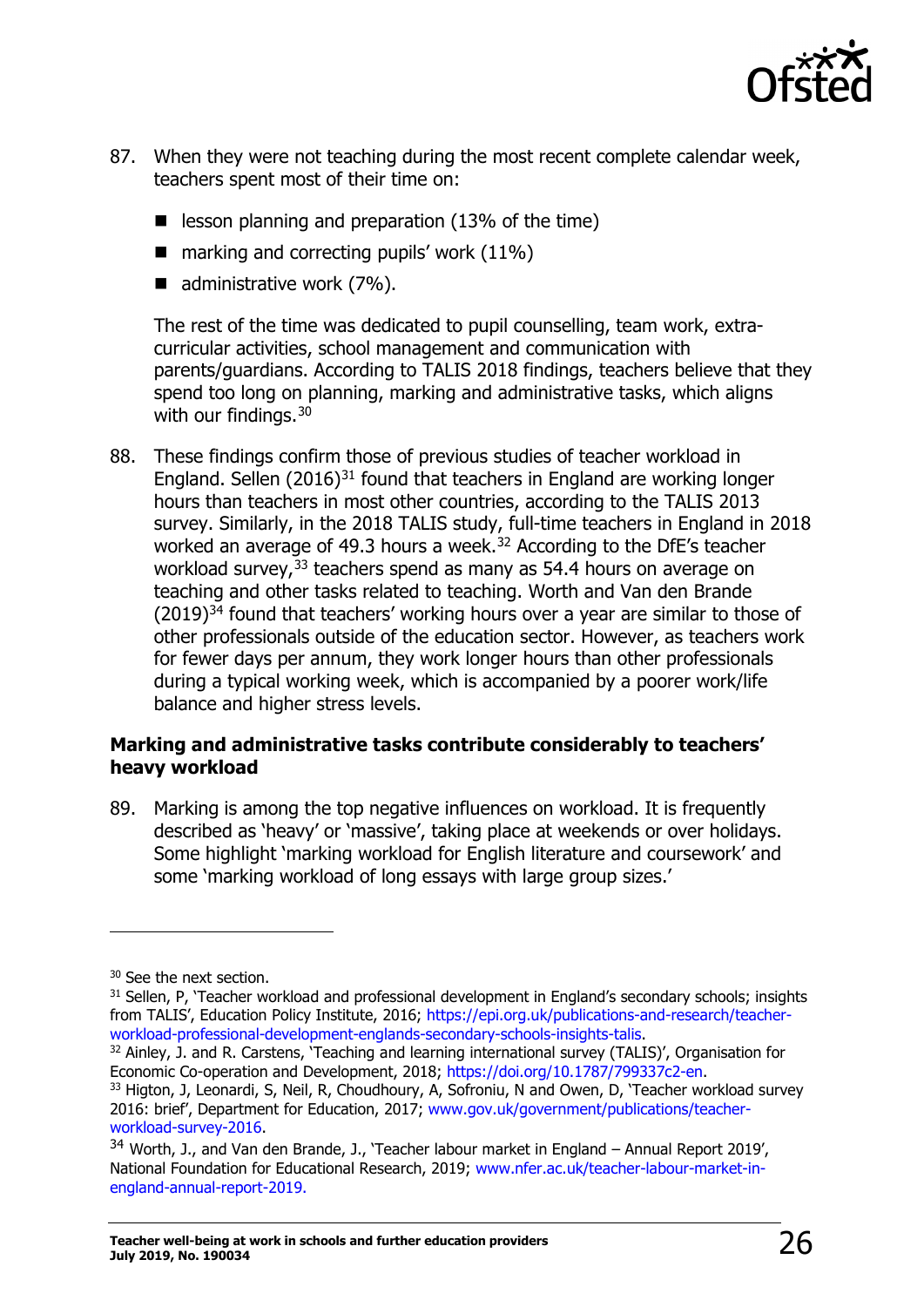

- 90. In some cases, a heavy marking workload stems from large class sizes and staff shortage.<sup>[35](#page-26-0)</sup> In some others, it stems from school practices of providing very extensive written feedback. To reduce the amount of time that teachers need to spend marking, some of the schools we visited have been changing their marking policies to encourage more effective forms of marking and feedback, which may take place during class time (such as 'over-the-shoulder marking'), while some providers are trying to keep class sizes small.
- 91. Mastin (2018)<sup>[36](#page-26-1)</sup> acknowledges that a school's assessment culture can have a negative impact on workload, especially dialogic marking in which the teacher marks, the pupil responds and the teacher marks again.
- 92. Administrative tasks have a negative impact on occupational well-being in schools and FES providers for two main reasons:
	- $\blacksquare$  the volume of paperwork is reported to be large, which reduces the time available for the main job
	- a lot of it is deemed as unnecessary because it does not improve teaching and learning.
- 93. Teachers and middle leaders highlight administrative workload, including:
	- $\blacksquare$  emails
	- $\blacksquare$  frequent reporting of pupils' progress (to parents and senior leaders)
	- $\blacksquare$  form-filling where work is often duplicated
	- 'endless meeting after meeting'
	- 'weekly contact with parents'
	- data collection
	- $\blacksquare$  ticking boxes.

ł

Much of this is reportedly done for senior leaders or with Ofsted in mind. The amount of time spent on administrative work was reported to take away from the main job – lesson planning and preparation, teaching and feedback for pupils/students:

'The admin (chasing attendance, punctuality, achievement) taking away from teaching.'

<span id="page-26-0"></span><sup>&</sup>lt;sup>35</sup> See the 'Teachers and leaders feel they lack resources to do their job as well as they would like to' section in this report.

<span id="page-26-1"></span><sup>&</sup>lt;sup>36</sup> Mastin, S., 'Senior leaders have the power to solve teacher workload', Schools Week, 2018; [https://schoolsweek.co.uk/senior-leaders-have-the-power-to-solve-teacher-workload.](https://schoolsweek.co.uk/senior-leaders-have-the-power-to-solve-teacher-workload)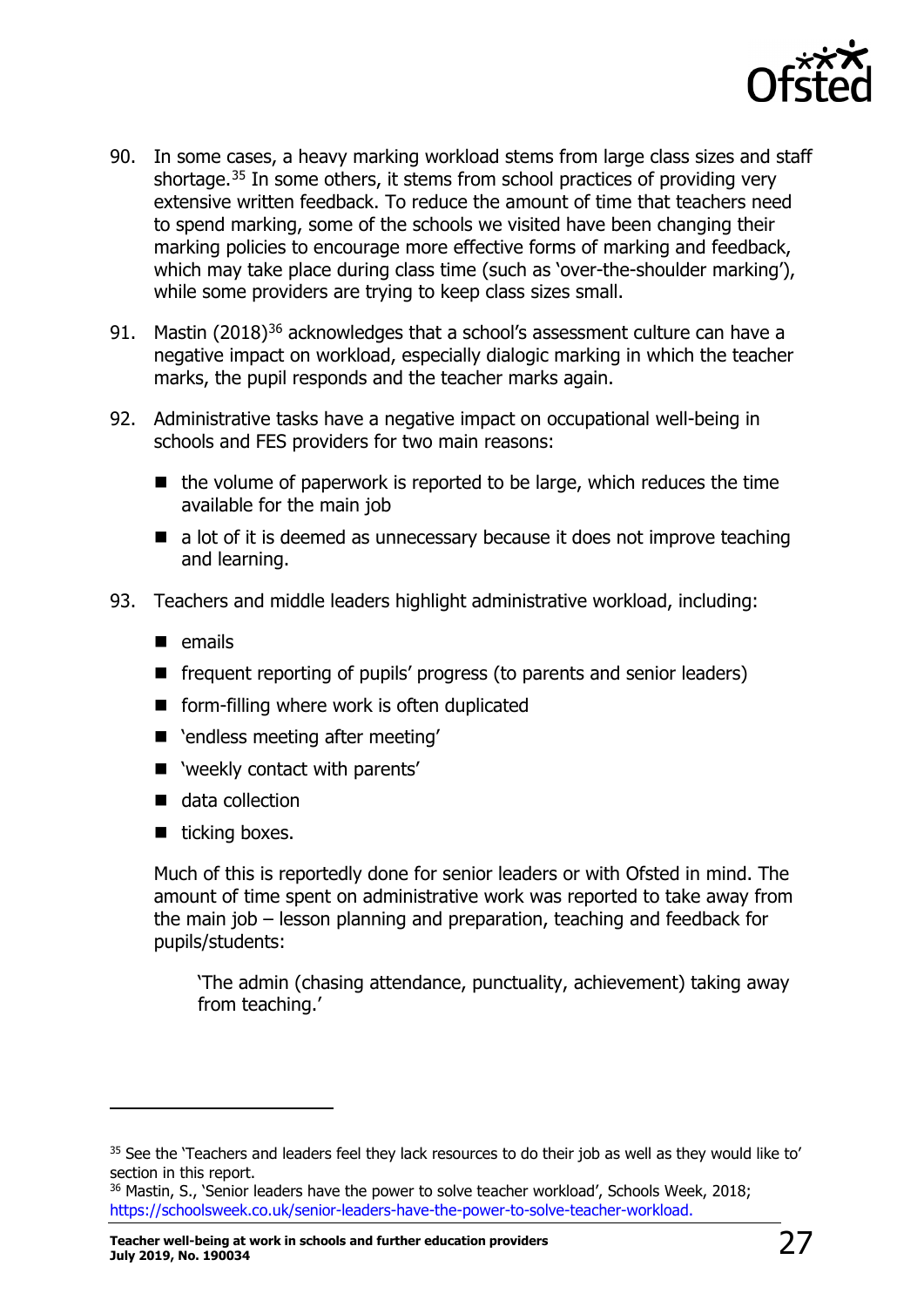

'Insufficient time to concentrate on what really makes a difference; planning interesting lessons and giving feedback on assignments.'

94. Importantly, a lot of administrative work is not seen to be a part of the teaching profession nor is it perceived to improve either teaching or learning:

'Data tracking, statistics are more important than the pupils.'

'Far too much admin and data-management. Wish we could go back to inspiring kids and teaching well, making sure they learn just as much as they can. No-one went into the teaching profession to monitor the … "progress" of young people. We want to inspire, we want to fight for big ideas, we hope to help these young people. Not always convinced that knowing the progress they are making in all subjects helps us to do that.'

- 95. Most respondents see value in collecting progress data of individual pupils/students. They believe that this data is useful for understanding the progress of their pupils/students (66% of teachers and teaching assistants in schools and FES providers; 86% of senior leaders at schools and 92% of senior leaders at FES providers). At the same time, most respondents (60%) think that they spend too much or far too much of their time preparing pupils'/students' progress data for senior leaders.
- 96. The above findings suggest that administrative workload could be reduced and that data collection could become more efficient, so that only the data that can impact on teaching and learning is collected.

#### <span id="page-27-0"></span>**Many teachers feel insufficiently supported with workload issues by leaders and colleagues**

- 97. Only 47% of school teachers and teaching assistants report that their colleagues (including their line manager) always or often help them find a solution when their workload is too heavy. That kind of support comes rarely or never for 23% of school teachers and teaching assistants and 27% of those working in FES providers.
- 98. As far as distribution of workload is concerned, only 54% of school respondents and 43% of FES respondents believe that workload is often or always distributed fairly. There is a gap in views between teachers and senior leaders: only 48% of school teachers and 39% of FES teachers report that work is fairly distributed often or always, compared with 73% of senior leaders in schools and in FES providers.

#### <span id="page-27-1"></span>**The heavy workload and lack of work–life balance of teachers contribute to their low level of occupational well-being**

99. In open-ended questionnaire responses and focus group interviews, workload and lack of work–life balance often feature as top factors that negatively impact on the occupational well-being of our respondents from schools and FES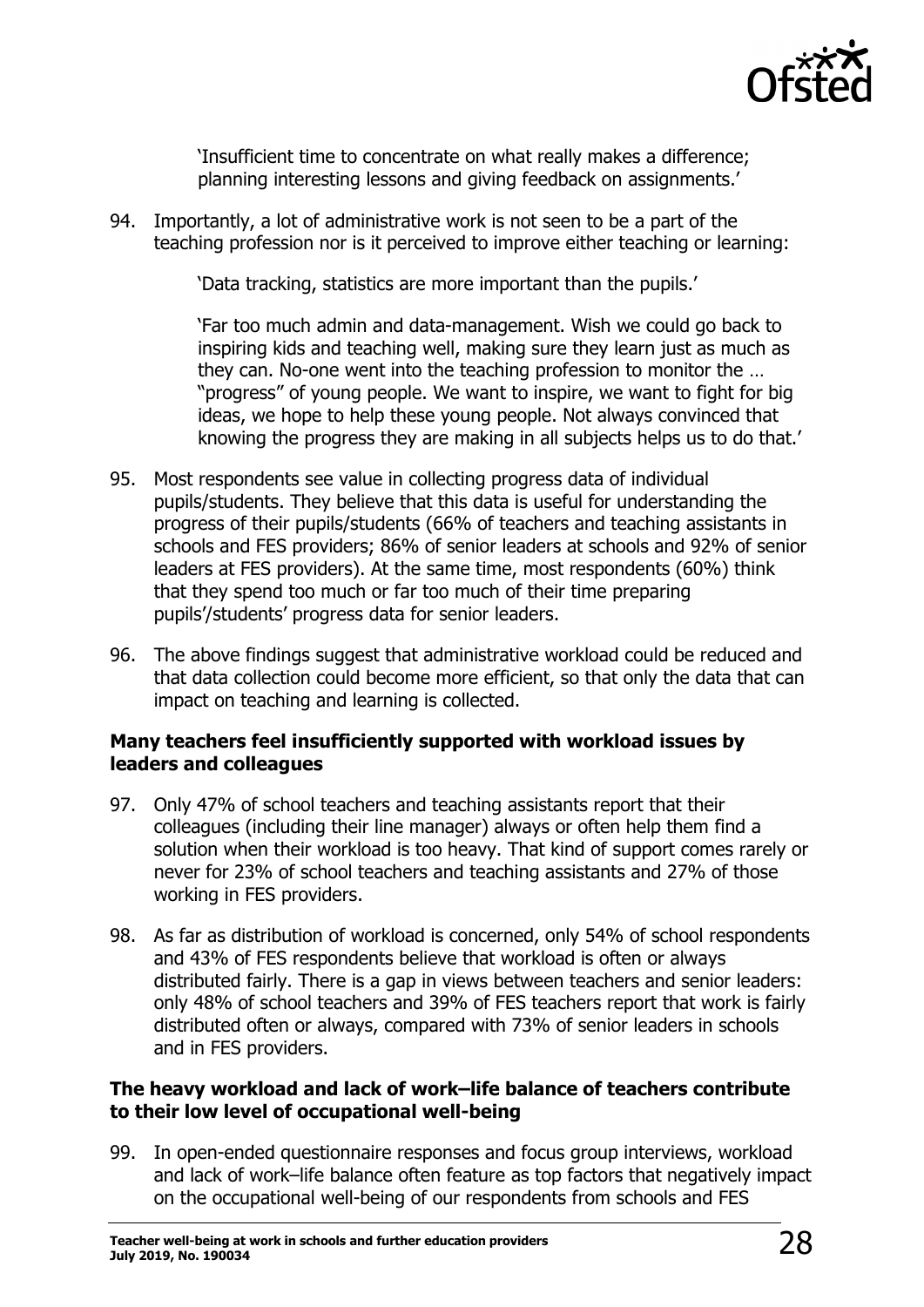

providers. From a statistical perspective, workload and work–life balance were also found to be significant contributors to occupational well-being, both in schools and FES providers, according to our regression analyses.

- 100. A heavy workload is a problem for many respondents: 57% report that they do not have an acceptable workload and 45% report that their workload is not appropriate for their skill set  $-$  in both sectors. This largely applies to teachers and senior leaders, and to a much smaller extent to teaching assistants. Some of the words used to describe workload were 'unrealistic', 'unsustainable', 'excessive', 'increasing' and 'unfair'.
- 101. Lack of time is mentioned frequently. That includes:
	- lack of planning and preparation time'
	- $\blacksquare$  'lack of time to interact with other staff'
	- lack of time to discuss issues and plans for development'
	- 'not having enough teaching time allocated to teach my subject.'

Essentially, there is not enough time to do the important aspects of the job. The tension between being able to do a good job in theory and having to take too many shortcuts in practice results in a sense of frustration:

'A sense of frustration knowing what needs to be done to do a good job – but not having the capacity to achieve those goals due to growing work load … I am having to cut corners to stay afloat. There is a constant understanding of what I have not achieved and a persistent feeling of stress that someone is going to "judge" you to be inadequate as a result.'

102. As many as 53% of our school respondents and 56% of those from FES state that they rarely or never have enough time to get their job done. To meet work demands, 83% of school respondents (and 75% of those from FES) work in their spare time daily or several times per week. This applies to a large majority of teachers and senior leaders (90% and above in schools and 80% and above in FES providers), and to 43% of teaching assistants at schools and 30% of teaching assistants in FES providers. As a result, 52% of school and FES respondents do not achieve a good balance between their work life and their private life. Working in free time due to insufficient time and heavy workload is widespread in schools and FES providers:

'Need to work outside of working hours, including annual leave periods.'

'Expected to work outside of my contract hours all the time.'

- 103. Based on the qualitative findings, the main causes of heavy workload in schools and FES providers are the following:
	- $\blacksquare$  frequently changing government policies and regulations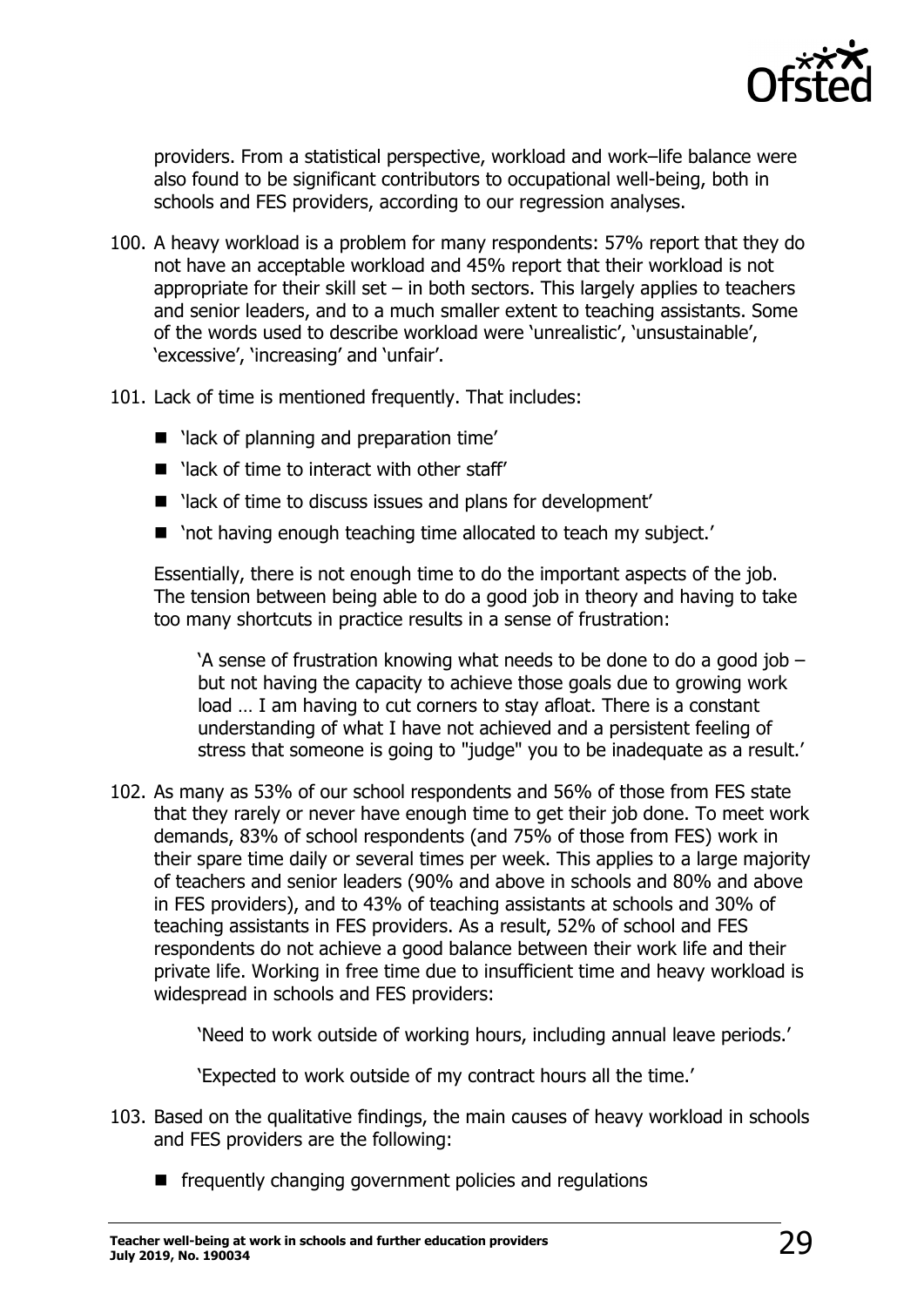

- administrative tasks for senior leaders, often presented as being done for Ofsted
- **narking**
- staff shortages, resulting in increased contact time and teaching larger sized classes – the issue of increased teaching hours is particularly prominent in FES providers
- lack of support from external specialist agencies (for example, for pupils or students with SEND or behaviour or mental health issues) and the lack of skills in schools and providers to address those needs
- challenging and disruptive behaviour of pupils and students and inconsistently managed behaviour at school/provider level
- changes to external examinations and insufficient resource to prepare for them
- in some cases, lack of skills and training.

### <span id="page-29-0"></span>**Teachers and leaders feel that they lack resources to do their job as well as they would like to**

- 104. The amount of funding for schools and FES providers influences the availability of resources for the day-to-day job as well as salaries. Our qualitative findings show that the availability of human and other resources is seen to impact on several aspects of occupational well-being, such as workload, effectiveness and agency (for example the ability to innovate and introduce improvements). Satisfaction with pay and opportunities for career progression impact on financial security, which is one of the aspects of well-being at work.
- 105. The availability of resources was investigated from the perspective of its impact on well-being at work and implications for the quality of education. One of the main themes arising from focus group interviews is a reported need for more funding. In conversations with senior leaders, 'staff recruitment' and 'capacity issues' feature, teachers and middle leaders talk about the lack of support staff, while teaching assistants frequently mention a lack of resources, including pedagogical resources as well as time.
- 106. The shortage of staff and other resources adversely affects occupational wellbeing at schools and FES providers for several reasons.
- 107. First, it increases workload because class sizes become bigger and contact hours longer, particularly in FES. Bigger classes and more contact hours increase marking and lesson preparation load and shorten the time that could otherwise be spent on other work-related activities:

'Too much cover for absent staff takes away non-contact periods.'

'Shortage of staff leading to extra contact time (29/35 periods taught per week) – by a head of department.'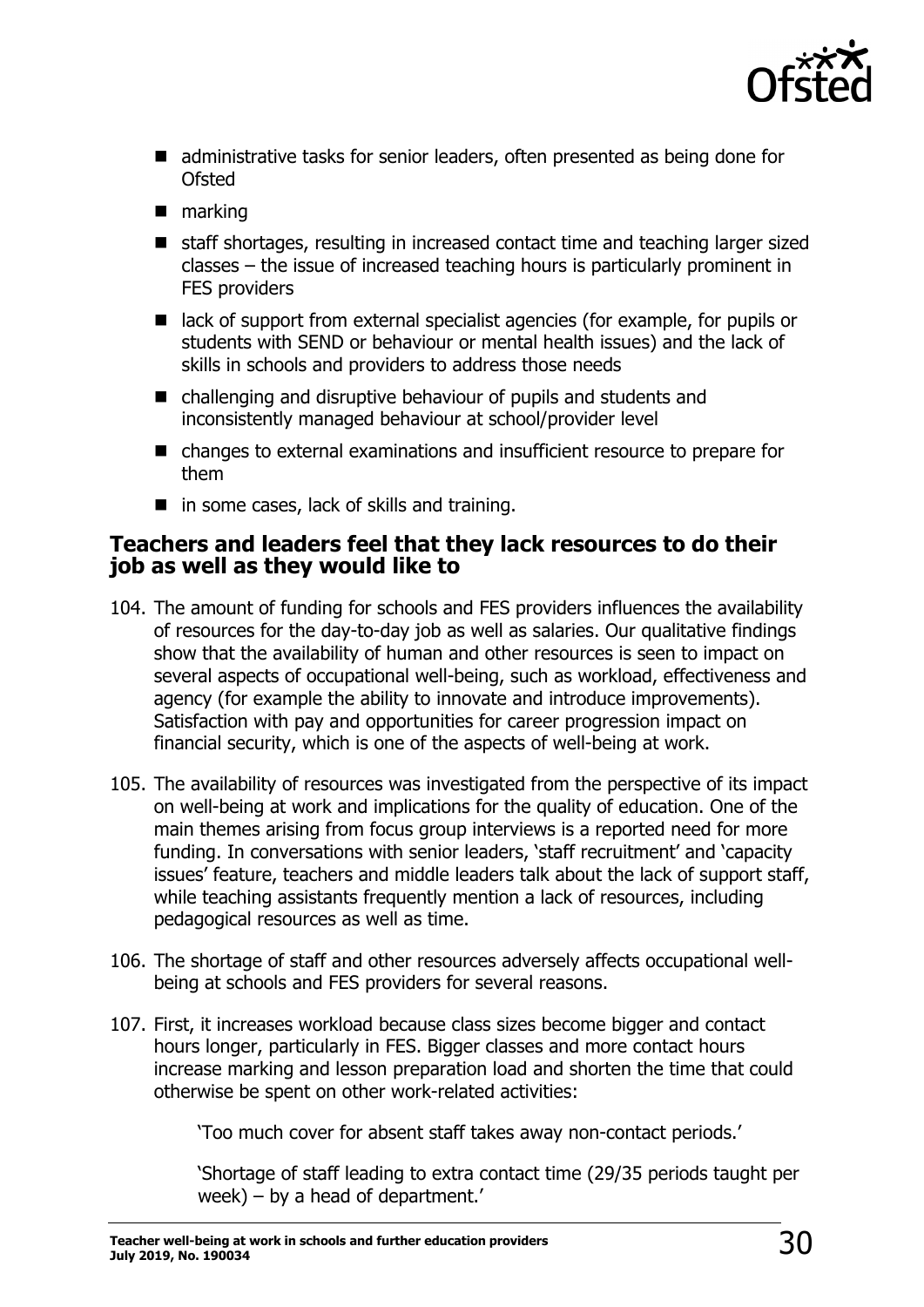

- 108. Second, the shortage of staff decreases the ability to carry out work effectively. For example, the 'lack of specialist subject staff' means that somebody not qualified to teach a subject may end up teaching it. Some FES providers state that they 'do not have enough staff to be outstanding.'
- 109. The shortages that negatively affect effectiveness at work could also have serious implications for the quality of education and support for pupils and students. For example, staff shortages have led some FES providers to reduce course hours, which is likely to negatively impact on depth and breadth of learning:

'Continued reduction of course hours due to funding cuts reduces the level of subject understanding by students.'

- 110. Respondents reported support provided to pupils/students with SEND (most frequently), to low attainers and for pupils'/students' well-being as lacking.
- 111. Third, respondents reported that funding cuts have reduced access to external specialist support. This results in staff taking on extra responsibilities outside of their area of expertise, which adds to workload and pressure:

'Teachers have to support pupils with some really serious home issues. It is emotionally draining.'

'Pressures caused by limited wider resources e.g. behavioural support, educational psychologists.'

112. Respondents from FES providers in particular highlighted the need for specialist support for students' mental health issues:

> 'Lack of meaningful support for staff and students with mental health issues, which is becoming a bigger factor.'

- 113. The qualitative findings are in line with our quantitative findings. Figure 4 illustrates the shortage of human and other resources as reported by the schools and FES respondents in this study.
- 114. As far as human resources are concerned, school respondents stated that their school's capacity to provide good-quality teaching and learning is hindered to some extent or a lot by a shortage of qualified teachers (45%) and a shortage of well-performing teachers (41%). This is similar to TALIS 2018 findings that 38% of senior leaders in England say that shortages of qualified teachers hinder instruction in their school. The issue is much more prevalent in England than in other countries, where only 21% of senior leaders report the same.<sup>[37](#page-30-0)</sup> Shortages in human resources in the FES sector are even more pronounced

<span id="page-30-0"></span><sup>&</sup>lt;sup>37</sup> Ainley, J. and R. Carstens, 'Teaching and learning international survey (TALIS)', Organisation for Economic Co-operation and Development, 2018; [https://doi.org/10.1787/799337c2-en.](https://doi.org/10.1787/799337c2-en)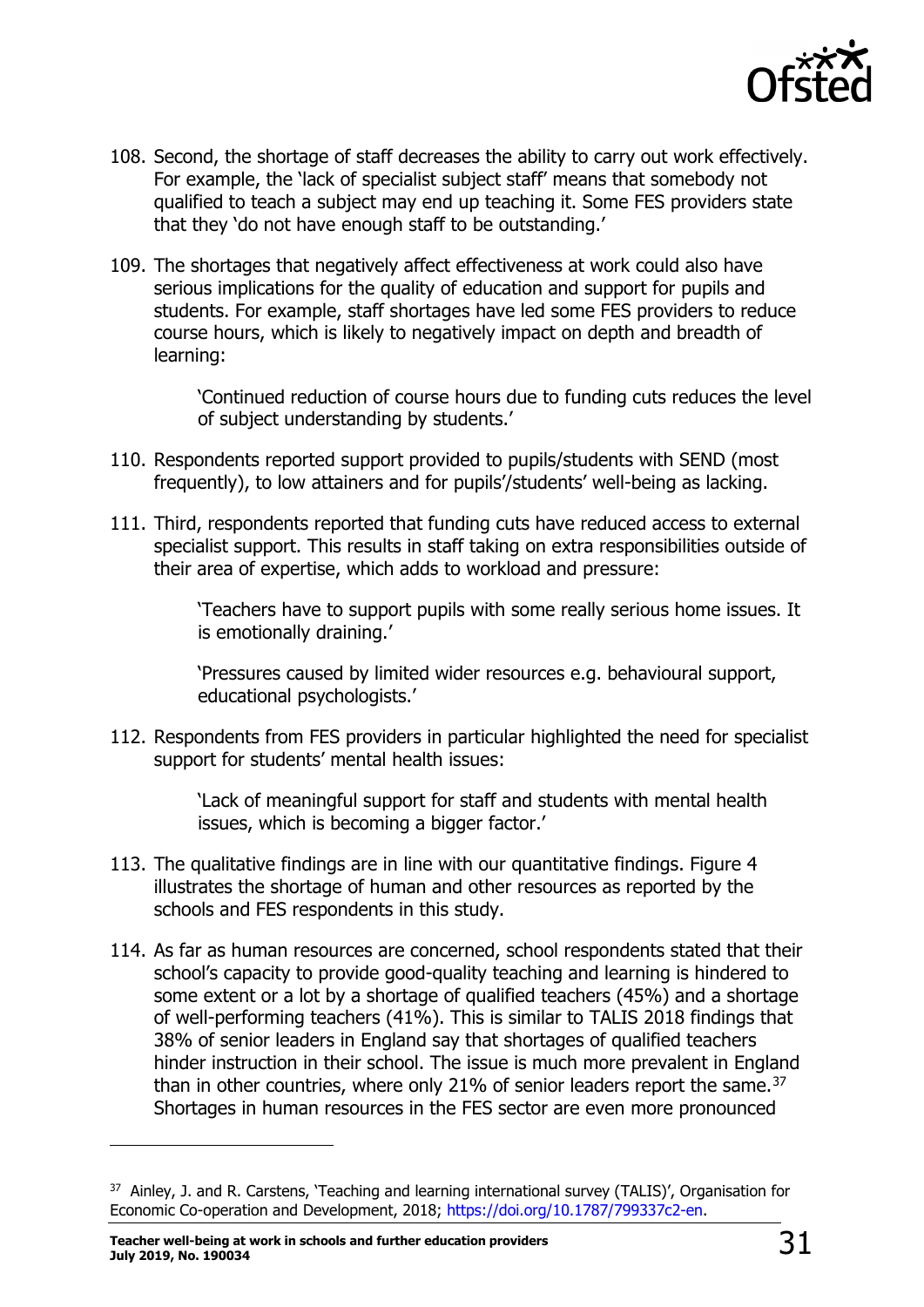

(see Figure 4). Respondents also flag a lack of core textbooks, functioning computers and other equipment, as well as specialised technology to support pupils with SEND: 'lack of appropriate classroom technology for SEN' and 'lack of assistive software for students'. In some instances, this leads staff to 'spend own money on resources'.

#### **Figure 4: Is your school's/provider's capacity to provide good quality instruction hindered by any of the following issues? (A sum of 'a lot' and 'to some extent' responses, excluding ''very little', 'not at all' and 'not sure')**



115. Shortage of resources is sometimes accompanied by a shortage of basic facilities, such as toilets and a staff common room. Some raise the issue of 'laughably poor facilities (especially ICT), resources and physical environment', and some work in classrooms that are so small or badly equipped that they feel they are 'not able to provide good service to students due to poor classroom environment'.

### <span id="page-31-0"></span>**Teachers and leaders feel that current levels of pay are too low…**

- 116. Teachers and leaders feel that levels of pay are too low. Only 44% and 30% of our respondents from schools and FES sectors, respectively, were satisfied with their salaries.
- 117. When asked how the government/DfE can help improve well-being at schools and FES providers, common responses across job roles were increasing salaries and school budgets.
- 118. Insufficient pay also emerges from focus group interviews as a factor that negatively influences occupational well-being in schools and FES providers.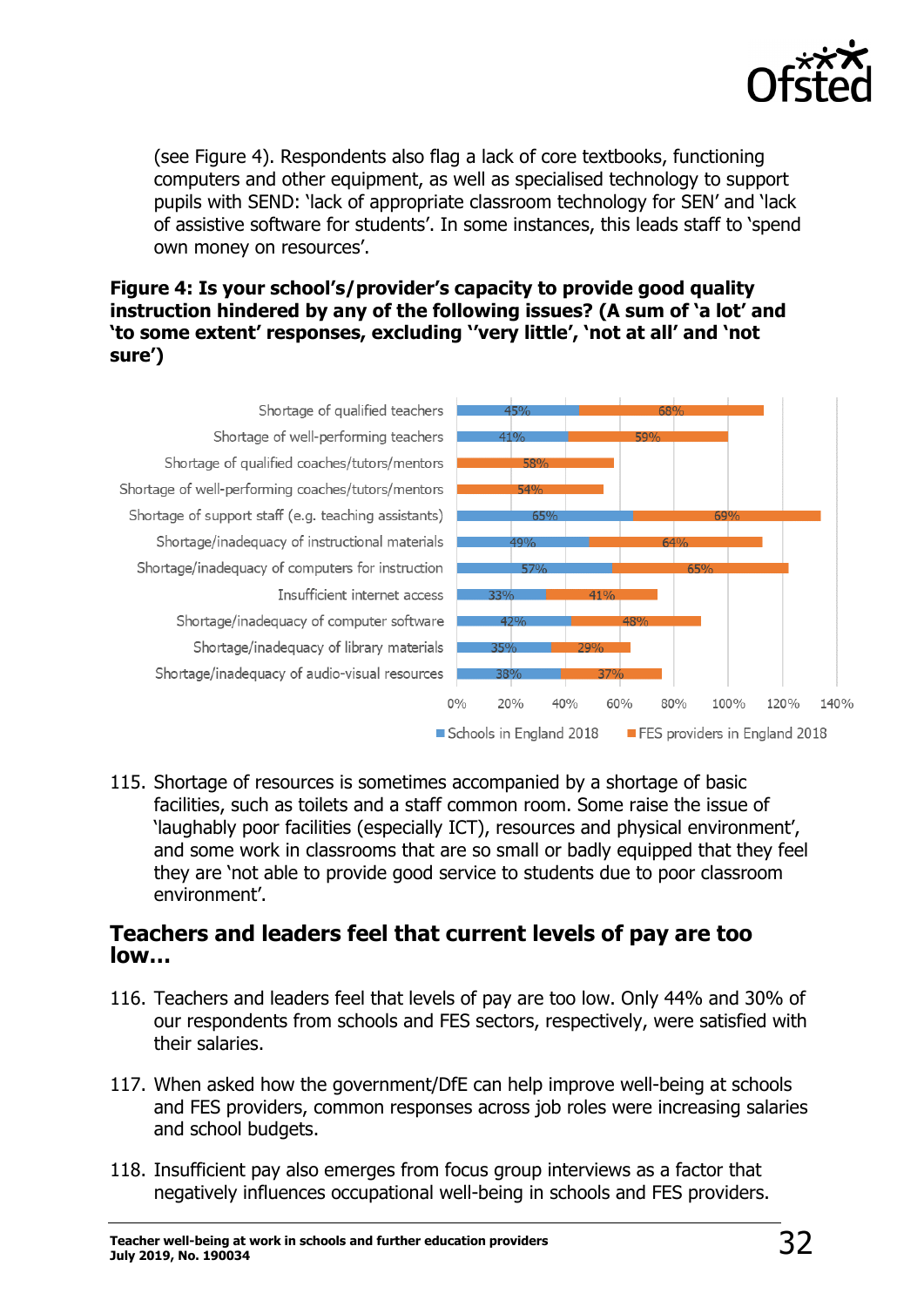

Teaching assistants, teachers and middle leaders are primarily affected. Senior leaders themselves are aware that financial pressures on their staff, including pay, negatively affect the well-being of their staff. Teachers and teaching assistants do not believe that they are paid sufficiently for the work they are tasked with. They highlight the disparity between workload and level of responsibility on the one hand and static and low pay on the other hand. This suggests that low pay signifies a lack of recognition for the complexity and amount of the work being done:

'Lack of sufficient pay for what I actually do rather than my job title.'

### <span id="page-32-0"></span>**…and teachers feel they have insufficient opportunities for development and progression**

- 119. The surveyed respondents are very confident in their professional ability. However, many feel they do not get sufficient opportunities to use their full range of knowledge and skills at work, nor to learn and grow. Opportunities and support for career development and progression are some of the main causes of moderate or high undue stress at work, as we found from our data analyses.
- 120. According to TALIS 2013 findings, teachers in England are reasonably confident in their own abilities compared with international standards.<sup>[38](#page-32-1)</sup> Self-confidence is also widespread among the education professionals in our study. A vast majority of staff from schools and FES providers (92% and above) believe that:
	- $\blacksquare$  their teaching is effective and helpful
	- $\blacksquare$  they are good at helping pupils/students/apprentices learn new things
	- they can provide an adequate level of learning challenge for everyone and motivate those who show low interest in learning
	- $\blacksquare$  they can use a variety of assessment strategies
	- $\blacksquare$  they can encourage an open and safe learning environment, besides having a strong sense of accomplishment in their current role.

This high level of confidence also stems from the fact that our respondents are very well-qualified for their jobs, with a majority also being experienced in their role, having done their job for at least three years or more.

121. Despite the high levels of confidence in their ability to do the main aspects of their roles, only a small majority of school staff (62%) and staff from FES providers (59%) often or always have good opportunities to make the most of their knowledge and skills in their workplace. Moreover, only about half of

<span id="page-32-1"></span><sup>38</sup> J. Micklewright, J. Jerrim, A. Vignoles, A. Jenkins, R. Allen, Illie, S, Bellarbre, E, Barrera, F, Hein, C, 'Teachers in England's secondary schools: Evidence from TALIS 2013', Department for Education, 2014; [www.gov.uk/government/publications/teachers-in-secondary-schools-evidence-from-talis-2013.](http://www.gov.uk/government/publications/teachers-in-secondary-schools-evidence-from-talis-2013)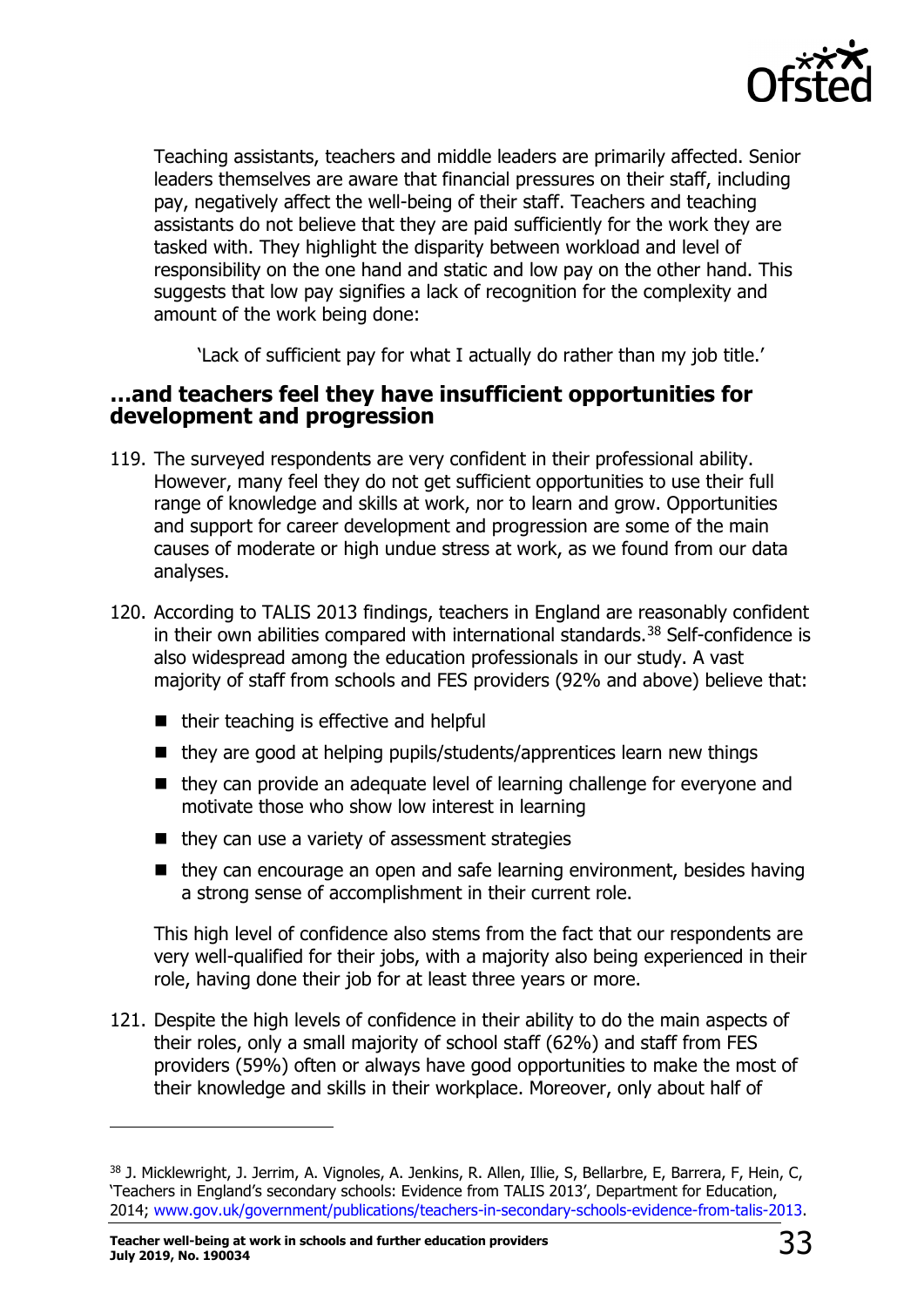

respondents have often or always had opportunities to learn and grow in the last 12 months (55% of school staff and 47% of those working in FES sector; see Figure 5 for schools). These findings indicate that more could be done to use the existing knowledge and skills of the staff and create room for further learning and growth on the job.





- 122. As far as training and development are concerned, most respondents from schools can access the right learning and development opportunities sometimes, often or always (81%), and, importantly, apply what they have learnt at their work (91%). A smaller percentage, but still a majority (71%), have a say in choosing their training and development sometimes, often or always. Very similar findings apply to the FES sector.
- 123. In the last 12 months, a majority of respondents discussed their progress or performance with a colleague at their school (87%) or their FES provider (82%) and their training needs with their line manager (69% in the school sector and 73% in the FES sector). Most also received training that is relevant to their job (83% in the school sector and 78% in FES). Conversely, in the last 12 months:
	- 17% of school staff and 22% of staff in providers did not receive training relevant to their job
	- 13% of school staff and 18% of staff in providers did not discuss their progress or performance with a colleague at their workplace
	- 31% of school staff and 27% of staff in providers did not discuss training needs with their line manager.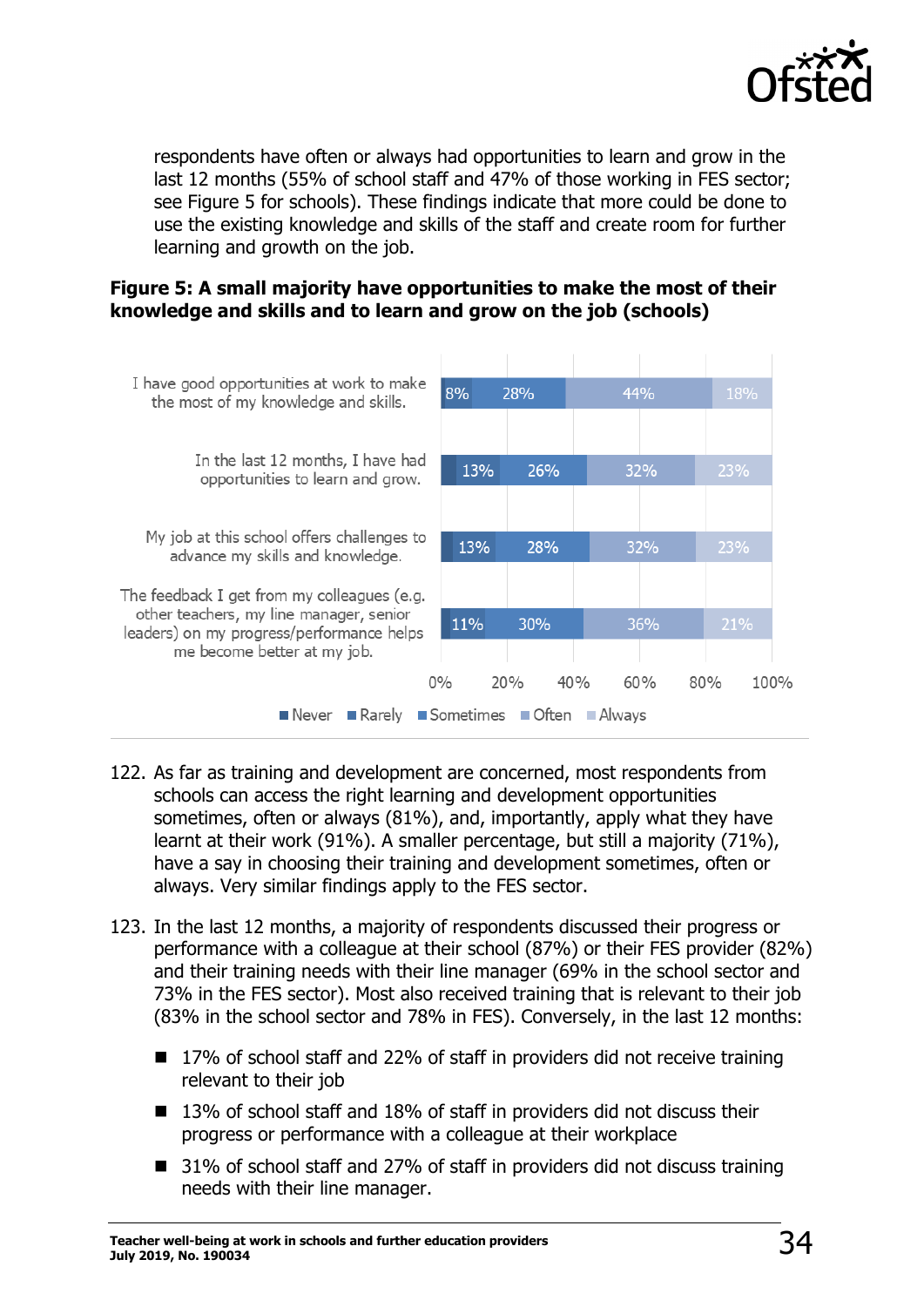

124. The lack of relevant training for some could be partially attributed to limited school budgets. However, limited budgets do not justify the lack of discussions on progress, performance and training needs. The fact that many do not get sufficiently frequent opportunities to use their full range of knowledge and skills at work, nor to learn and grow, may be partially explained by a generally heavy workload. A heavy workload could focus attention on routine day-to-day work, thereby narrowing the range of knowledge and skills used, and not leaving much time for their own development on the job.

### <span id="page-34-0"></span>**Poor behaviour is a source of low occupational well-being…**

- 125. In our qualitative data, poor behaviour of pupils often features as a negative influence on teachers' well-being at work. This behaviour ranges from 'low-level disruption' to 'mindless vandalism' and 'verbal and physical abuse'. Williams  $(2018)^{39}$  $(2018)^{39}$  $(2018)^{39}$  states that persistent disruption, which is the most common reason for permanent exclusions in state-funded primary, secondary and special schools, is a serious problem that has a negative impact on teaching and learning as well as on the recruitment and retention of teachers.
- 126. According to our questionnaire findings (see Figure 6), the following behaviours were prevalent in schools and occurred on a weekly or daily basis:
	- low-level disruption in the classroom, such as humming, fidgeting or whispering (according to 87% of respondents)
	- absenteeism (unjustified absences, as reported by 69% of respondents)
	- intimidation or verbal abuse among pupils (45%) and intimidation or verbal abuse of teachers or other staff (32%).
- 127. Intimidation or verbal abuse is rarer in FES providers, perhaps due to the greater maturity of students. However, in the FES sector, there is a higher prevalence of more frequent use or possession of drugs or alcohol among students/apprentices. This happens monthly, weekly or daily according to 21% of respondents from FES providers compared with 10% of respondents from schools.

<span id="page-34-1"></span><sup>39</sup> Williams, J., 'It Just Grinds You Down', Policy Exchange, 2018; [https://policyexchange.org.uk/publication/it-just-grinds-you-down.](https://policyexchange.org.uk/publication/it-just-grinds-you-down)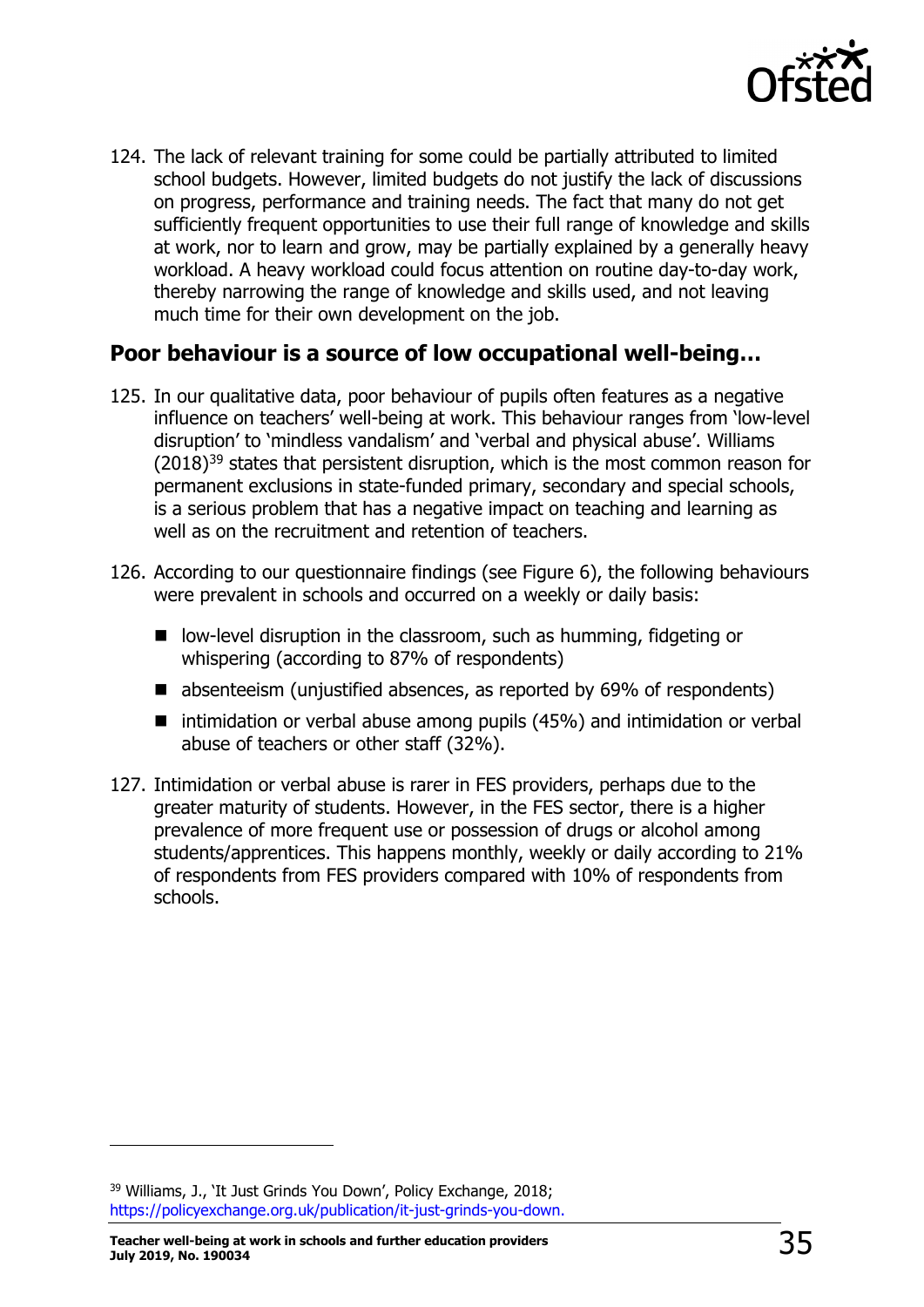

#### **Figure 6: Over the past 12 months, have the following occurred among pupils in your school?**



### <span id="page-35-0"></span>**… and teachers do not always feel supported by senior leaders and parents in managing it**

- 128. Lack of senior leadership support with managing poor behaviour is one of the main ways in which senior leaders negatively influence well-being in schools and FES providers. The issue is two-fold.
- 129. First, there is a lack of support from senior leaders:

'Pupil behaviour – no visible SLT [senior leadership team] support during known 'hotspot' times.'

'No behaviour policy.'

Only 45% of respondents from FES providers and 56% of respondents from schools report that senior leaders collaborate with teachers when they need to solve classroom discipline problems jointly (see Figure 7).

130. Second, there is an inconsistent approach to managing behaviour:

'Behavioural policy that is not followed consistently, even by the people who wrote it.'

'Lack of consistency among staff when dealing with poor behaviour.'

Just over a half of all respondents (53% in FES and 57% in schools) believe that rules for pupils' behaviour are often or always enforced consistently throughout their provider/school. There is also a statistically significant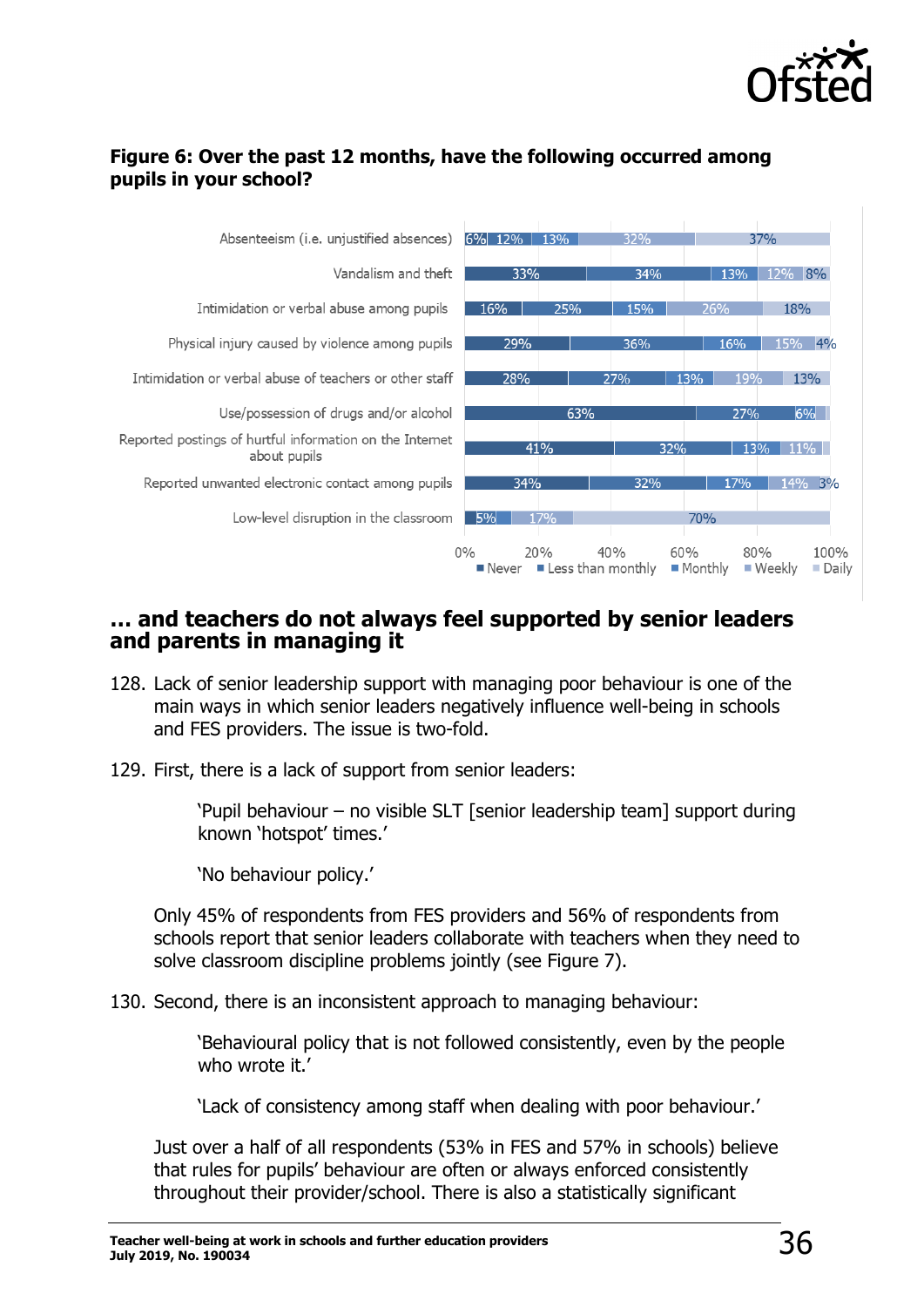

discrepancy between senior leaders and the rest of the staff in either sector: 86% of senior leaders in FES providers believe the rules for behaviour are consistently enforced, in contrast to only 52% of teachers and 54% of teaching assistants.

### <span id="page-36-0"></span>**Relationships with parents are often a source of stress**

- 131. In both the school and the FES sector, relationships with some parents appear among the top causes of moderate or high undue stress at work. This is also confirmed by our qualitative findings.
- 132. Where parent–staff relationships work, parents are 'supportive', 'appreciative' and 'positive'. In some cases, parents come to school to ask for help. All of this contributes to building positive relationships and allows schools to have a beneficial impact on the community. This is when staff feel 'they are making a difference to the lives of many families.'
- 133. However, relationships with parents are much more often a source of stress and workload for a variety of reasons. Lack of support with pupils' behaviour discussed in the previous section is one of them. Parental expectations are another. Expectations become a problem when they are perceived to be unrealistic or unfair – when parents expect the highest grades for their children despite their lack of effort. Staff are under pressure to 'do everything under the sun for one child' or help 'all pupils get all A-star grades'.
- 134. In view of pressures to achieve academic success, respondents talked about their explicit and hidden accountability:
	- Explicit accountability is the expectation at school level to ensure that students achieve their full potential.
	- This is different from 'hidden accountability' arising from excessive parental pressure and parental expectation that only the highest grades are acceptable.

The excessive pressures for success do not seem to be always matched by a heightened responsibility of parents and children, while senior leaders do not always act as a buffer between staff and parents:

'The parents' and senior leaders' expectation is that we, teachers, got to get them their grades. All the pupils need to do is turn up.'

135. Communication between staff and parents represents another issue. An open access to staff email addresses creates an expectation and pressure for an immediate response from staff (including senior leaders and headteachers). Some schools even have a 'culture of competition' in which parents share schools' response rates among themselves. As a result, the instant response email culture adds to workload and interferes with work–life balance: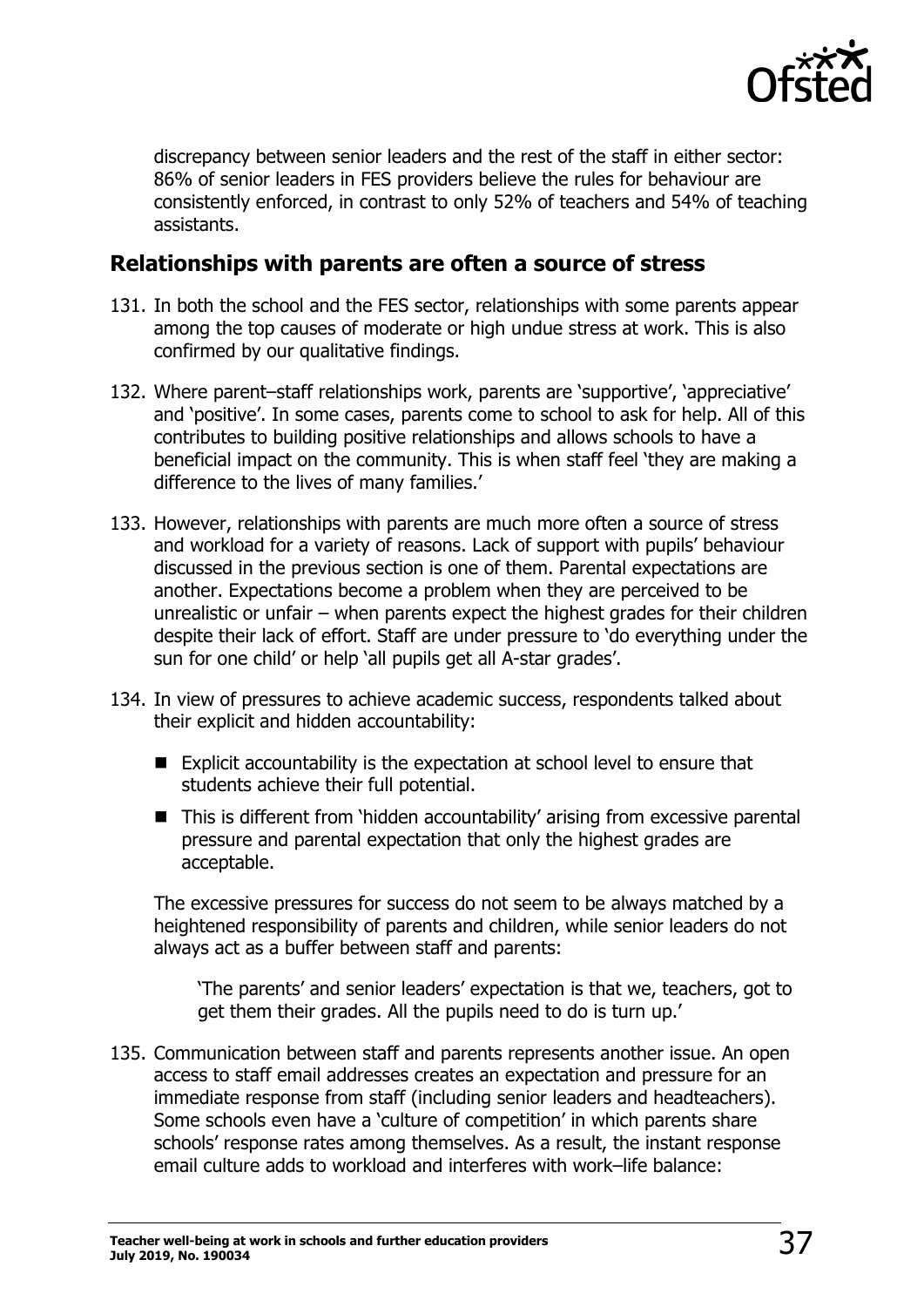

'My email inbox is like a pit of death. My emails are incessant. I often receive 50-80 emails per day, even when I am ill. Some of these are important, but it means I have to sift through them to make sure I get to the important things.'

'Parents email at night and want an instant response that night. If you don't respond that night, they phone the school the next day'.

- 136. In view of the workload issues and lack of work–life balance discussed earlier, the 'instant response culture' is not trivial. Steps should be taken to address this problem.
- 137. Issues around communication become even more serious when it comes to parents raising concerns. A part of the problem lies in the trend of going straight to the highest authority. Staff point out that this is increasingly the case due to 'the culture in society of wanting to complain remotely at the highest level.' Skipping steps in the process of raising a concern has a clear impact on occupational well-being across staff roles. When the headteacher is the highest authority, parents circumvent teachers. In schools in which senior leadership does not act as a buffer in the process, teachers feel neither supported nor sufficiently respected:

'When a parent raises a concern, teachers are the last people to be considered. Teachers are not backed up. Incidents are investigated with pupils before teachers being asked for their opinions. Pupils are believed above teachers, which makes you feel vulnerable.'

- 138. Certain complaints are even more aggressive in nature, being described as 'abusive' or 'disrespectful'. Senior leaders clearly outline a vicious circle that starts with a parent shouting. They notice that the situation can easily escalate with other parents who witness the situation, which leads to a 'mob mentality'. Despite strategies to tackle this, senior leaders point out that 'it is the odd few parents who can bring a school down.' This kind of parental behaviour introduces another layer of complexity to the previously discussed issues of managing pupils' behaviour. Respondents sometimes mentioned parents in conjunction with their children ('abusive parents and children'), which suggests that children model their parents' behaviour. In one school, specifically, leaders pointed out that 40% of their children 'have social, emotional and mental health difficulties which often have its roots in the parents' behaviour'.
- 139. The discussed issues in the relationship between schools and parents are linked with two themes:
	- $\blacksquare$  the lack of parental respect
	- $\blacksquare$  the power of parents over school staff.
- 140. Lack of parental respect is manifested in different ways. The more extreme ways include inappropriate and aggressive behaviours described above, while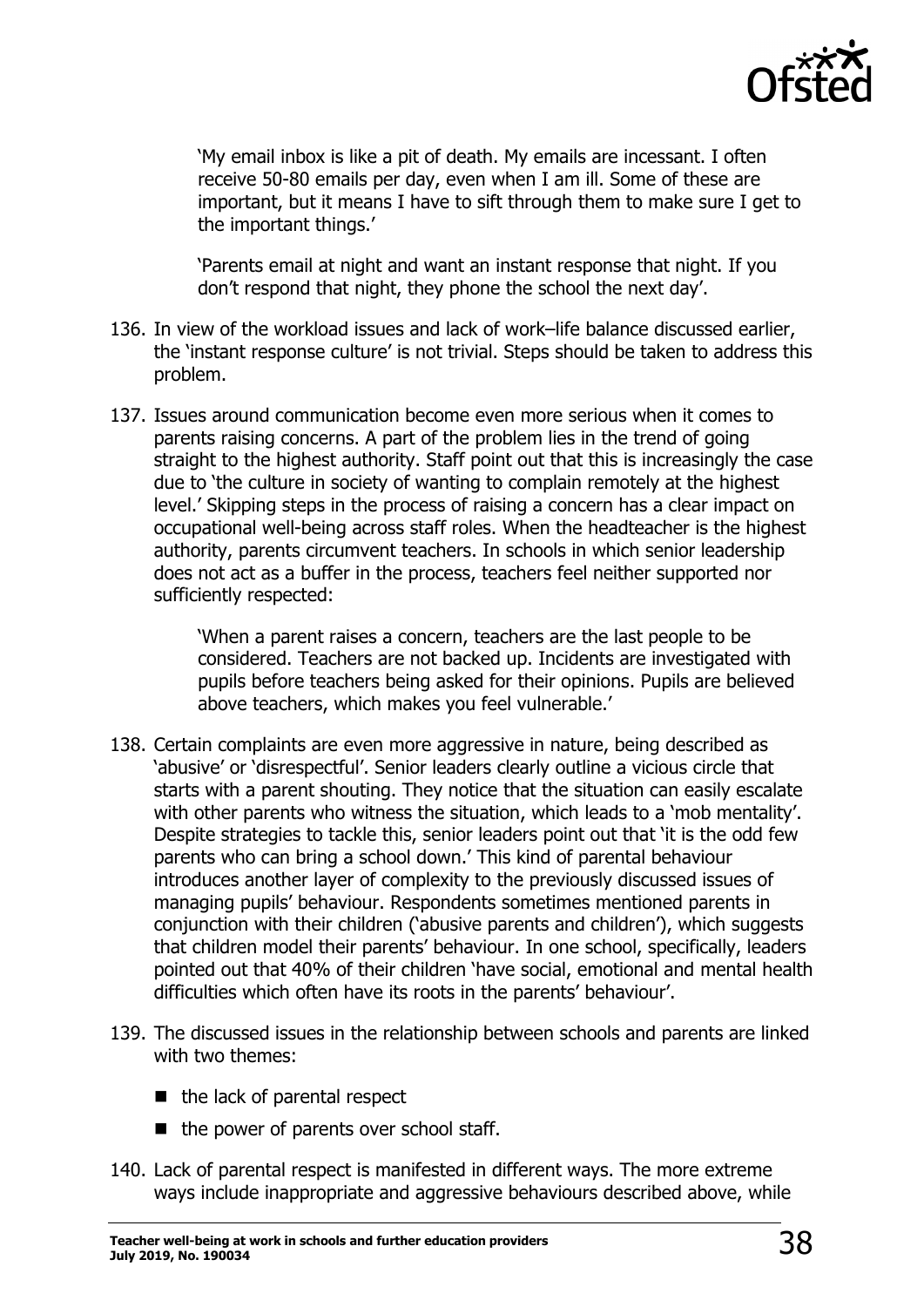

the subtler ones are 'not having trust in staff', 'disagreeing with teachers' decisions', 'parents not taking teaching assistants seriously', or not acknowledging the support or skill set of staff. Some staff believe that media portrayals of teachers are generally not helpful and feel that there should be 'more support for parents to appreciate the profession'.

141. Respondents reported a sense that there is an imbalance of power in parents' favour. Social media gives parents power to publicly express negative comments about a school. Ability to go straight to the highest authority and raise a complaint gives them further power. A culture of competition between schools does the same:

> 'This was less of an issue under the local authority … schools are now more of a business. Open evenings are ridiculously pressured – now a marketing job. You can't drive educational improvement when you are competing for pupils.'

142. The findings indicate that some actions at a school level could help with issues with parents, such as informing parents about the most appropriate ways of raising concerns and providing support to staff when a complaint has been raised. Schools could also consider replacing email communication with parents with other forms of communication (such as face-to-face or phone communication) or restrict access to staff's email addresses. This may alleviate workload.

### <span id="page-38-0"></span>**In our focus groups, educators told us they do not have enough influence over policy, which changes too quickly…**

- 143. Senior leaders, teachers and teaching assistants make explicit references to the fast pace at which educational policy changes, thereby 'moving the goal posts' for schools and teachers. This concern emerges in two ways:
	- $\blacksquare$  first, it is a significant cause of frustration for teaching staff, because it often results in an increase in workload that could otherwise be focused on teaching
	- $\blacksquare$  second, and more pertinently expressed in the data, teaching staff rarely see their voice or educational evidence included in the method of policy change.
- 144. All three professional groups (but mainly teachers, middle leaders and teaching assistants) express a clear sense of exclusion from policy decisions. Senior leaders identify regular changes in policy direction as a factor negatively impacting on their well-being, especially when they do not agree with those changes but are still 'obliged to follow'. Not feeling consulted on important things that change and a complete lack of control is a general theme: 'External change that you have no control of and no input into.' The absence of teachers' voice is expressed in terms of a rejection, which effectively de-professionalises them. The lack of control over decisions that are important for work affects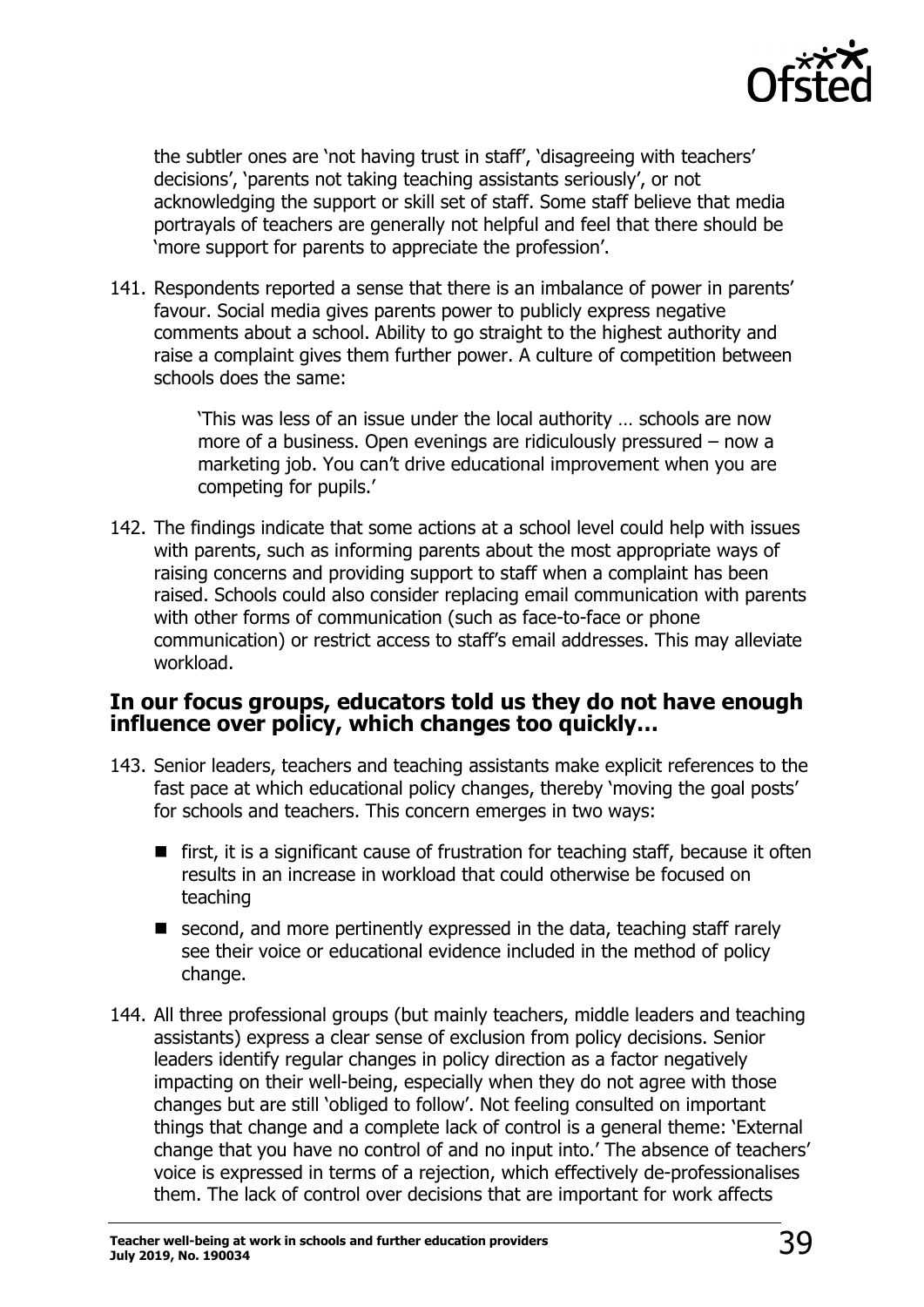

staff autonomy, which is an important element of occupational well-being generally.

- 145. When asked how the government/DfE can support teacher well-being, interviewees expressed the following suggestions:
	- Stop 'frequent changes' to education policy and 'changing for changing's sake' to allow for more consistency.
	- Streamline bureaucracy in awarding bodies and reduce the frequency of changes to exam specifications:

'Specifications change before really thought through. Policies to implement at the same time.'

■ Put more trust in the professional decisions, choices and opinions of teachers. 'Trust' was an emerging theme, with a number of senior leaders asking the government to 'trust us', coupled with a general sentiment to remove education policies from the political sphere. They want to be asked for their opinion by the government before important education decisions are made.

### <span id="page-39-0"></span>**… and they also felt Ofsted inspections were a source of stress**

- 146. A lot of the language respondents used about Ofsted was emotional ('fear' or 'threat of Ofsted inspections'), and there is a sense of rising tension leading up to an inspection ('build up to an Ofsted inspection', 'waiting for the Ofsted phone call').
- 147. Inspections add to stress and workload because:
	- $\blacksquare$  they increase administrative workload (though part of this appears to be driven by SLT):

'Completing pointless Ofsted tick-box tasks devised by SLT'

'Very long hours required to keep up with the DFE/Ofsted 'evidence' culture

'Evidencing progress/data for governors/Ofsted'.

■ misquided priorities are created through the focus on what Ofsted is perceived to want, rather than what pupils need:

'Working to Ofsted rather than student needs'

'Narrow focus on test outcomes'

'Pressure of progress for Ofsted'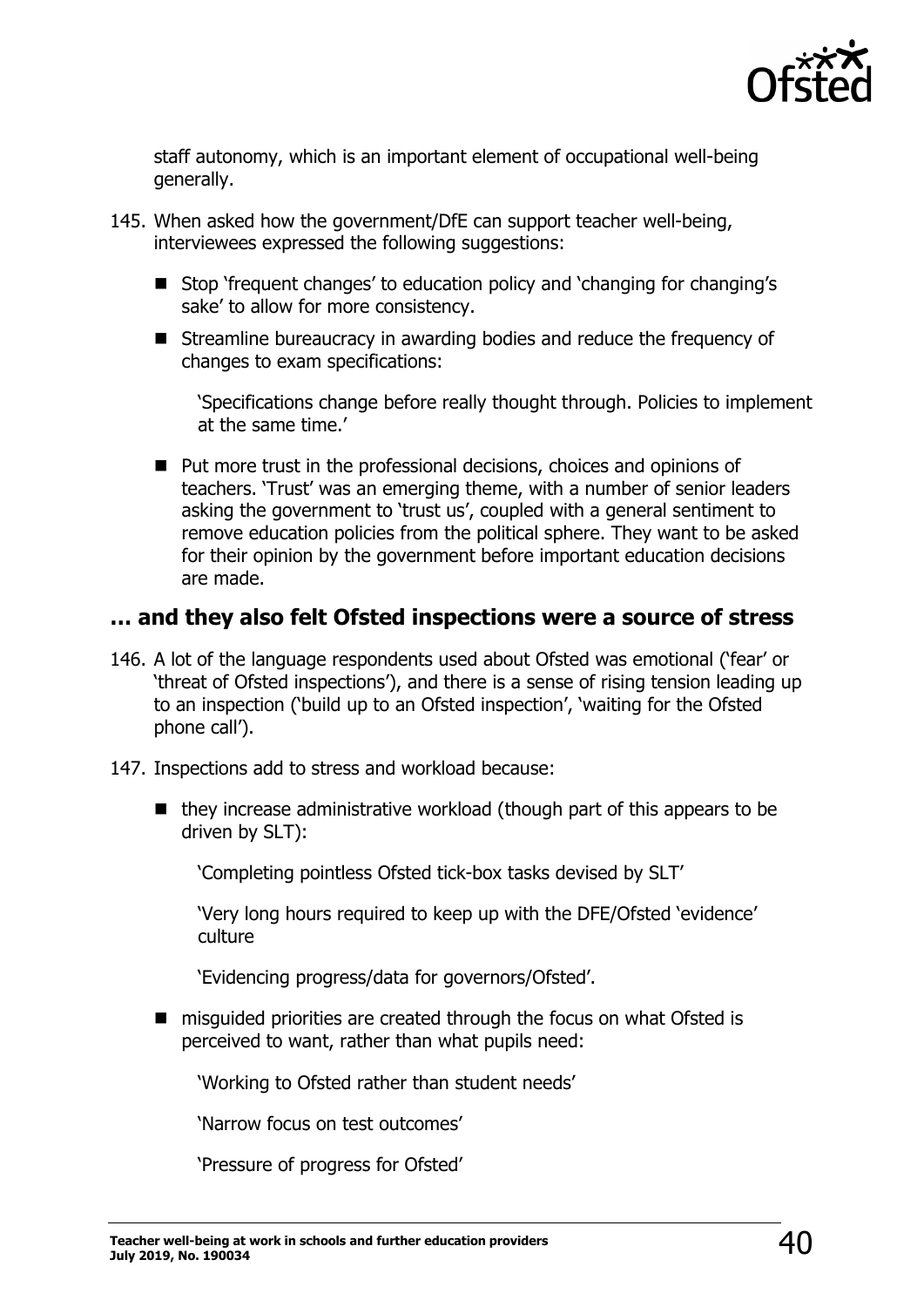

'All the reading of policy and procedures and reporting and writing for OFSTED' and 'culture of what Ofsted wants'.

 $\blacksquare$  there is an excessive focus on data/exam results that does not give a full or representative picture of the quality of education:

'Measures of the quality of schools are too blunt and inspections, which rightly carry much significance, are dependent on the view which is set prior to the visit.'

- 148. During focus group interviews, we asked school staff what Ofsted could do to improve their well-being. Two major themes revolved around:
	- improving and changing the nature of a relationship between Ofsted and schools
	- **broadening inspection focus.**
- 149. As far as the nature of relationship is concerned, the general theme is a desire for Ofsted to be less of a 'threatening' organisation and rather one with which professional, constructive and 'formative' relationships can be built. Schools and providers want to be advised rather than just inspected. Senior leaders reported wanting Ofsted to 'support and challenge in equal measure' and voices from across other job roles would like Ofsted to visit more regularly (not just for inspections) to develop relationships in schools and providers. In line with this, teachers and middle leaders were also asking for continuous professional development (CPD) to be led by Ofsted about inspections and how to make practice better in line with inspection framework:

'Would like staff CPD from Ofsted about what is expected as messages can be misunderstood by leaders.'

'More/better communication about how we are being judged.'

- 150. Interviewees would also like Ofsted to:
	- continue with research projects addressing well-being and disseminate research within teaching communities
	- develop strategies to avoid teacher stress and panic during inspections (such as explicitly recognising difficult working environments for teachers, as well as having realistic expectations in view of such difficult conditions)
	- **E** explicitly recognise teacher well-being within the inspection framework  $$ this already forms part of the EIF.
- 151. Respondents also called for inspection focus to be broader and more comprehensive. This would entail considering pupils'/students' holistic experience and development (rather than just the grades), using different methods to judge education and taking into account context of the school, because 'one inspection framework does not fit all.'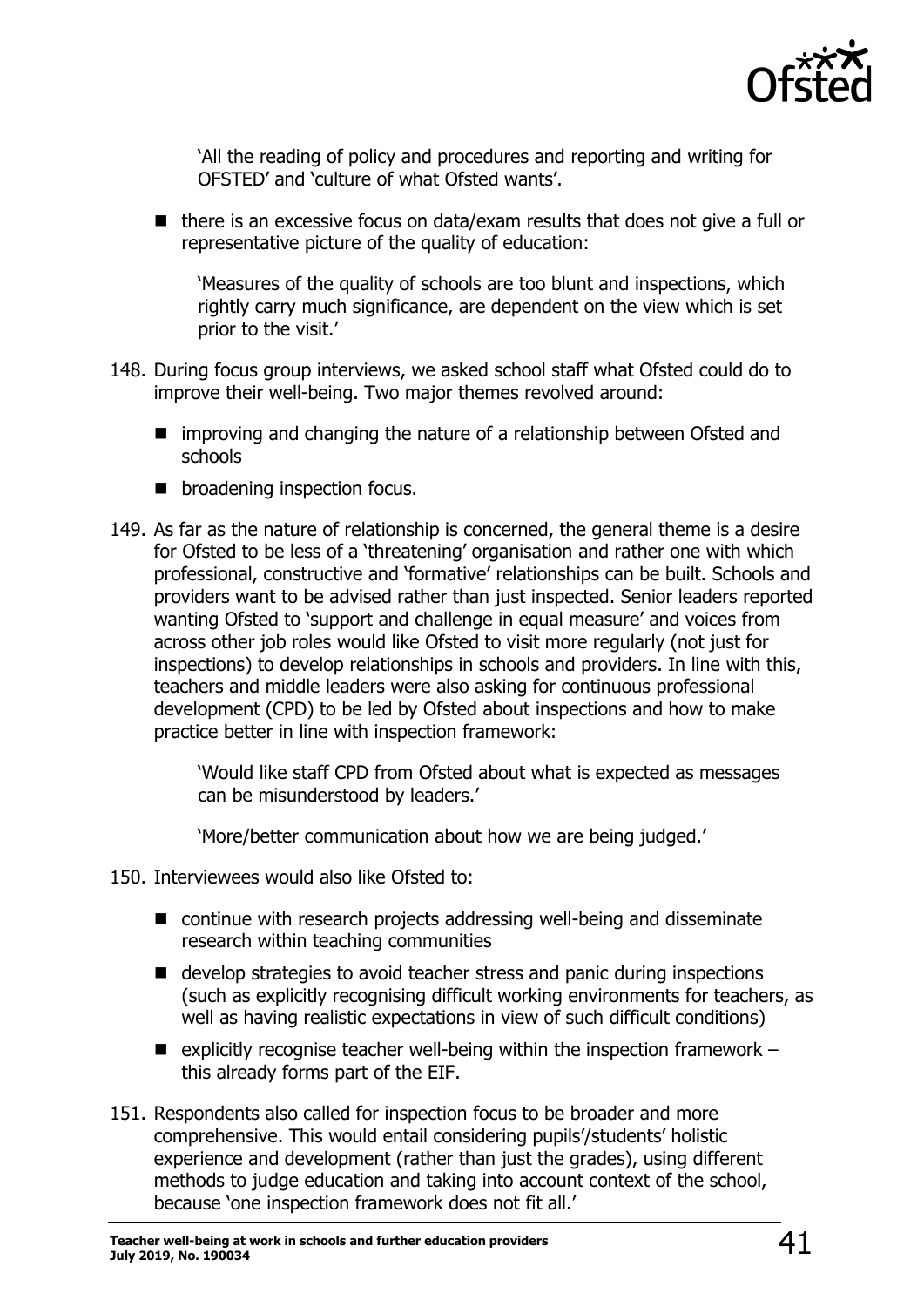

### <span id="page-41-0"></span>**The role of managers and leaders**

### <span id="page-41-1"></span>**Overall support from senior leaders**

152. While views on colleagues were overwhelmingly positive, participants were more ambiguous with regards to senior leaders and line managers, who were seen by some as strong enablers of staff well-being, while in other cases perceived to be contributing to low levels of well-being.

### <span id="page-41-2"></span>**Leaders support teacher autonomy, and many listen to and trust their staff…**

- 153. International scholars acknowledge that teachers as professionals should have enough autonomy in deciding how to proceed with their work tasks.<sup>[40](#page-41-3)</sup> According to the findings from TALIS, autonomy in decision-making on classroom issues is partly associated with job satisfaction.<sup>[41](#page-41-4)</sup> Here, our findings are very positive. Most staff:
	- sometimes, often or always make or influence decisions that are important for their work (94% and 86% of respondents, respectively)
	- $\blacksquare$  apply their own ideas in their work (97%)
	- $\blacksquare$  play an important role in setting objectives for their work (87%).

Such a widespread sense of autonomy is supported by senior leadership. As many as 91% of senior leaders often or always trust their staff to do their work well. They also engage their staff in joint decision making. Only a small minority of leaders (25%) often or always make the important decisions on their own. According to 74% of the senior leaders, their school often or always provides staff with opportunities to actively participate in school decisions.

<span id="page-41-4"></span><span id="page-41-3"></span><sup>&</sup>lt;sup>40</sup> Guerriero, S and Deligiannidi, K, 'The teaching profession and its knowledge base', Organisation for Economic Co-operation and Development, 2017; [https://doi.org/10.1787/9789264270695-3-en.](https://doi.org/10.1787/9789264270695-3-en) <sup>41</sup> 'Teaching in Focus Brief No. 14: Teacher professionalism', Organisation for Economic Co-operation and Development, 2016; [www.oecd.org/education/school/teachinginfocus.htm.](http://www.oecd.org/education/school/teachinginfocus.htm)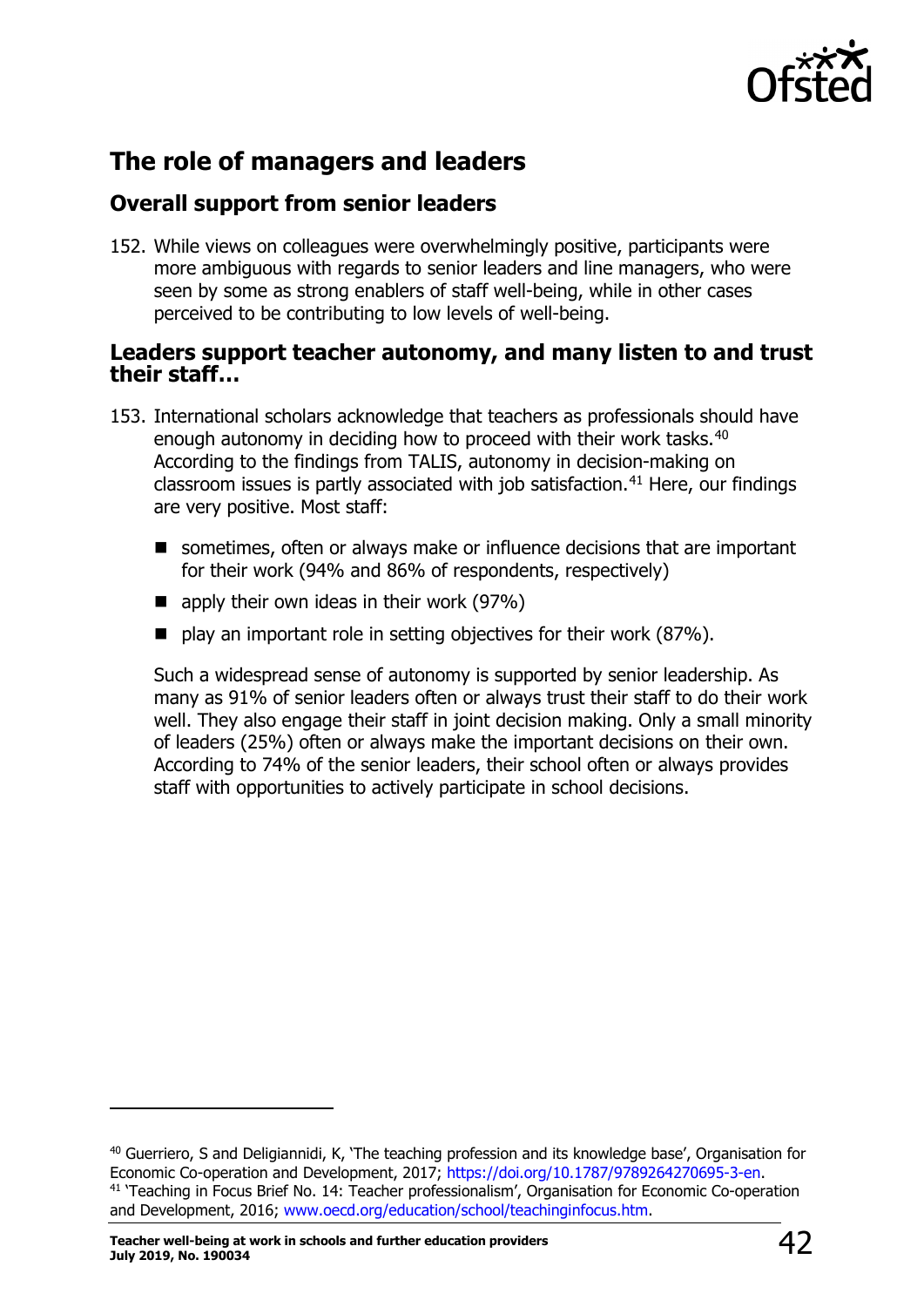

- 154. When relationships with senior leaders positively impact on well-being, this is because senior leaders are considered to:
	- $\blacksquare$  listen to their staff:

'The head teacher will make time for you to listen to you, whatever time of the day.'

- $\blacksquare$  communicate well with staff communication is important to a sense of positive occupational well-being. All three professional groups identify regular meetings, both informal and formal, as an important part of registering concerns related to their occupational well-being. An open-door policy adopted by senior leaders is the most widely cited positive contribution to staff reporting concerns about their occupational well-being
- support their staff:

'having an SLT team that cares about well-being'

'genuine ethos of support from colleagues and managers'

value their staff and their work:

'Appreciation from senior leaders about hard work and good ideas.'

 $\blacksquare$  trust their staff to complete their own work competently and effectively and give them an adequate level of autonomy; being given autonomy and responsibility is an important positive factor across all surveyed job roles in schools and FES providers:

'The fact that I am trusted as a professional. That means I am trusted to plan and teach, I can make decisions about how I want to mark work and deliver lessons and if I am not teaching I am trusted to make the most of my time on or off site.'

### <span id="page-42-0"></span>**…but views on support from leaders are mixed…**

- 155. Figure 7 displays respondents' views on the different types of support they get from senior leadership. It shows a mixed picture.
- 156. According to most FES respondents, senior leaders often or always observe teaching or training in the classroom, workshop or workplace (65%) and feedback after each observation (70%). This is very similar to the situation in schools, with 60% and 76% respondents, respectively, reporting the above. Observations by senior leaders are not always felt to be supportive, though.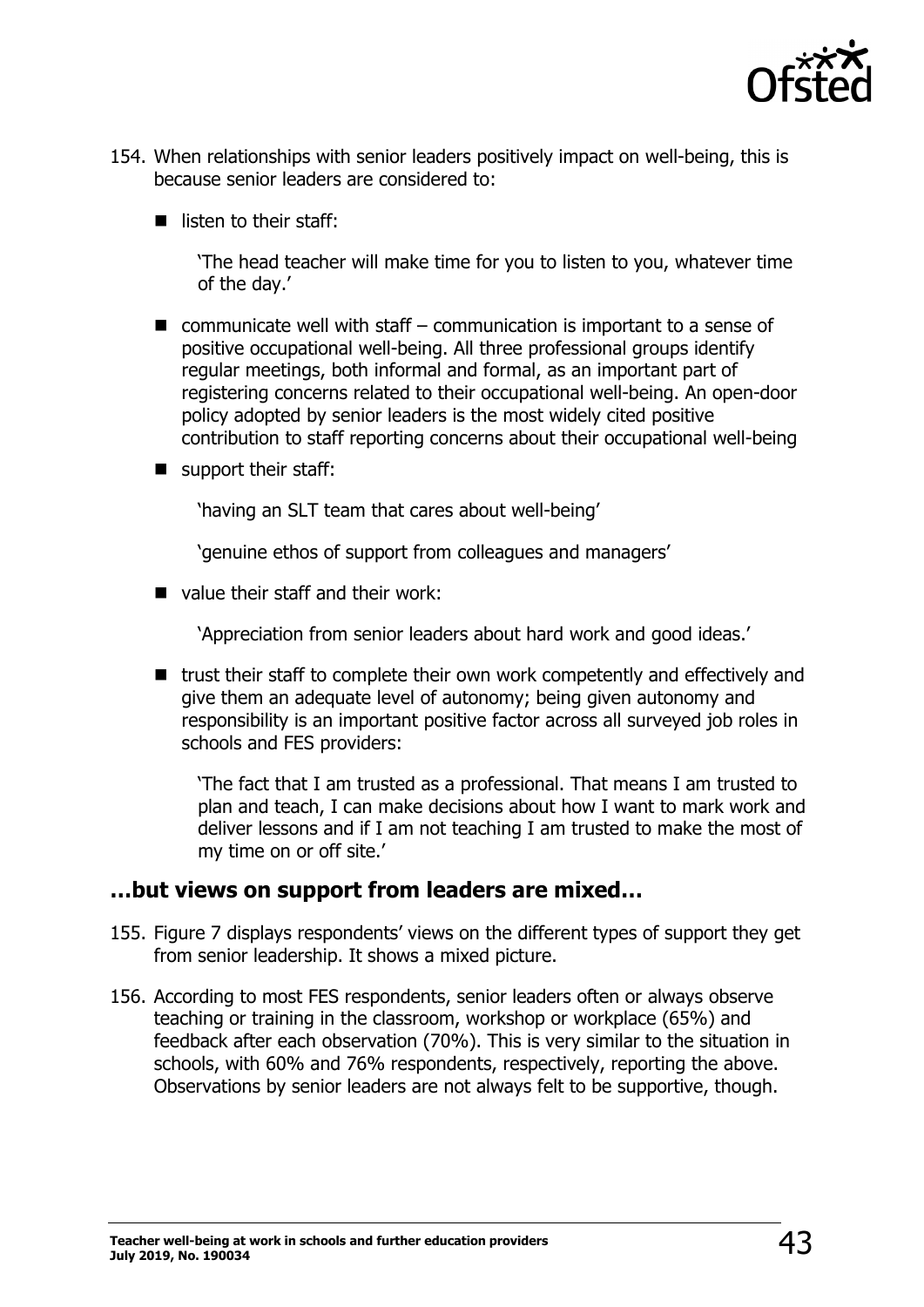

### **Figure 7: Senior leaders in FES providers support staff by…**



157. The remaining areas of senior leadership support could be strengthened in a lot of cases, such as talking with staff about students'/pupils' progress and taking actions to support cooperation among teachers to develop new teaching practices. Notably, only 36% of FES respondents and 51% of schools' respondents believe that senior leaders often or always take actions to create **a culture in which it is safe to challenge decisions**. Significantly fewer teachers (42% in schools and 33% in FES) and teaching assistants (55% in schools and 43% in FES) than senior leaders (90% in schools and 93% in FES) share this view. Freedom to influence decisions is one aspect of autonomy at work, which is an integral element of occupational well-being.

### <span id="page-43-0"></span>**…and in some cases, leaders are seen as contributing to low levels of well-being**

- 158. The main reasons for senior leaders being viewed as negative influences on occupational well-being in schools and providers are:
	- lack of communication or poor communication with staff:

'Not being listened to by senior management'

'Senior leaders not communicating well to staff'

'secrecy of management'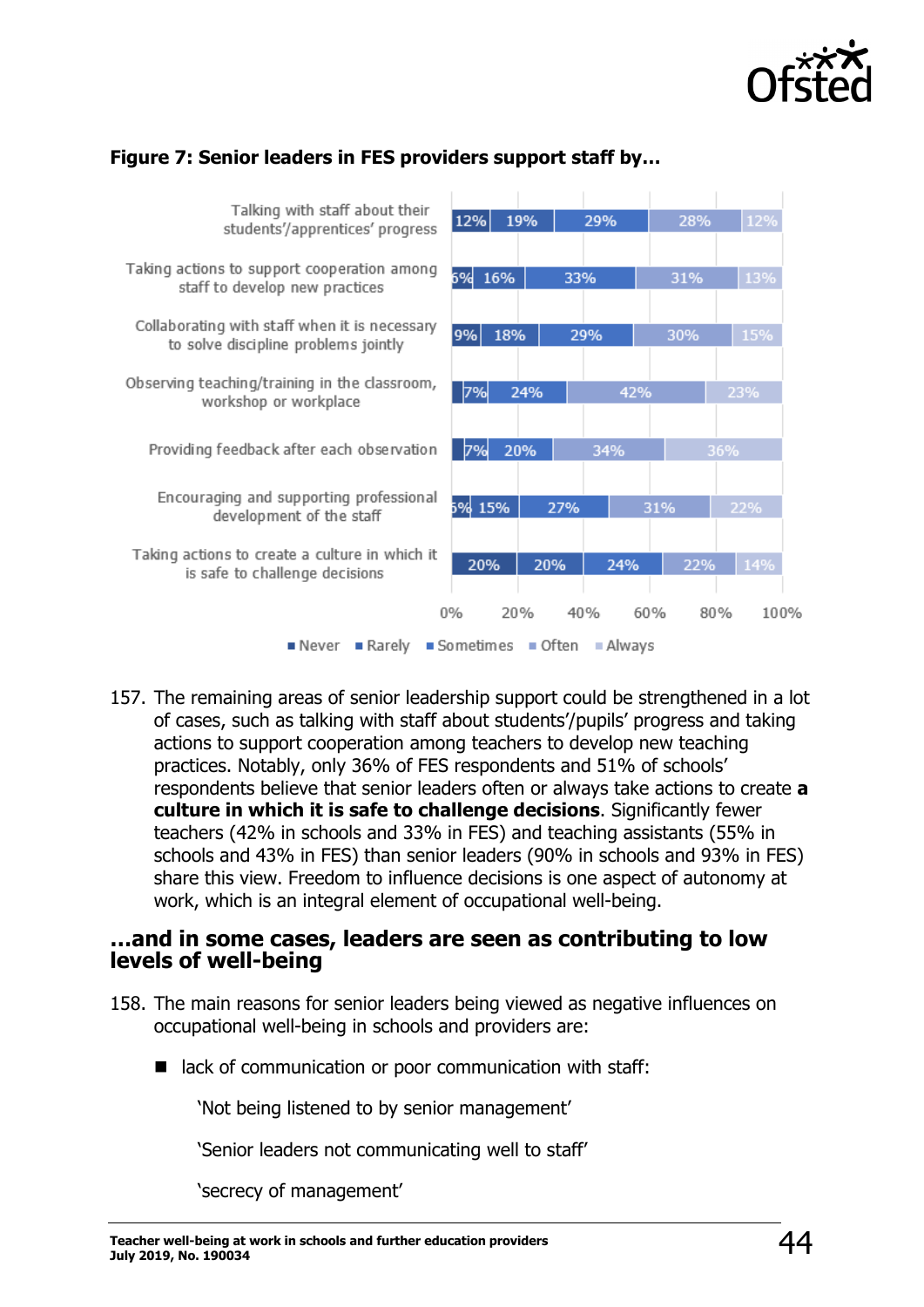

■ management style:

'I have no control or input in management decisions which directly impact on me or my students.'

'Zero tolerance towards having an opinion of the new structure or new regimes.'

■ workload pressure from senior leaders:

'short deadlines'

'expecting more in less time'

 $\blacksquare$  lack of praise, recognition and appreciation for the work done by staff or unpleasant behaviour indicating lack of respect for staff:

'unfair treatment by some senior leaders'

'higher management walk past teaching staff and do not even say hello'.

■ lack of support from senior leaders and lack of collaboration:

'lack of strategic view on workload, deadlines, etc.'

'There are more people checking that I am doing a good job than supporting me, but I take the blame if my students' results are poor.'

- 159. In FES providers specifically, another aspect emerged:
	- $\blacksquare$  lack of clear direction and 'senior management making it up as it goes along'.
- 160. Addressing the identified issues with senior leadership support, particularly in terms of managing poor behaviour,  $42$  is likely to improve workplace culture and have a direct impact on the occupational well-being of staff in schools and FES providers.

### <span id="page-44-0"></span>**Similar mixed views exist on line managers**

161. As with senior leaders, many educators feel well supported by line managers. 'Line manager' is frequently mentioned among the factors that positively impact on our respondents' occupational well-being. This is, however, not always the case. Our findings also show that many respondents are not receiving enough line management support.

<span id="page-44-1"></span><sup>&</sup>lt;sup>42</sup> See the section 'Poor behaviour is a source of low occupational well-being and teachers do not always feel supported by senior leaders and parents in managing it' of this report.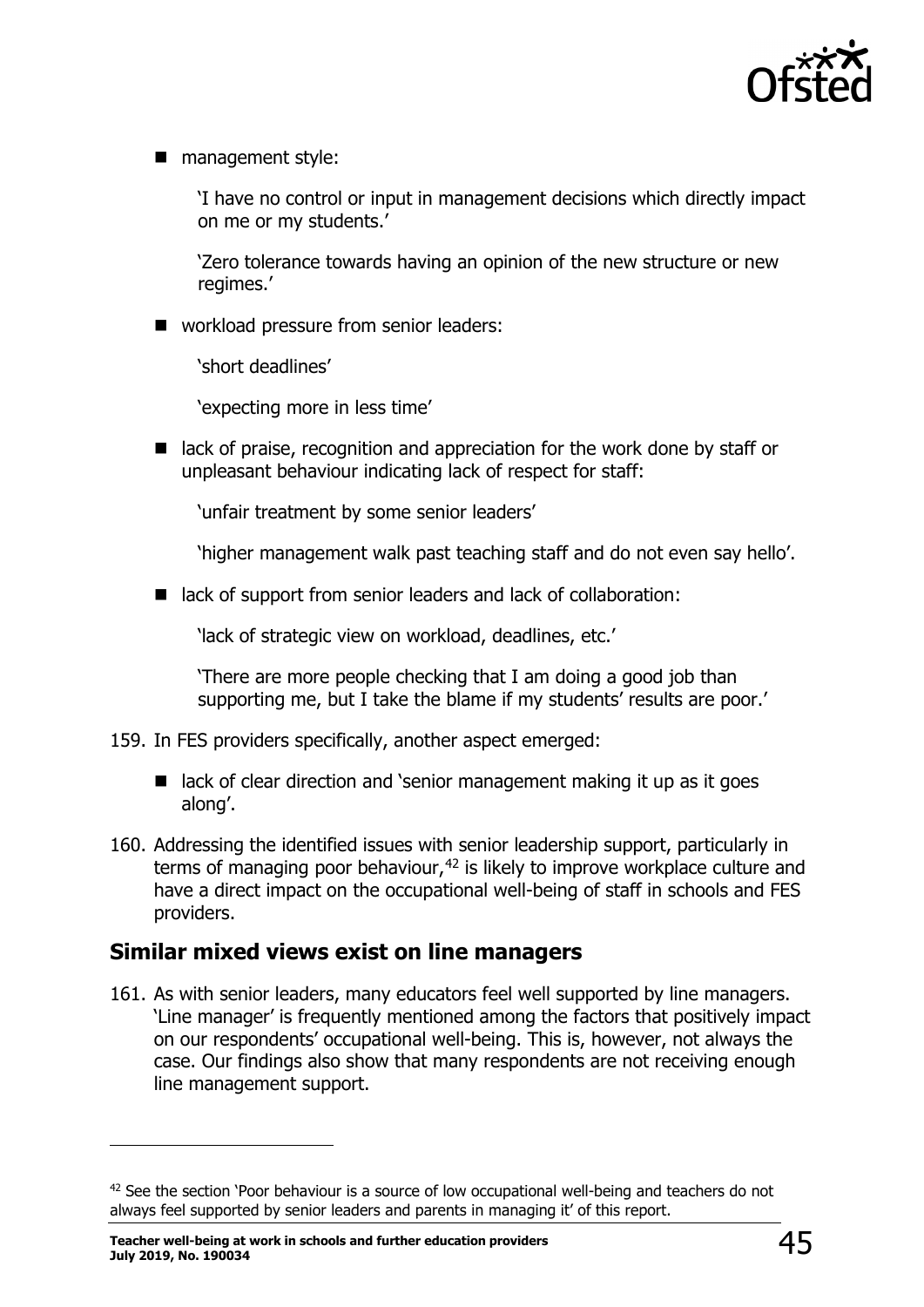

- 162. Respect, recognition and trust from line managers, as well as approachability, are the qualities that enable positive relationships between line managers and their managees, according to our findings. Supportiveness with work-related or personal matters was highlighted (for example 'support from my direct manager with any issues I may face in my role or personally'). Respect from line managers was also found to impact on occupational well-being of school staff, according to regression analyses.
- 163. Views on different aspects of line management support are displayed in Figure 8. Only a small majority of FES teachers and teaching assistants reported that their line managers often or always carry out the following responsibilities:
	- qive praise and recognition for a job well done  $(57%)$
	- $\blacksquare$  help to resolve an issue when necessary (64%)
	- provide useful feedback (52%)
	- $\blacksquare$  encourage and support their development (57%).
- 164. Even fewer reported an explicit focus on well-being issues. For example, only 36% of teachers and teaching assistants stated that their line manager often or always helps and supports them with their well-being. Responses in the school sector were extremely similar.



#### **Figure 8: My line manager… (FES)**

- 165. Where line management is listed under top three negative factors, this is because it is seen as 'poor', 'ineffective', 'unsupportive' or 'non-existent'. Some respondents flagged micromanagement as a negative factor because it can indicate a lack of trust and result in staff's decreased sense of autonomy.
- 166. These findings suggest that line managers in schools and FES providers should provide more support to their direct reports and should always ensure that their staff feel respected by them.